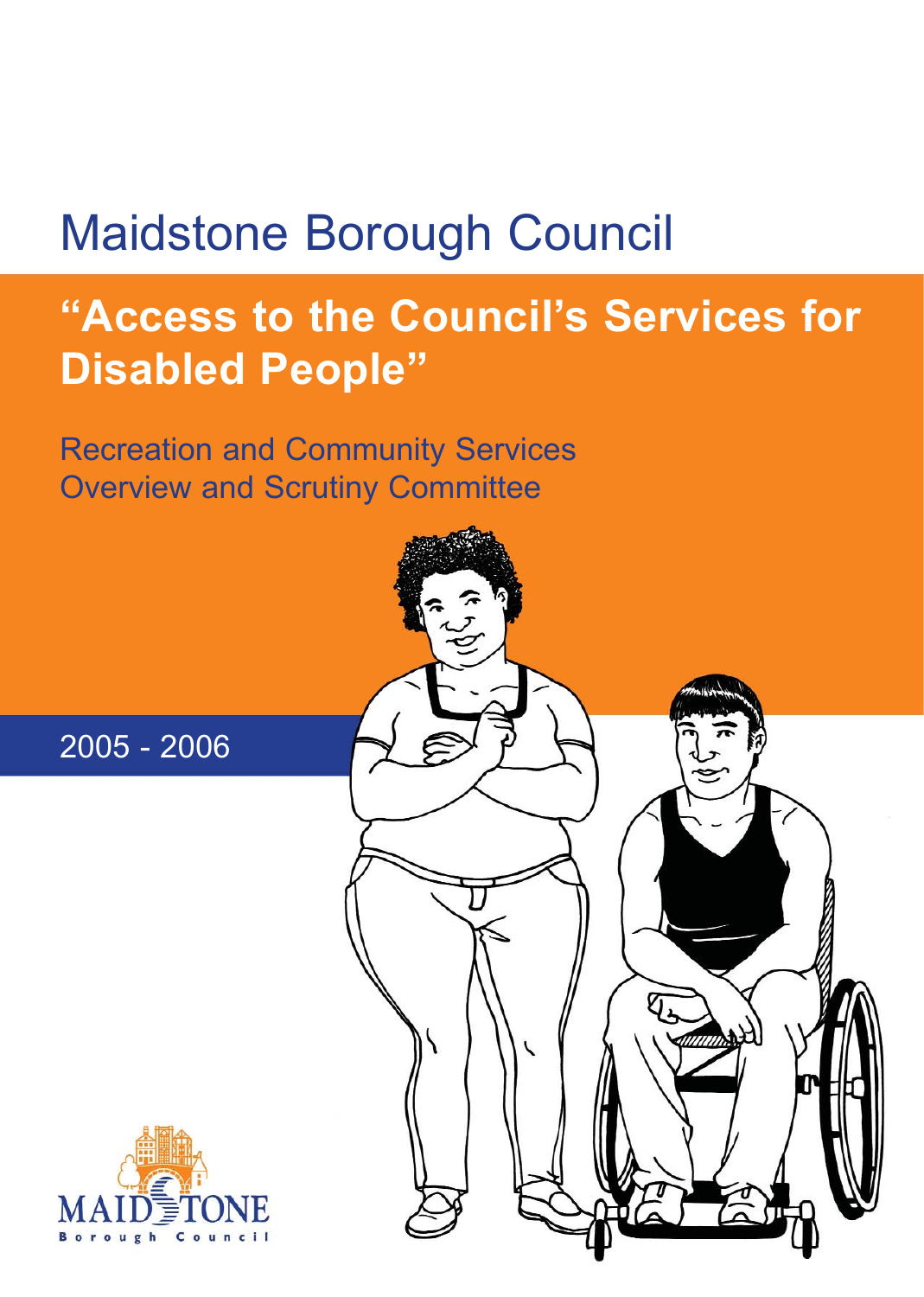**This report is available in alternative formats. For further information about this service please contact the Scrutiny Section on 01622 602463.** 

**The report is also available on the Council's website: [www.digitalmaidstone.co.uk/osc](http://www.digitalmaidstone.co.uk/osc)**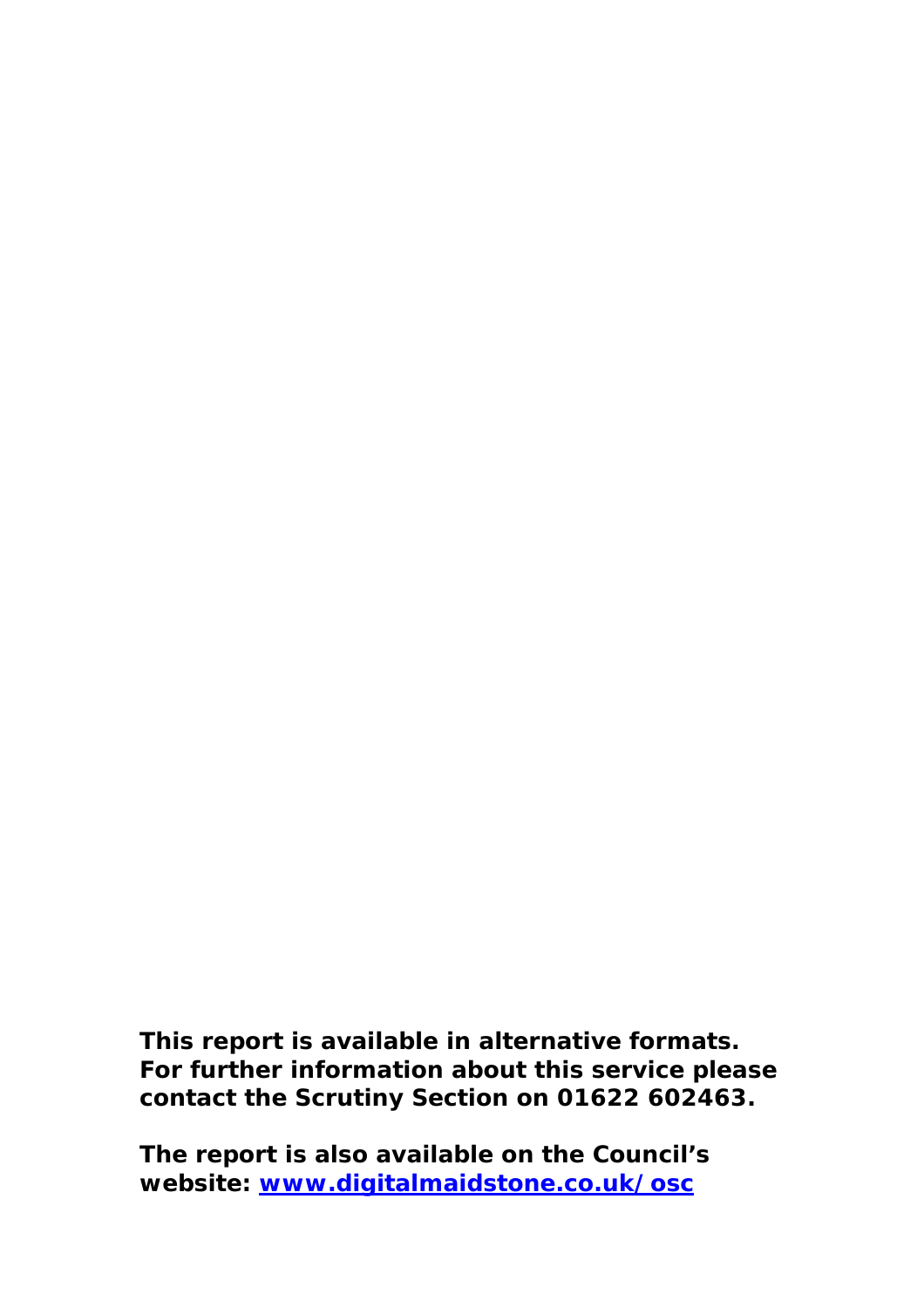# **Table of Contents**

|                                              | Page No. |
|----------------------------------------------|----------|
| <b>Executive Summary</b>                     | 3        |
| <b>Chairman's Introduction</b>               | 5        |
| <b>Thanks</b>                                | 6        |
| <b>Terms of Reference</b>                    | 7        |
| Approach                                     | 9        |
| The Council's current approach to disability | 10       |
| <b>Mobility Focus Group</b>                  | 13       |
| Training                                     | 14       |
| Planning                                     | 15       |
| <b>Evidence received by disability</b>       | 18       |
| <b>Mental Illness</b>                        | 18       |
| <b>Learning Disabilities</b>                 | 19       |
| <b>Mobility difficulties</b>                 | 21       |
| <b>Visual impairment</b>                     | 26       |
| Deaf and hard of hearing                     | 30       |
| <b>Multiple disabilities</b>                 | 32       |
| Other evidence collected by the Committee    | 34       |
| <b>Visit to Maidstone Museum</b>             | 34       |
| <b>Questionnaire</b>                         | 35       |
| <b>Mystery Shopping</b>                      | 39       |
| Conclusion                                   | 50       |
| Recommendations                              | 52       |
| Bibliography                                 | 66       |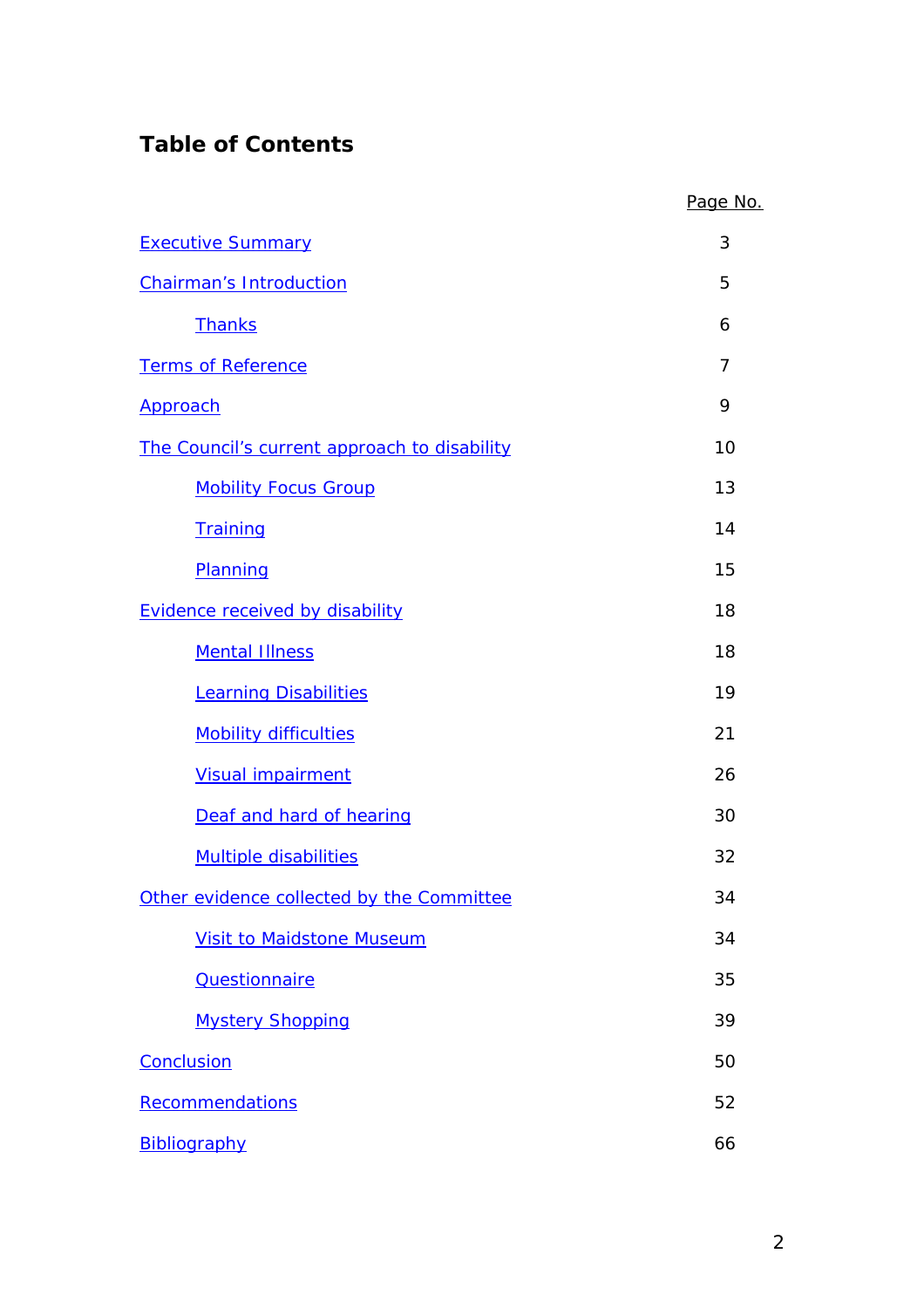## <span id="page-3-0"></span>**Executive Summary**

The Prime Minister's Strategy Unit report *Improving the life chances of disabled people* highlights that 'using the widest survey definition, it is estimated that there are about 11 million disabled adults in the UK – one in five of the total adult population – and 770,000 disabled children'<sup>[1](#page-3-1)</sup>. In light of the fact that disabled people are six times as likely as non-disabled people to be out of work<sup>[2](#page-3-2)</sup>, and therefore in need of support from society, it begins to become clear that there is a great need for public bodies such as Councils to make their services accessible to disabled people. Amongst other factors it was these kinds of statistics that were the drivers behind the legislative approach to putting an end to discrimination against disabled people undertaken in the last ten years.

From October 2004 'service providers' have been required to fully comply with the Disability Discrimination Act (1995). This Act made it unlawful for a service provider to discriminate against persons on the grounds of disability. On paper, Maidstone Borough Council's approach to disability and to disabled people is relatively good. The Council has a local performance indicator that measures how accessible the Council's buildings are to disabled people. This indicates that 100% of the Council's buildings are compliant with the Act. Beyond national legislation the Council, primarily through its Social Inclusion Manager, undertakes a variety of other work with regard to disabled people and access. The Council's Social Inclusion Strategy sets out work to be undertaken and the Mobility Focus Group operates as a focal point in which organisations working with disabled people can provide feedback and act as consultees to the Council. Training on disability awareness is available to all staff members. The Council also produces a disabled shopping guide and an accessibility map for the Town Centre.

Nationally though many public services are not delivering for disabled people, and many people have real difficulties accessing basic services<sup>[3](#page-3-3)</sup>. It has been our experience as Councillors that, despite compliance with the relevant legislation, access to the Council's services for disabled people is not as good as it could be. We have received representations from constituents expressing dissatisfaction with the likes of disabled parking provision in the Town, or difficulties obtaining services from the Council. As a result of such reports we, the Recreation and Community Services Overview and Scrutiny Committee, decided to look closer at how the Council provides its services to disabled people. We wanted to look beyond the legislative box-ticking exercises and find out from the people with disabilities themselves what their experiences had been accessing the Council's services and find out from them where they thought the Council could make its improvements.

<span id="page-3-1"></span> <sup>1</sup> Prime Minister's Strategy Unit; *Improving the life chances of disabled people – final report (Executive Summary)*; January 2005; p9.

<span id="page-3-2"></span><sup>&</sup>lt;sup>2</sup> Evidence received in presentation from Social Inclusion Manager.

<span id="page-3-3"></span><sup>3</sup> Social Exclusion Unit, ODPM; *Breaking the cycle – taking stock of progress and priorities for the future*; 2004.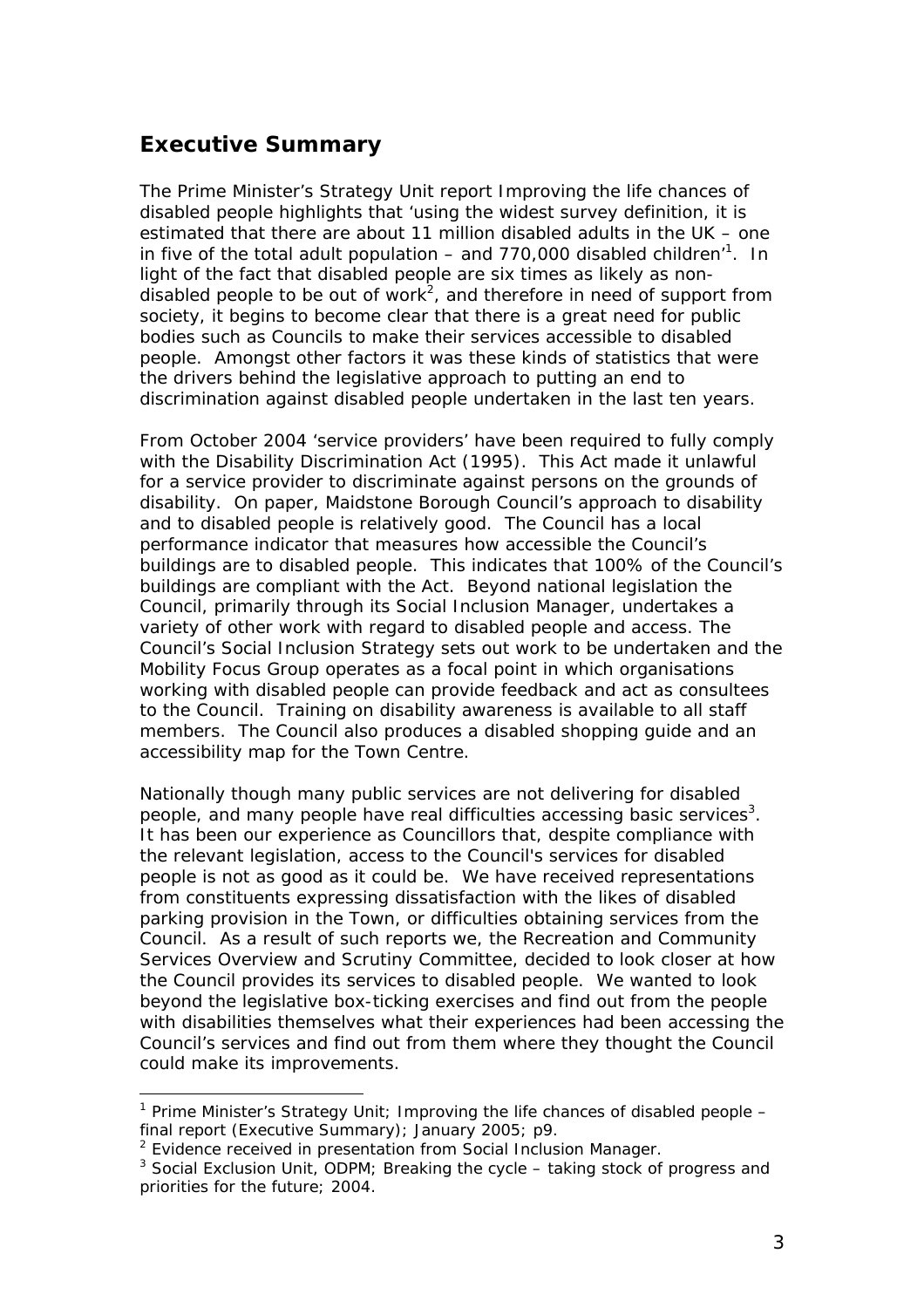Our principle findings are:

## • **Focussing on disability**

In order to place disabled people at the heart of service provision the Council must embed access for disabled people at the heart of the organisation as both a corporate and strategic priority. If such an approach is embedded at the top of the hierarchy it can then be cascaded through the rest of the organisation. The employment of an Access Officer and the integration of access issues should be embedded into the Council's performance indicators and mystery shopping was considered integral to such an approach. The Mobility Focus Group should be renamed and formal reporting lines established to allow it to demonstrate where it has had an effect.

## • **Training**

Even though disability awareness training is available to all staff, take-up of such training is low and has been declining. Our witnesses and other evidence received have all indicated that staff training is one of the key areas in which a real difference can be made. Such training should be provided by or include relevant local disabled organisations. There is a need for the Council to change the way it organises its disability awareness training to make it compulsory for all front-line staff with opportunities provided for staff to receive specialist training for particular disabilities. All staff should receive a basic level of both disability awareness and equality training.

### • **Communications**

The communication of how the Council meets the needs of its disabled customers is essential to encourage people with disabilities to engage with the Council and an information leaflet that sets out such details should be produced. The Council should undertake a review of the ways in which it communicates with people with disabilities. The Council has accessibility guidelines for the production of its public documents but these do not appear to be widely used: this situation needs to be amended. All 'essential' or 'user' information should be provided automatically in alternative formats and details on the availability of information in alternative formats should be provided on all public documents and in a consistent place.

It is hoped that the recommendations that have resulted from our inquiry will provide a blueprint for the Council to refocus its efforts on how we provide our services to people with disabilities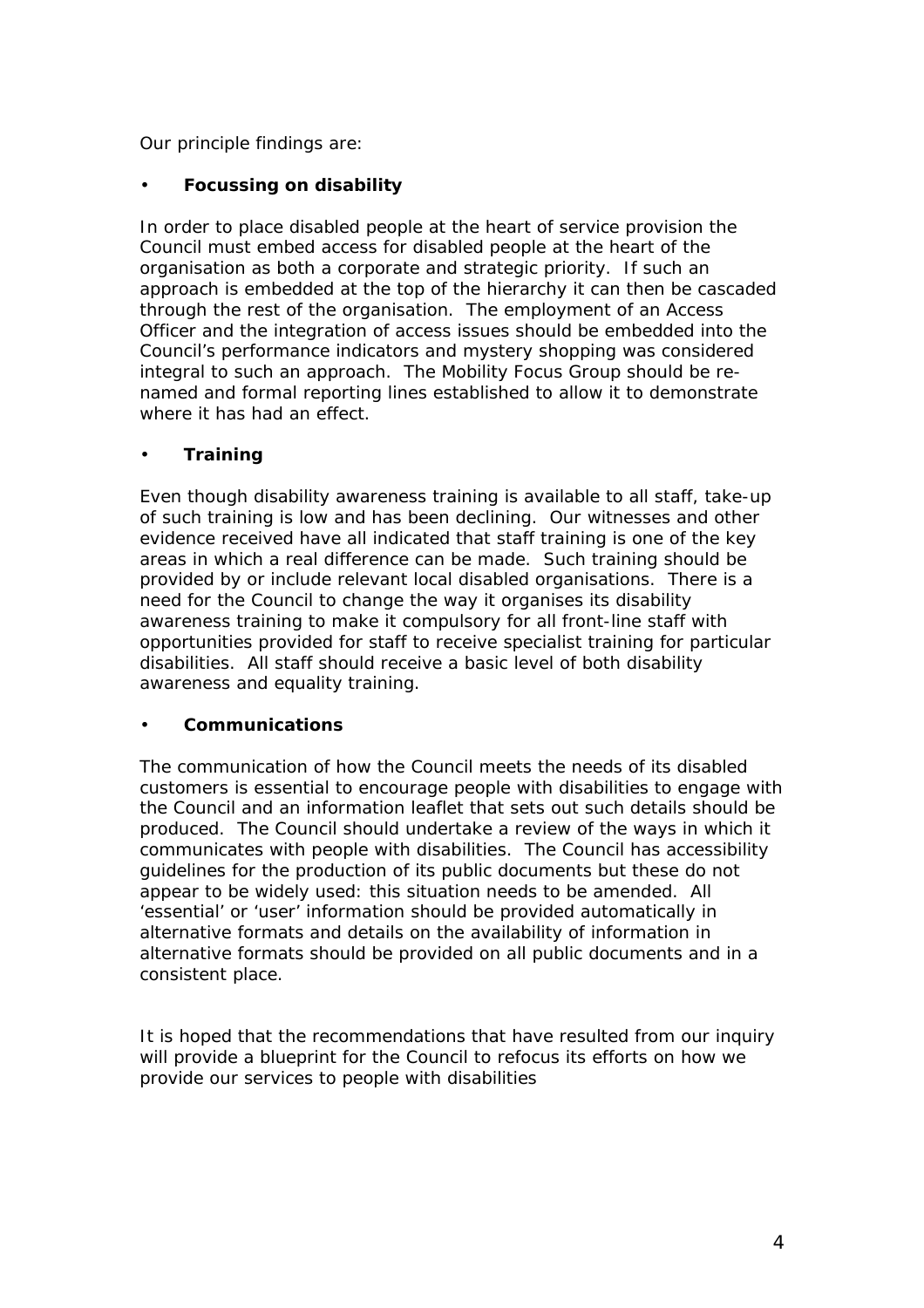## <span id="page-5-0"></span>**Chair's Introduction**

.

This report is the outcome of considerable research by Members and Scrutiny Officers and is informed by a large volume of evidence concerning the operation of many of the Borough Council's services, both from internal witnesses and from members of the public and community groups.

Although the Borough Council has long had high aspirations in relation to access issues, and many noble policies, there had never been a considered attempt to look at these policies and aspirations in the round, or to assess their effectiveness in actually delivering improved access to services or promoting Social Inclusion. This review has attempted to take that broad perspective and look at a wide range of both services and those individuals and groups seeking to access these services.

As a result the report makes numerous recommendations which the Committee believes will make a significant difference to the quality of the services the Borough Council provides to people with disabilities and ease their ability to access these services.

This should be an aim which the Borough Council consider it to be a matter of fundamental principle to achieve, and these recommendations will help to facilitate this aim. The key to achieving the objective however is to recognise that this report and its recommendations, even if implemented in full, will constitute the beginning of a process and not the end of one. Much of the key work that the Council needs to do is medium or long term, and therefore the response of the Council to this report needs to take account of this.

CA English

Councillor Clive English.

Chair, Recreation and Community Services Overview and Scrutiny Committee 2005-06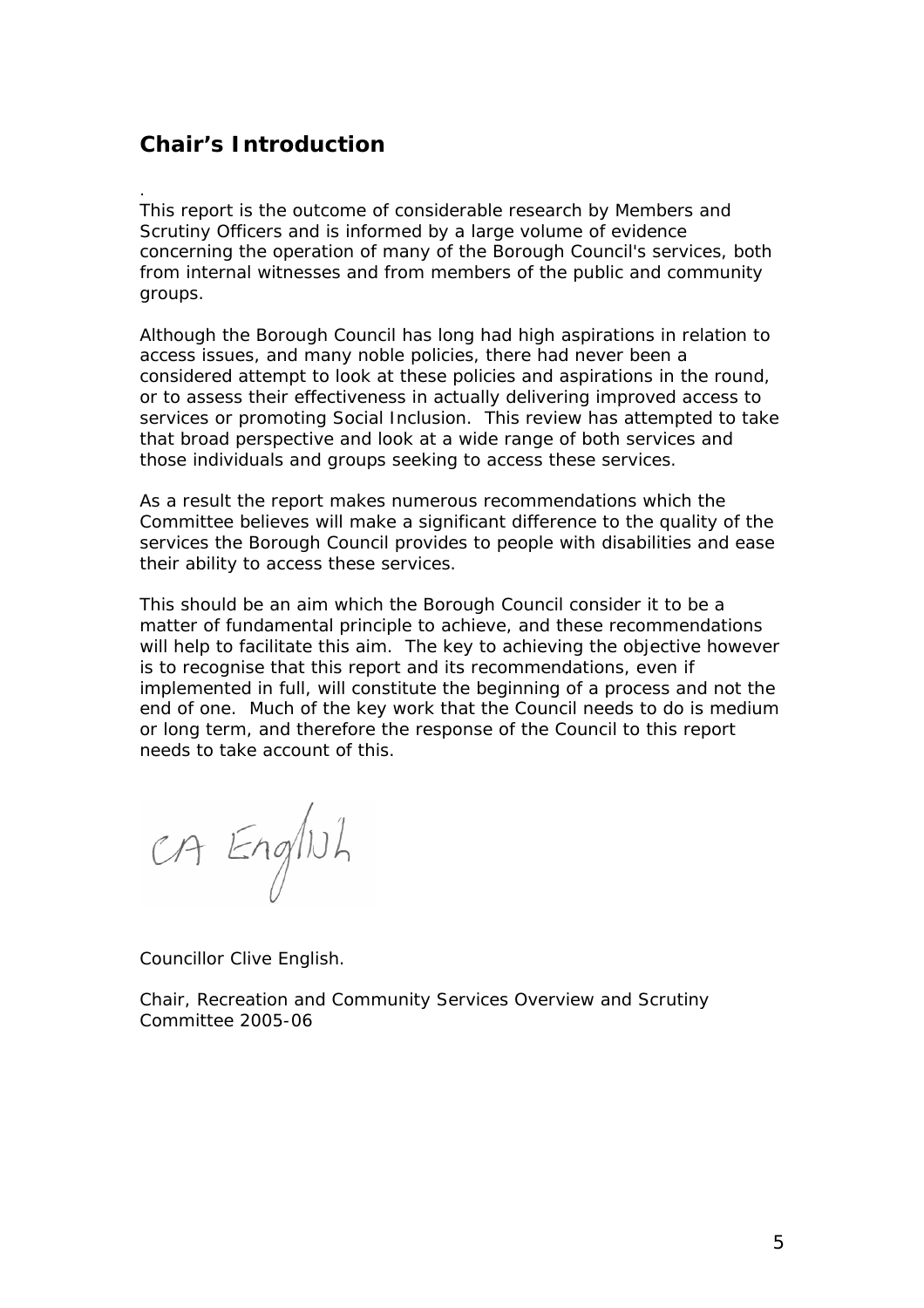## <span id="page-6-0"></span>**Thanks:**

The Committee would like to express its gratitude to all of the following who have assisted in some way in the production of this report.

### **Maidstone Borough Council:**

Administrative Assistant to the Community Development and Social Inclusion Manager; Community Development and Social Inclusion Manager; Head of Regulatory Services; Head of Transportation and Environmental Services; Property, Procurement and Projects Manager; Training & Development Manager; and Web Manager;.

## **Organisations/Groups:**

All Members of Maidstone Mobility Focus Group; Kent Association for the Blind; Kent Association for the Disabled; Kent County Council's Deaf Services Bureau; Maidstone Community Care Housing Ltd (MCCH); Maidstone MIND; Mencap (Maidstone); Sense (Maidstone); Town Centre Management; and West Kent NHS and Social Care Trust;

## **Individuals**

Bernice Abbit, Mrs H Arthurs, Mr and Mrs Avis, Robert Baker, Maggie Brooks, Peter Budgen, John Bull, Wendy Carreras, Maureen Chappell, Merryl Chesher, Vicci Chittenden, Mr F. Costella, Angela Crooks, Mr R. W. Edwards, David Evans, Mr and Mrs Farrant, Mr R.J. Gash, Barry Ginley, Jeanne Henderson, Ann Lewis, Adam Luckhurst, Judy Mills, Mr Bill Moss, Steve Overton, Sarah Priest, Yvonne Savage, Kerry Turner, Pat Wilmshurst, Darren Wilson, Mrs M Woodger, Chrissie Yerlikaya, and Lee Young

## **Note on reading the report:**

Letters written in bold, enclosed in brackets and written at the end of a paragraph, for example **(a)**, refer to a recommendation made by the Committee. The full list of recommendations, with the relevant paragraph number cross-referenced, can be found at the end of the report.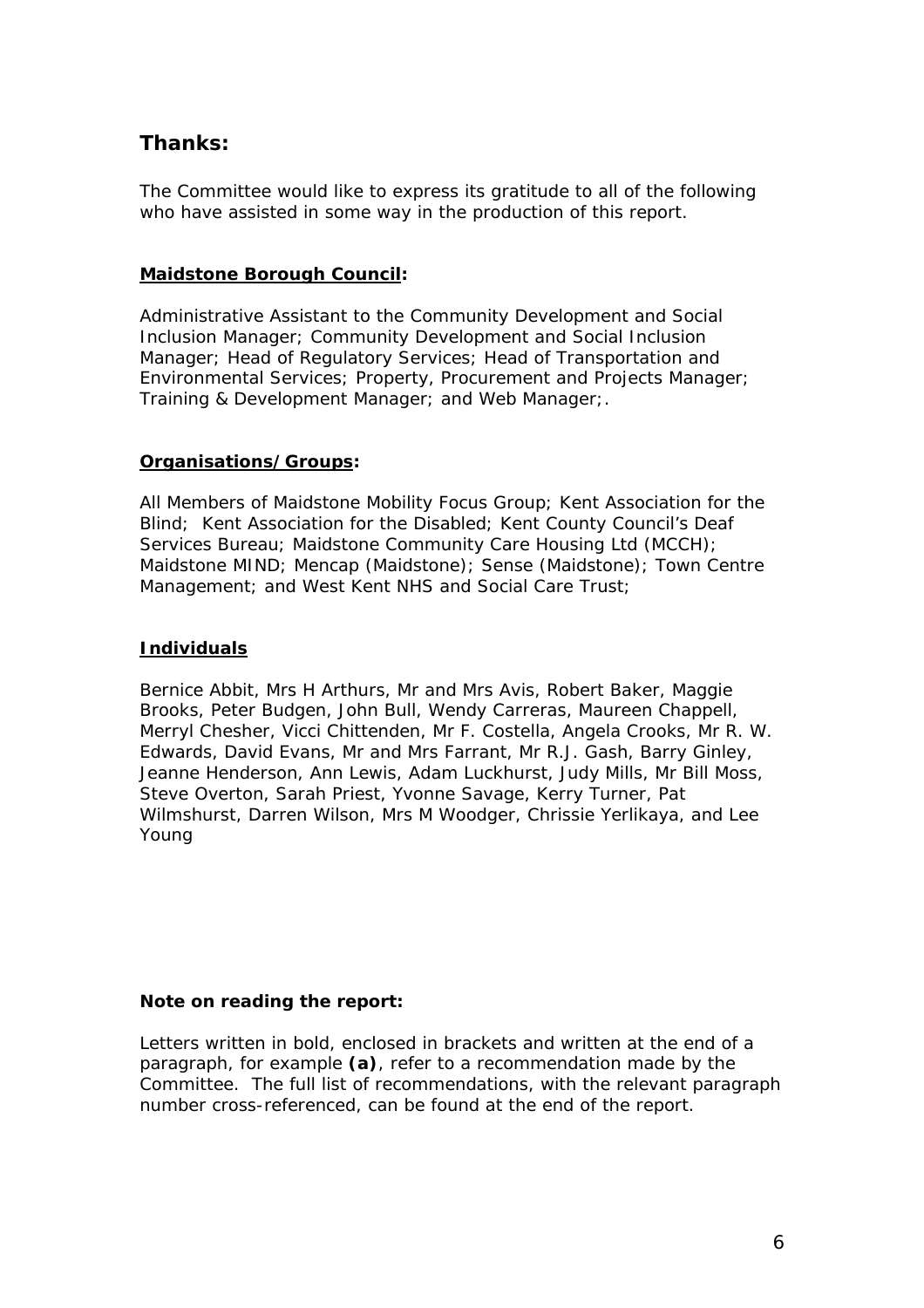## <span id="page-7-0"></span>**Terms of Reference**

The Recreation and Community Services Overview and Scrutiny Committee decided to conduct an inquiry into access to the Council's services for disabled people. The terms of reference for the inquiry, agreed by the Committee were as follows:

- Assess the practical difference made to disabled people accessing the Council's services following the implementation of the DDA;
- Analyse plans or strategies the Council has in place to improve access to its services for disabled people;
- Consider further steps the Council could take to improve the provision of its services to disabled people;
- Assess current levels of diversity/equality (disabled) training provided to all staff, with a particular focus on training for frontline staff;
- Assess the ways in which the Council publicises services for disabled people— both the Council's own services and those provided privately or by the voluntary and community sector;
- Analyse how the Council measures its performance in providing accessible services to disabled people and assesses levels of accessibility;
- Consider the levels of accessibility of non-face-to-face service provision at the Council (telephone/website);
- Consider examples of Beacon Authorities, best practice and Government and voluntary and community sector initiatives with regard to disabled access; and
- Assess ways in which the Council could extend its influence to encourage improvements in access for disabled people beyond the Council's direct service provision;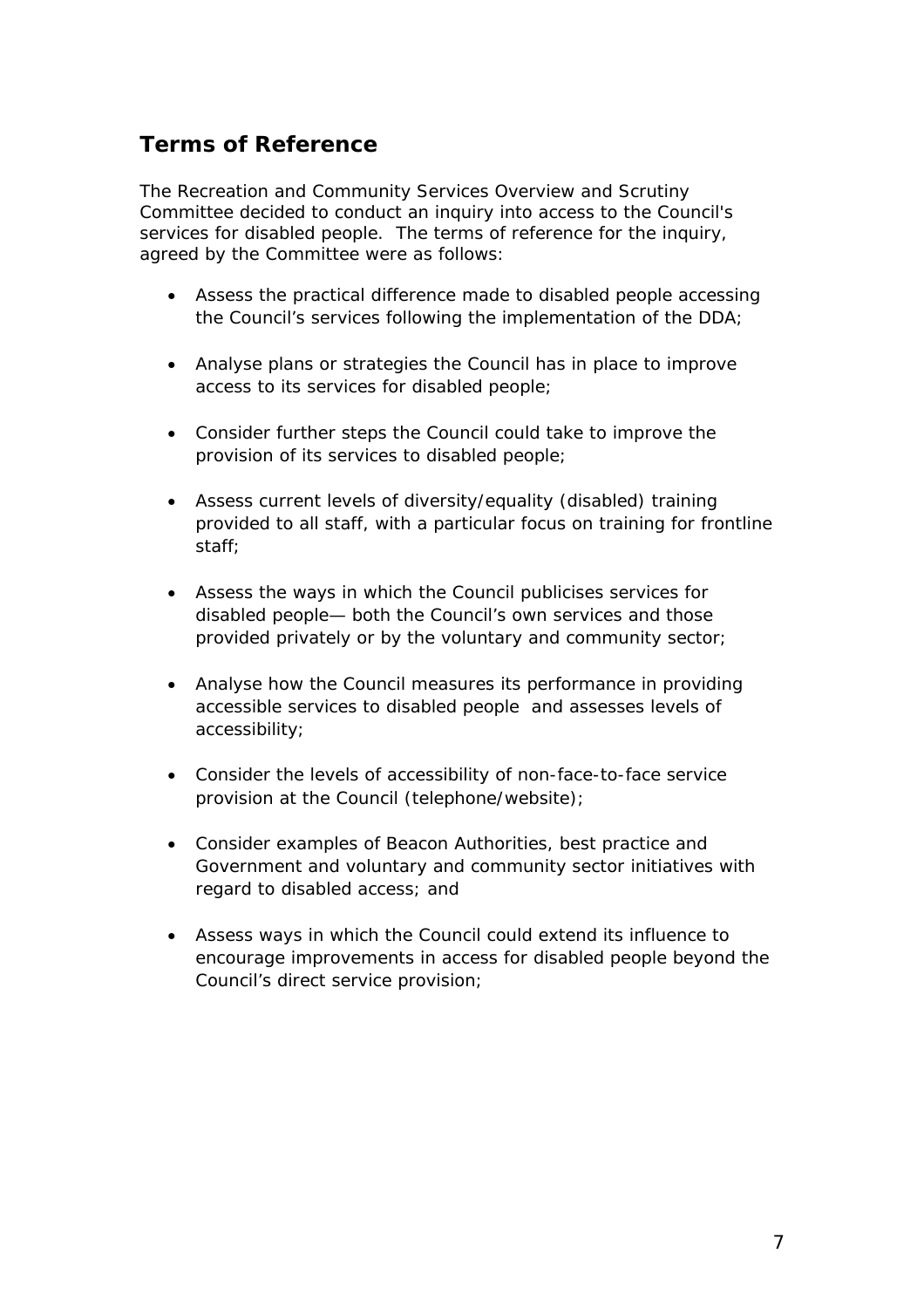The present membership of the all-party Committee is as follows:

Councillor English (Chair) (Liberal Democrat) Councillor K. Stevens (Vice-Chair) (Labour)

Councillor Butler (Conservative) Councillor Cook (Labour) Councillor Hinder (Conservative) Councillor Joy (Liberal Democrat) Councillor Mortimer (Liberal Democrat) Councillor Naghi (Liberal Democrat) Councillor Oldham (Conservative) Councillor Mrs Parvin (Conservative)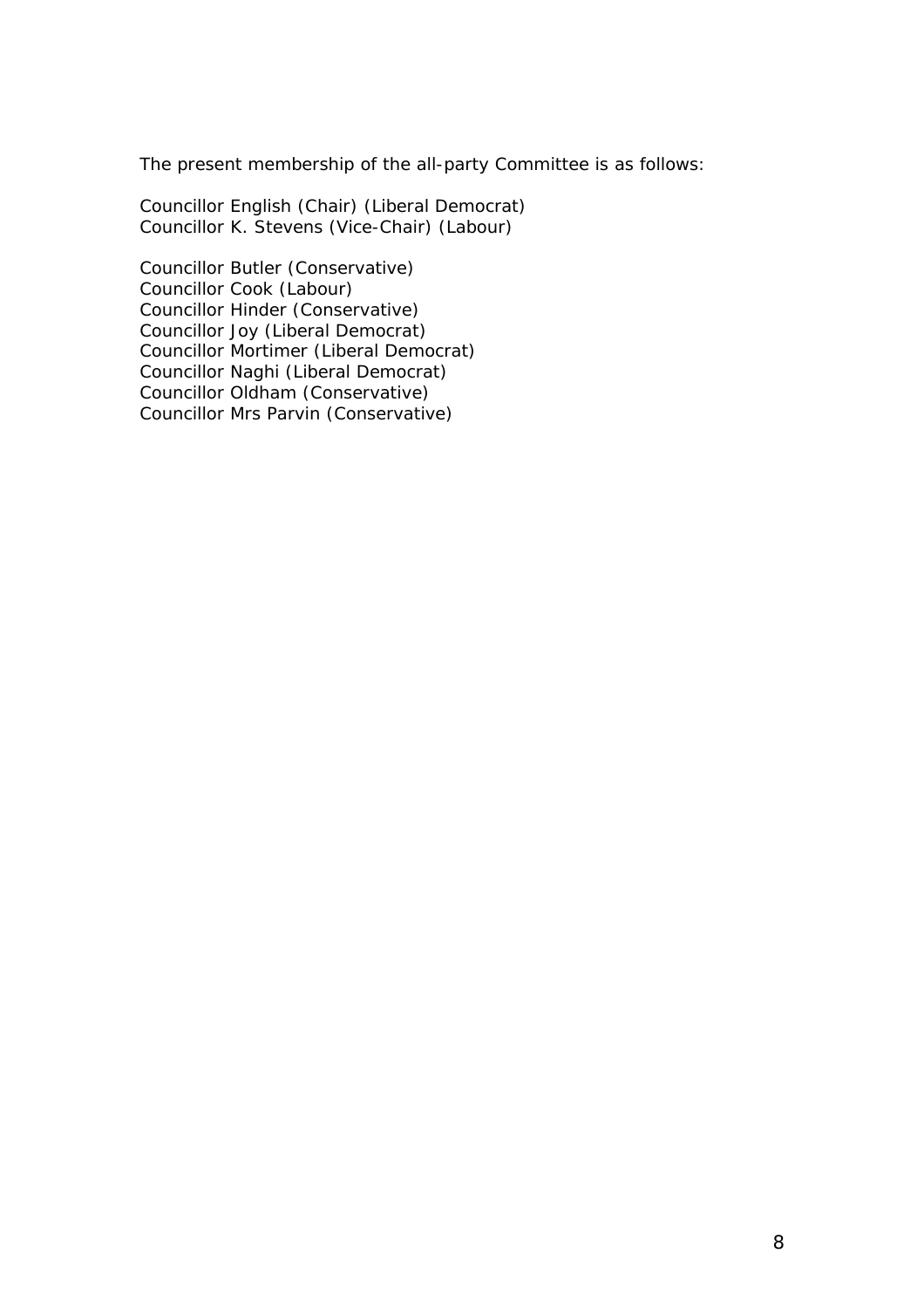# <span id="page-9-0"></span>**Approach**

1. From the beginning of this inquiry we were eager to take as inclusive an approach as possible. As such in the course of the inquiry we have held discussions with people with a range of disabilities. We have used the definition of a disabled person set out in the Disability Discrimination Act (1995):

*A disabled person is someone who has a physical or mental impairment, which has an effect on his or her ability to carry out normal day to day activities*

2. We have also adopted what is referred to as the 'social model' of disability. This means that we are of the view that, although a person may have an impairment that can be medically defined, it is the environment in which that person finds themselves that is disabling.

3. The Committee was also minded to consider ideas of equality. The Committee acknowledge that the term 'equality' and the idea of 'treating people equally' necessitates the creation of a level playing field. "Equality means being treated with an equal level of respect and equal access to employment, services, training etc. It is proportional treatment, according to needs, that leads to equal outcomes"<sup>[4](#page-9-1)</sup>

4. In the course of our inquiry we have received evidence from people with mobility difficulties, visual impairments, the deaf and hard of hearing, people with mental health problems, people with learning disabilities and those who care for people with multiple disabilities. Alongside the evidence received in formal Committee meetings we have also adopted a number of other means of canvassing the views of people with disabilities. These have included:

- Conducting a mystery shopping exercise of those services most used by people with disabilities;
- Distributing a questionnaire that sought an assessment of the Council's current service provision for disabled people and suggestions as to what the Council could do to improve; and
- Attending the Mobility Focus Group both to keep the group upto-date with progress on the review and to receive expert feedback and assistance.
- A visit to Maidstone Museum

5. We have also consulted numerous documents, government guides, best practice examples at other Councils and reference books which we have endeavoured to credit in this report.

<span id="page-9-1"></span> <sup>4</sup> IODA: *Diversity, Fairness and Equality Information Booklet*;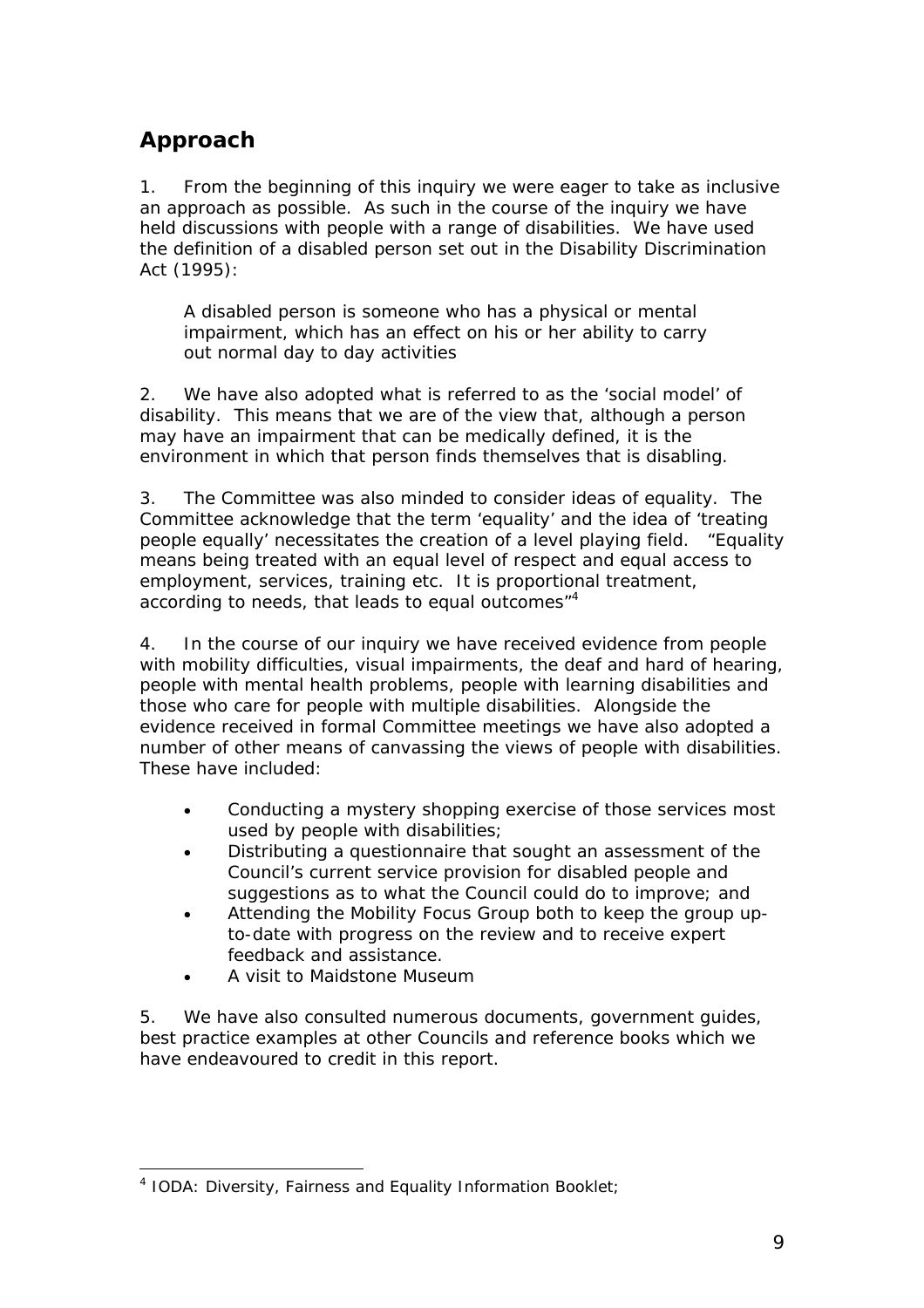# <span id="page-10-0"></span>**The Council's Current Approach to Disability**

6. This section of the report sets out the key ways in which the Council currently approaches issues that relate to disability. It sets out the corporate policies in place, how the Council provides training to its staff on disability matters and how, through its planning function, the Council approaches access for disabled people.

7. The Council as a corporate body already undertakes quite a substantial amount of work with regard to disability and it is the Council's Social Inclusion Manager who takes the lead on such matters. The Council has a Corporate Equality Plan 2005-2008 which includes a range of actions and targets that relate to the provision of services to disabled people. This plan is monitored and evaluated annually by the Cabinet Member for Communications and External Affairs. Examples of targets in the plan include:

- To update and develop the guides and maps for disabled people in Maidstone in partnership with the voluntary, community and business sector (11.7)
- To maintain the two ticks award for disability (1.6)
- To establish a strategy and action plan for making play areas and open spaces accessible to people with mobility problems  $(10.4)^{5}$  $(10.4)^{5}$  $(10.4)^{5}$

8. The Social Inclusion Manager also highlighted to us that by December 2006 the Council will be required to have a separate Disability Equality Plan as part of its Corporate Equality Plan. This is as a result of the implications of the Disability Discrimination Act (2005). The Leader's 20/20 Vision document includes an ambition to make Maidstone an inclusive place in which to live. One of the priorities for the Council's Local Strategic Partnership relates to access. Its aim is to create a more inclusive community stating 'we must take account of the needs of all people including; disabled people, young people, older people, people on low incomes and those who live in the rural areas. Only by recognising diversity and planning services for all at an early stage will we move towards full inclusion'<sup>[6](#page-10-2)</sup>

9. The Council is currently at Level 3 of the Equality Standard for Local Government which is considered a key indicator and a national benchmark. This puts the Council in the top 5% of Councils nationally. The Council also recently completed a pilot national disability benchmarking exercise in which it performed in the upper quartile.

10. A number of alterations have been made to Council buildings as a result of the Disability Discrimination Act (1995). This has involved an approved 3 year programme of adaptations to buildings ( 2002-2005)

<span id="page-10-1"></span> <sup>5</sup> The Full Corporate Equality Plan 2004-07 can be accessed via the digitalmaidstone website

<span id="page-10-2"></span><sup>&</sup>lt;sup>6</sup> Community Strategy for Maidstone Borough; 2003; p10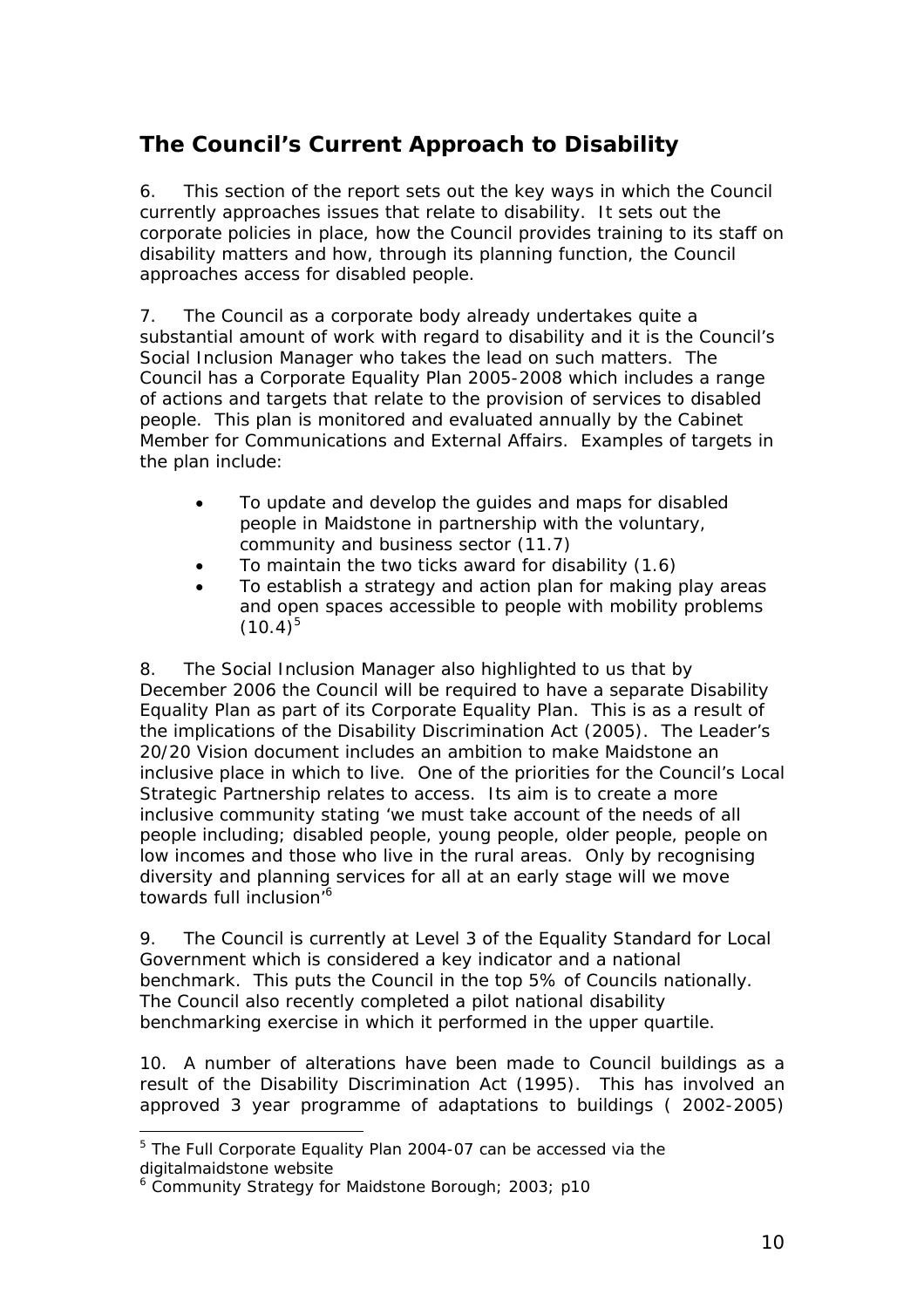funded by a special budget for this purpose of approximately £500,000. Adaptations have included:

- Hearing loops in all reception areas;
- Text telephones which can be answered quickly by the Switchboard team;
- Lifts in each building;
- Setting up 'language line', by which customers can request to speak to a member of the Council in their original language and which provides a translation service;
- Changes to Disabled toilets; and
- Automatic doors leading into all Council buildings and entrances which does not rely upon stairs;

11. The Beacon Council Round 3 Report *Better Access and Mobility* highlights that 'the complexity of accessibility and the range of ways in which it can be influenced means that developing an effective monitoring and evaluation framework is essential in developing best practice and demonstrating success'. We would like to see a method of measuring and monitoring improvements to access as part of the implementation of the adopted recommendations of this report. Both mystery shopping and a questionnaire were methods used by the Committee as part of its inquiry. The use of local performance indicators and regular access audits would also be suggested. **(a)**

12. We also learnt that the Council produces a town centre shopping guide for people with disabilities and an accessibility map of the Town Centre. The production of the 2006 shopping guide was delayed due to budgetary constraints and also to wait for the town centre shops to settle down following the completion of the Fremlin Walk development. A strategy of delaying the reproduction of the accessibility map of the Town Centre has also been implemented to ensure the accuracy of the map once published.. During the last three years over 9000 copies of the shopping guide and accessibility map have been distributed. Despite this the Committee were surprised to learn from some witnesses that they were not aware of the existence of either the shopping guide or map. We were of the view that if the Council is to go to the expense of producing such documents, and we thoroughly endorse their continued production, that it is a waste to then not market its existence properly. We would endorse a marketing campaign to accompany the launch of the 2006-7 shopping guide and the re-printing of the town centre map. The Committee also felt that the production of revised versions of the shopping guide and accessibility map should not be delayed or abandoned for purely economic reasons. **(qq)**

13. The Council's website also provides well for people with disabilities in Maidstone. The site is 'Browse-Aloud' enabled, a speech programme that enables the contents of web-pages read out loud. In August 2005 the site was 70% AAA compliant and the accessibility pages provide details about which of the pages are not AAA compliant and when compliance can be expected.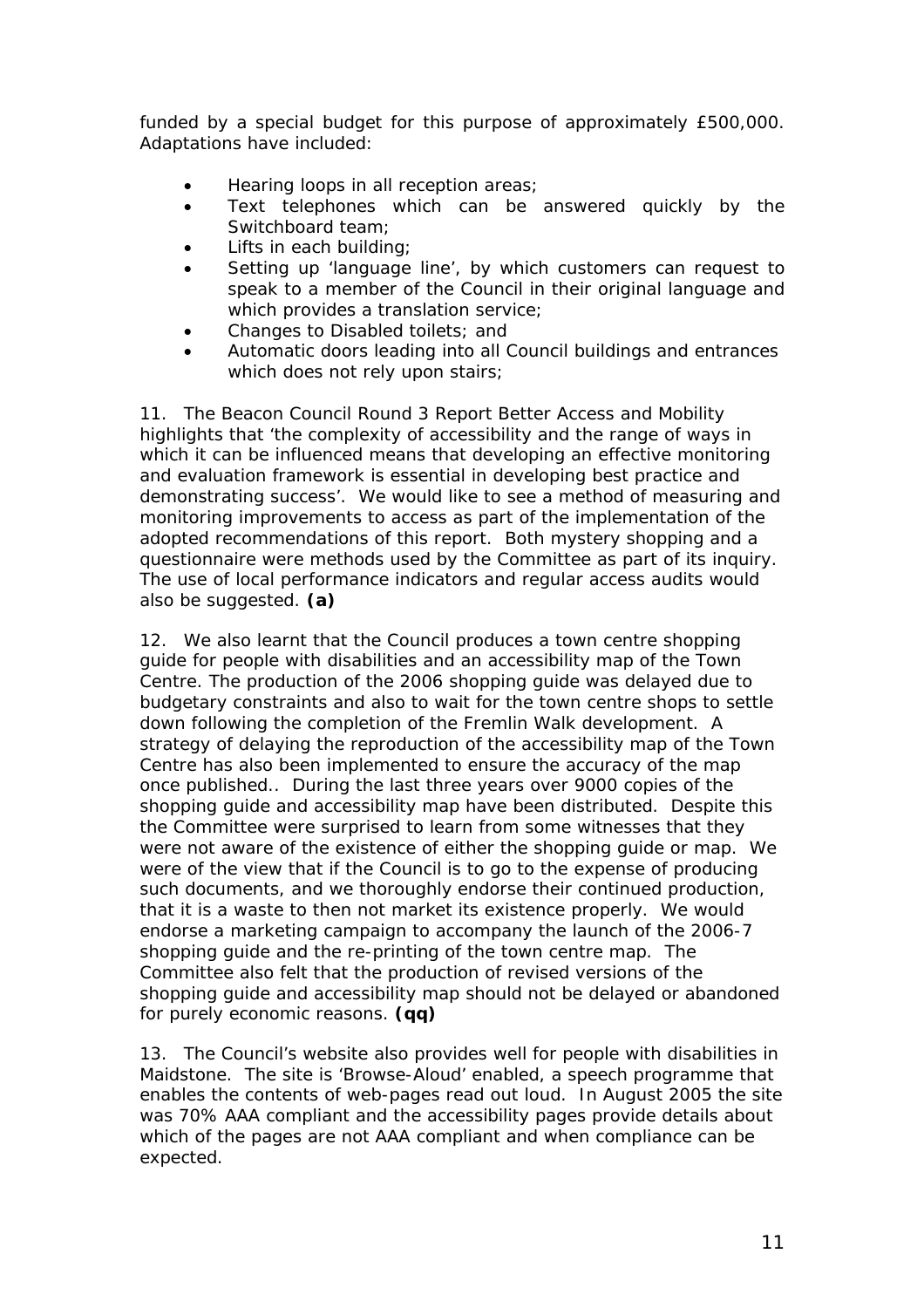## **Best Practice**

## **London Borough of Lewisham: A Beacon for Access and Mobility**

Lewisham was awarded Beacon status for accessible services for 2001/02. The Beacons advisory panel concluded that Lewisham had taken a holistic view of their customers' needs through effective and regular consultation and worked effectively with other agencies and external partners to deliver integrated seamless services.

One of the critical success factors identified at Lewisham was its inclusive community consultation and involvement. This led to the Council identifying different needs of its population in relation to accessible services including:

- Employment of two signers to provide services for AccessPoint [One-Stop-Shop] customers with hearing impairments
- Availability of large print forms for partially sighted people and in Braille for people with severe visual impairment upon request.

Lewisham also carries out regular mystery shopping and its Disability Task Group conducted one exercise which highlighted issues regarding accessibility. Lewisham's corporate objectives have since been changed to reflect the need to improve accessibility to services for their disabled customers

**From the Improvement and Development Agency (IDeA) website, Beacons for Accessible Services (Round 2)** 

14. The accessibility and mobility web pages on the digitalmaidstone website provide the following information:

- the accessibility standards to which the website complies;
- details about how to access information relating to accessibility online;
- links to the mobility maps and guides produced by the Council including the Shopping Guide, accessibility map, guide to getting around Whatman Park and the locations of accessible toilets, car parks and dropped kerbs;
- useful links for people with disabilities such as the Disability Rights Commission, local and national organisations and social services.

15. The Council introduced a new content management system for its website in the summer of 2005 and this has contributed to its muchimproved accessibility. We welcome this development and the attendance of the Council's Web Development Manager at meetings of the Mobility Focus Group to receive feedback on the website. However we are again concerned that the existence of such a source of information is not widely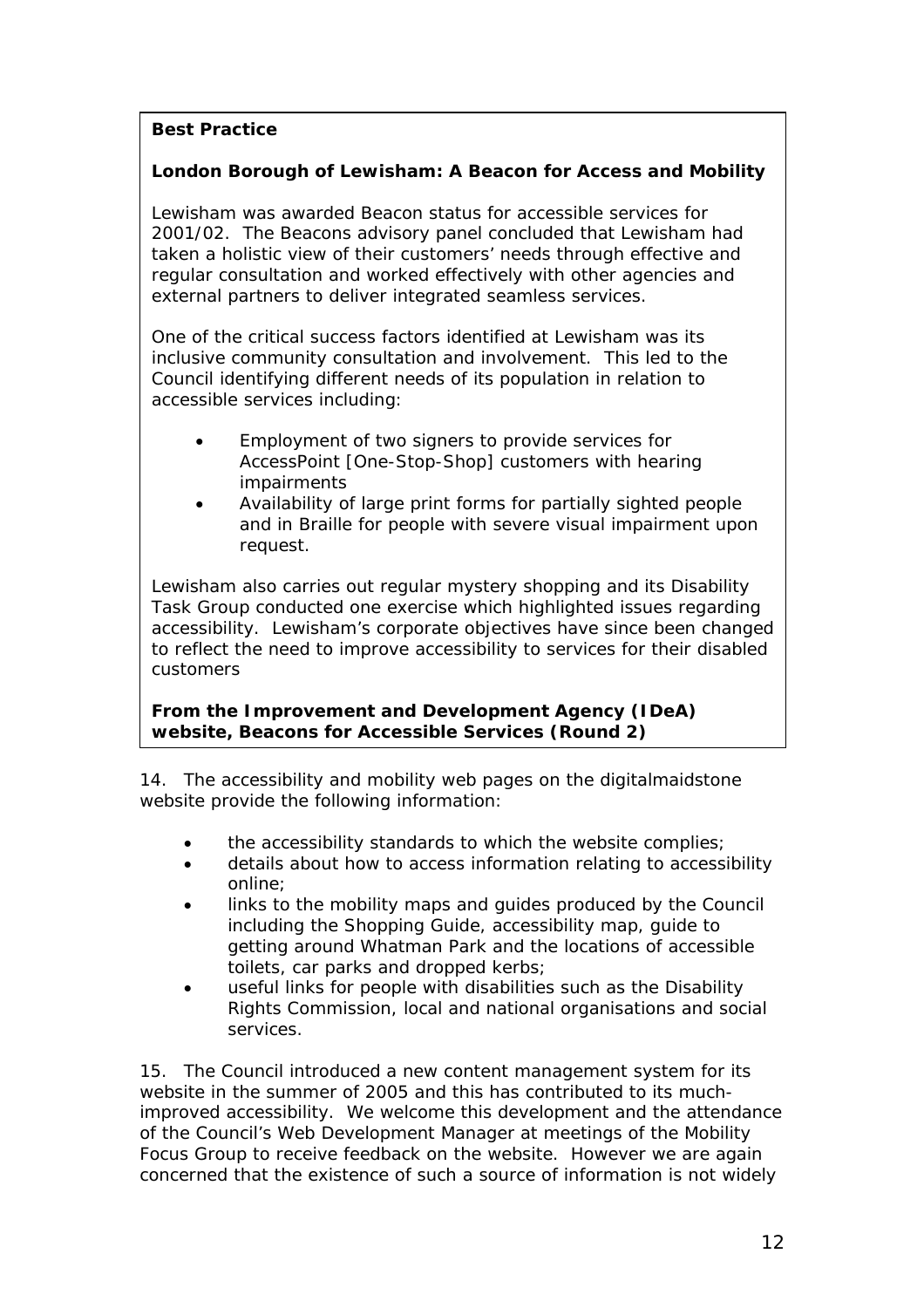<span id="page-13-0"></span>publicised amongst people with disabilities and would like to see a marketing campaign to correct this. **(qq)**

## **Mobility Focus Group**

16. The Council runs a Mobility Focus Group (MFG). This group was established to allow a wide range of disability organisations to be consulted with and to express their views to Cabinet members and Officers. It meets approximately every two months. The Chairman of the group, the relevant Cabinet portfolio holder, is the means by which the views of the group are communicated through the Council. In addition the group has been made a formal sub-group of the Local Strategic Partnership(two representatives of the group sit on the Local Strategic Partnership) and is the specialist consultative group for the Local Development Plan on disability planning issues. The terms of reference for the group are as follows:

> *To set up, develop and maintain a focus group on mobility, involving a cross-section of community groups, in order to:*

- *(a) act as a focal point on all mobility issues*
- *(b) discuss and offer advice on Council plans*
- *(c) put forward suggestions, concerns and proposals to the Council*
- *(d) get Council feedback*

17. We have received evidence from a number of individuals that suggested that the MFG did not seem to have the power that its previous incarnation (the Disability Advisory Sub-Committee (DAG)) had. We heard evidence from witnesses who had sat on the DAG that it was previously responsible for considering planning applications that had been flagged to it by the Council's then Part-Time Access Officer (a post that has now been deleted) and would also consider other Council policies and strategies when flagged to it due to issues of accessibility. However, the Social Inclusion Manager indicated that the majority of planning applications did not go to the group nor were many of the council's plans and strategies discussed at it. The Disability Advisory Sub-Committee was a formally constituted Committee of the Council prior to the reorganisation of local government that took place following the Local Government Act 2000. In contrast the Mobility Focus Group appears very much a consultative focus group with no fixed constitution. Although the Mobility Focus Group is a valuable tool for canvassing the views of disabled organisations within Maidstone we feel that it could benefit from a more formal structure in which it could be used as a standard point for consultation and encourage greater involvement of disabled people in the work of the Council. We are also concerned that the title *Mobility* Focus Group, and the group's terms of reference, do not acknowledge or embrace the full range of disabilities. Considering the outcomes of the DRC report (below) and the concerns expressed by Members and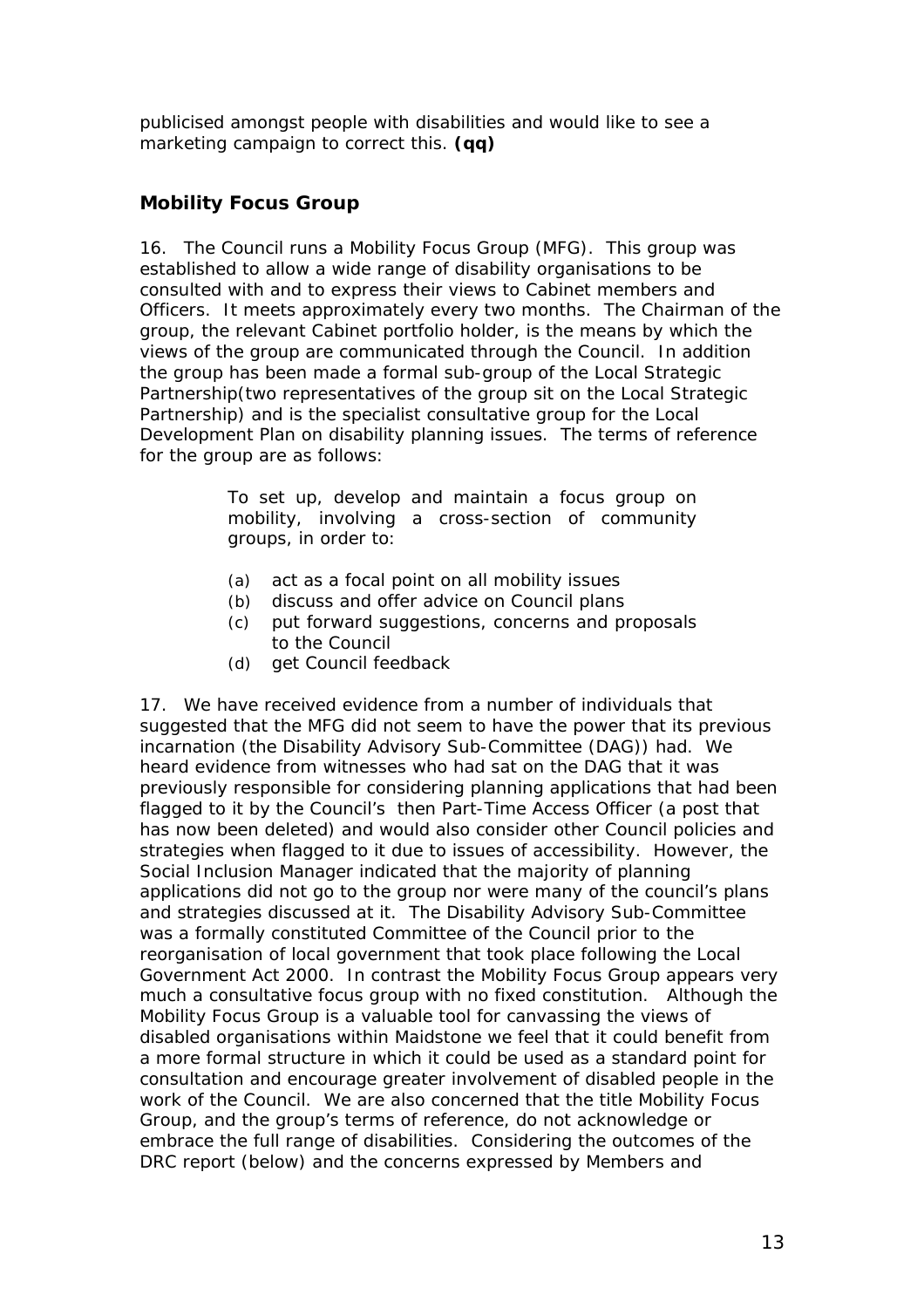<span id="page-14-0"></span>witnesses regarding the MFG we recommend that a review of the group be undertaken. **(c)**

## **Best Practice**

*"Local groups of disabled people are often still perceived as a cheap or free source of advice and not as a valued community asset. Sometimes the enthusiasm and energy of individuals wanes in the face of constant struggle to meet demands…and feeling under-valued"*

*"There is broad consensus from national and umbrella organisations about what makes a successful local access group. It is the combination of an enthusiastic membership with appropriate training and resources, which engages the active involvement of local people. In turn, the local access group needs appropriate support comprising input from the local access officer; a room to meet and transport support for members; administrative support; involvement with a network / forum. If these essential ingredients are in place then the outcome is an impact on local decision making, for example, planning"* 

*"In looking at what needs to be in place in order to ensure the improved and continued success of local access groups, national and umbrella organisations summarise this by suggesting that there needs to be:* 

- *Recognition for local access group involvement within the planning and development control processes;*
- *A sustainable network with adequate information and support, possibly similar to Age Concern England;*
- *Capacity within the group to actually do things;*
- *Responsive, flexible and sympathetic funding and support packages from a dedicated source (local or national)".*

**Disability Rights Commission;** *Towards Access Standards: The Work of Local Access Groups in England and Wales***; 2004** 

## **Training**

18. As part of the Committee's inquiry we received evidence from the Council's Learning and Development Manager. Prior to the Officer taking up her post staff training that related to disability had been organised by the Social Inclusion Manager. The organisation of training was centralised in 2005 and is now handled by the Human Resources department. In recent years the number of staff members coming forward to take disability awareness training had reduced significantly and that, for example, in the period between January and March 2005 only the deaf awareness workshop had been run. From September 2005 the Learning and Development Manager had put in place a range of more broad-based attitude changing programmes for managers and staff that focussed on valuing diversity and a programme that focussed on welcoming customers with special requirements. A specialist disabilities programme had also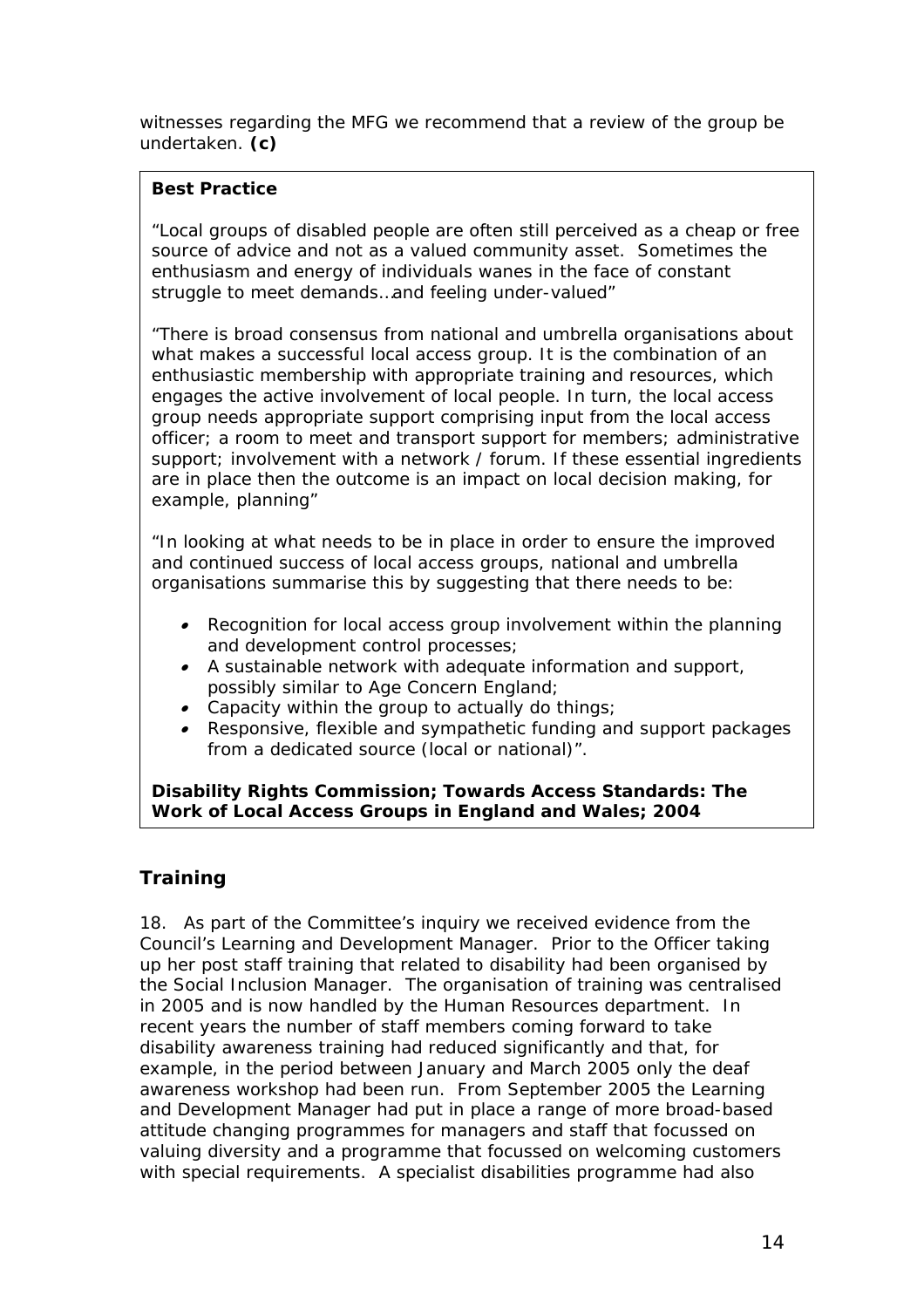<span id="page-15-0"></span>been established that would be organised when sufficient members of staff had signed up to it. The Learning and Development Manager indicated that her approach was to change the attitudes of people at work, but emphasised that such work needed to be accompanied by development in the organisation as a whole to enable people to apply their new skills.

19. We also learnt that the Learning and Development Manager had introduced a new system of appraisals. The focus of the new system was for staff to identify their objectives and establish a training plan to enable them to achieve those objectives. The corporate training programme would then be based on the training needs of staff identified through the

appraisal process. However it was acknowledged that equalities and diversity training did not emerge as staff priorities from

The most effective [disability equality or awareness] training programme always involves disabled people **Resource Disability Portfolio Guide 3;**

this process. We felt that it would always be unlikely that a member of staff would sit down with their manager and highlight that they felt they had a problem with handling customers with disabilities. We recommend that all staff be required to undertake disability awareness and equality training, and would suggest that appraisals are updated to include evidence of an employees understanding of equality and diversity issues and highlight any further training that may be required. **(q)**

## **Planning**

We [the Local Strategic Partnership] will:

- Ensure that plans for new developments focus at an early stage on good access for everyone;
- Comment on plans for new development and encourage individuals and local organisations to do the same

**The Community Strategy for Maidstone.**

20. The Committee received evidence from the Head of Regulatory Services who is responsible for the planning function at the Council. He explained to the Committee the national and local requirements for the consideration of access issues with regard to new buildings and developments. All new buildings are required to comply with the following standards and regulations:

- British Standard (BS)8300: 2001 Design of buildings and their approaches to meet the needs of disabled people;
- Building Regulations Approved Document M: Access to and use of buildings 2004<sup>[7](#page-15-1)</sup>

<span id="page-15-1"></span> <sup>7</sup> Resource Disability Portfolio Guide 9; *Accessible Environments*; 2004; p9.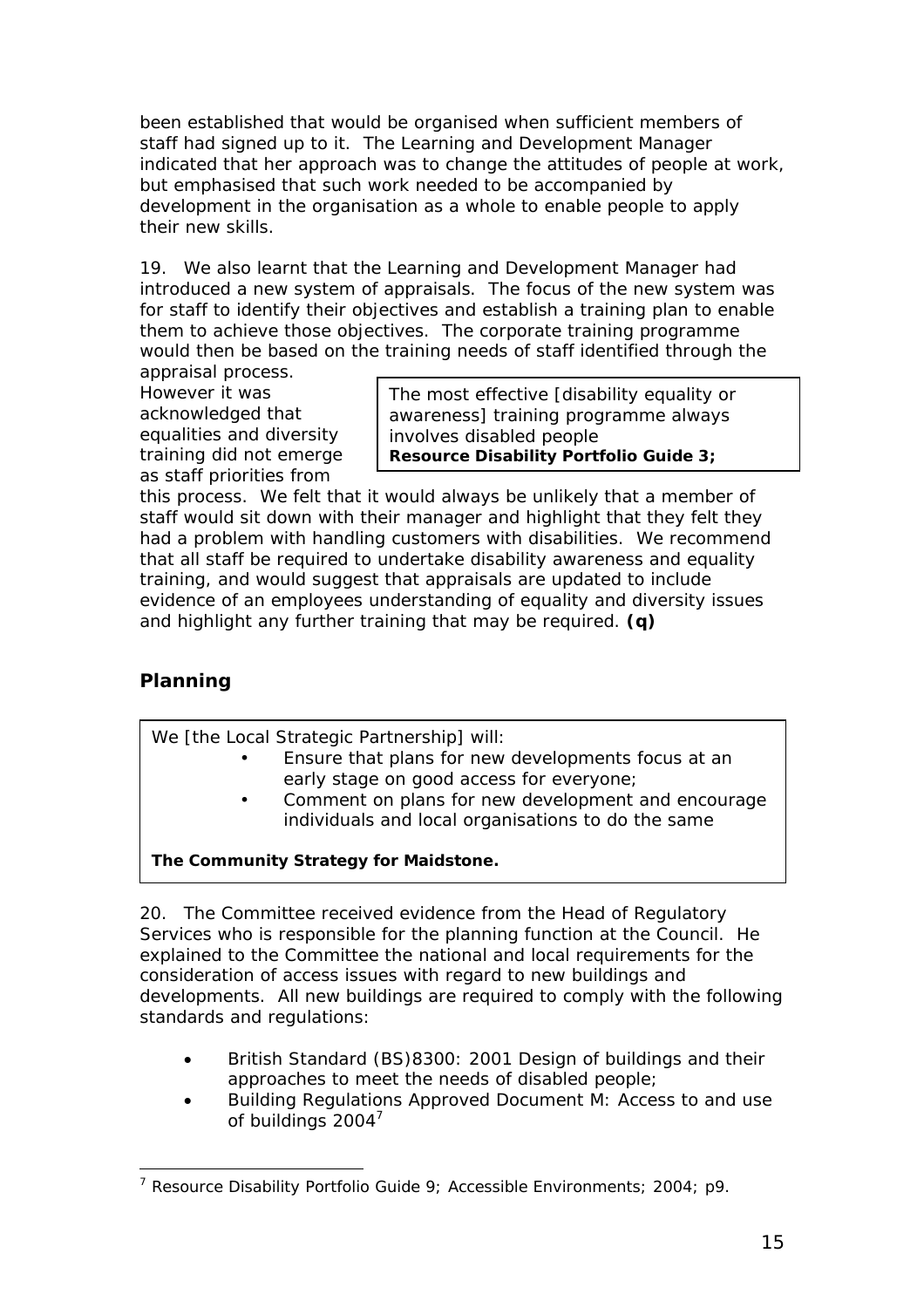21. Part M of the building regulations stipulates that reasonable provision shall be made for people to gain access to and use of a building's facilities. Developers are required to provide an access statement to Building Inspectors that sets out how the building will comply with Part M and it is for the Inspector to decide whether or not the requirements of Part M have been met.

If inclusivity and accessibility are considered at the design stage of a new building… it will not make it more expensive than any other design solutions and aesthetic quality need not be compromised **Resource Disability Portfolio Guide 9;** *Accessible Environments***; 2004; p14.** 

22. We also learnt that, contrary to popular belief, the Council did have a Supplementary Planning Guidance document that related to access for people with disabilities. This is a document that sets out requirements, beyond those of building regulations, of the Council for developers to adhere to, in this case with regard to access. However this was a document that was effectively lying dormant and was not used as part of the planning application process. Evidence we received both from the Social Inclusion Manager, the Mobility Focus Group and individuals suggested that Supplementary Planning Guidance, and its enforcement, was perhaps one of the single most effective ways in which the Council could bring about positive benefits for people with disabilities. The Head of Regulatory Services indicated that it was his intention to bring this document up-to-date in light of the new planning laws that were being implemented, the local development framework. A Supplementary Planning Document (the replacement for Supplementary Planning Guidance) relating to access for people with disabilities would be brought forward in mid-2006 as part of the development of the Local Development Framework Document. The Committee were assured that the Local Development Framework was also more robust than the previous planning system so enforcement of any Supplementary Planning Documents would be easier. We welcomed this development and received assurances that the Committee would be consulted when this document was developed and going through the approval process. We would also recommend that the Mobility Focus Group is involved in this process. **(t)(u)**

## **New Council Offices**

23. In December 2007 the Council will relocate from its current offices to offices in the town-centre. The mystery shopping exercise, meetings of the mobility focus group and responses to the questionnaire have all referred at some point to difficulties with accessing the Council's buildings. As part of the office move a purpose built customer reception area will be built on King Street close to the Bus Station. The Committee consider the office move to be a huge opportunity to make the Council's accommodation conform to the highest possible accessibility standards. The Committee welcome the appointment of an access consultant to the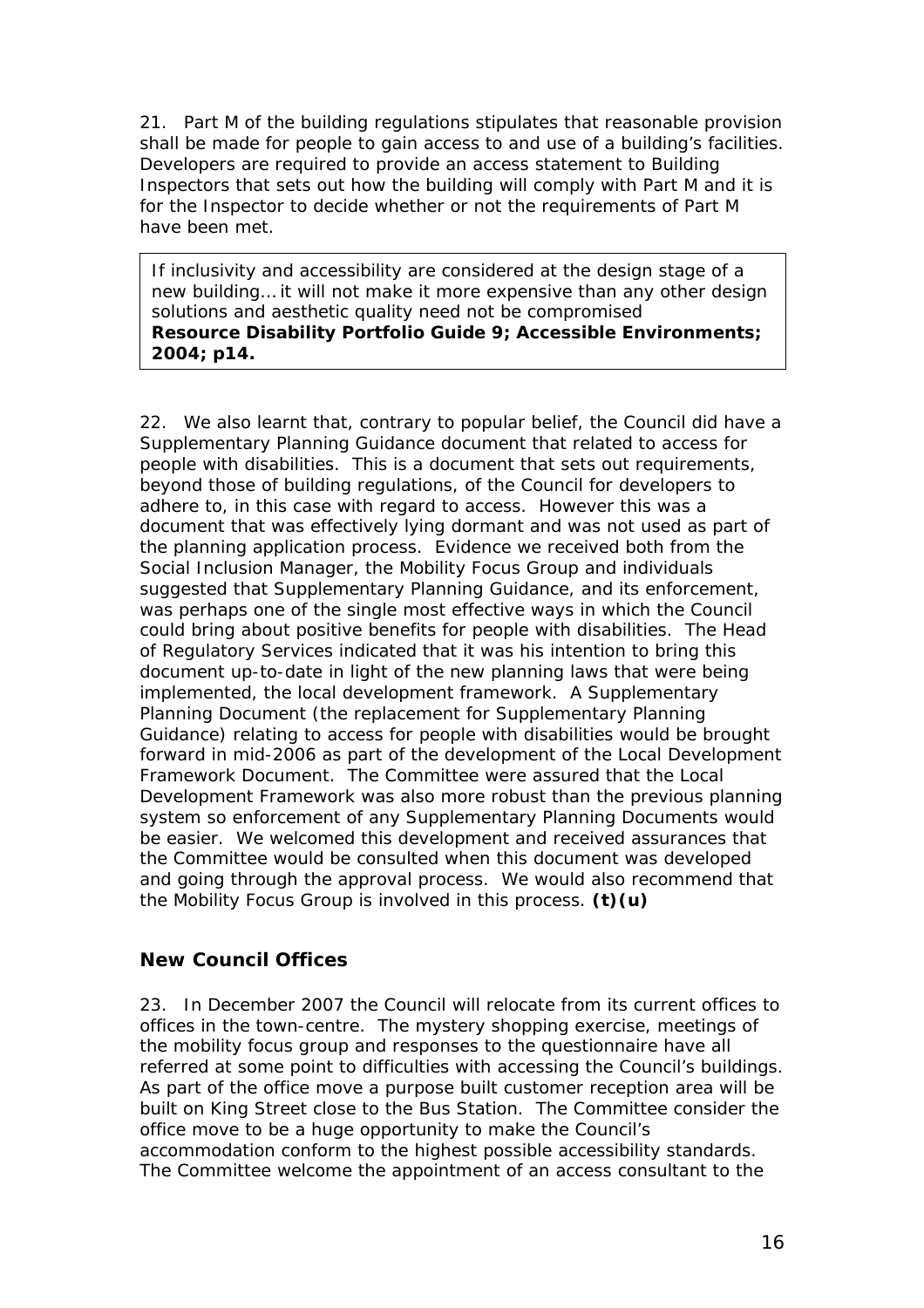project by the Mall Corporation (which will be undertaken following planning approval) following the recommendation of the Mobility Focus Group to do so. The Committee recommend that such close partnership working between Council Officers, the Architects, the access consultant (when appointed) and the Mobility Focus Group continue. **(n)**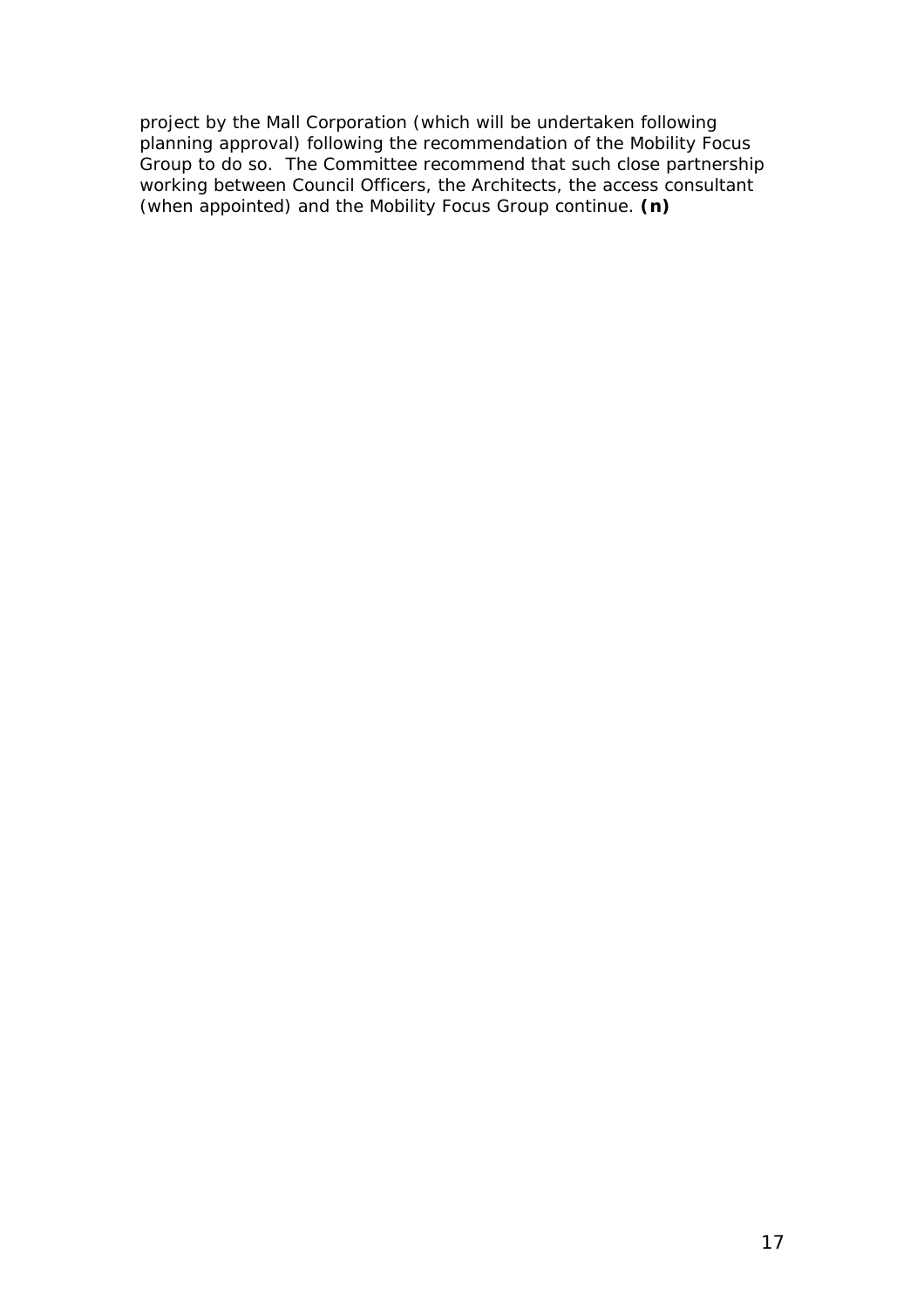# <span id="page-18-0"></span>**Evidence Received by the Committee from its external witnesses**

24. This section of the report sets out evidence that the Committee has received, primarily in its formal evidence sessions. The evidence has been collated under broad headings that relate to the particular impairment.

## **Mental Illness**

25. It is estimated that 'roughly a quarter of the adult population will, at some point in their lives, experience mental distress'<sup>8</sup>[.](#page-18-1) The Committee received evidence from representatives of Maidstone Community Care Housing's (MCCH) Club Connects and also from Maidstone MIND. Our witnesses outlined the varied nature and seriousness of mental illnesses and how people with mental illnesses are not necessarily consistently ill to the same extent. MCCH supports its clients to increase their self-esteem and confidence with the aim to get clients into employment.

26. We discovered that one of the key barriers to accessing the Council's services for people with mental illnesses was a 'fear-factor'. For people with mental illnesses there can be a huge amount of fear associated with the arrival of an official looking envelope on their doorstep. Such communications from the Council can often be hugely important, relating to such things as the receipt of benefits or Council Tax arrears. However for people with mental illnesses, particularly if receipt of such a letter occurred during a time when the illness was going through a serious phase, such letters could go unanswered for weeks resulting in serious consequences. The Committee were concerned that such situations be avoided at all costs and discussed with the witnesses potential solutions to the problem. The following suggestions were made:

- The Council could establish a database of its service users which would identify, at the point of sending such letters, that the customer had a mental illness. Having flagged-up the existence of the condition Council staff could then take alternative action if the letter is unanswered. **(e)**
- Benefits forms could include a question such as 'Do you have a disability, including mental health, physical disability…?'. It was felt that such a statement should explicitly state 'including mental health' as people with a mental illness would not often classify themselves as 'disabled'.**(f)**
- The Council could enable customers to appoint an advocate if appropriate. If this was done the advocate could be notified that, for example, a Council Tax arrears letter had been sent and ensure that a response was forthcoming. **(g)**

<span id="page-18-1"></span> <sup>8</sup> Mainstreaming Mental Health: An Introduction for Councillors; *Democratic Health Network*; 2005; p3.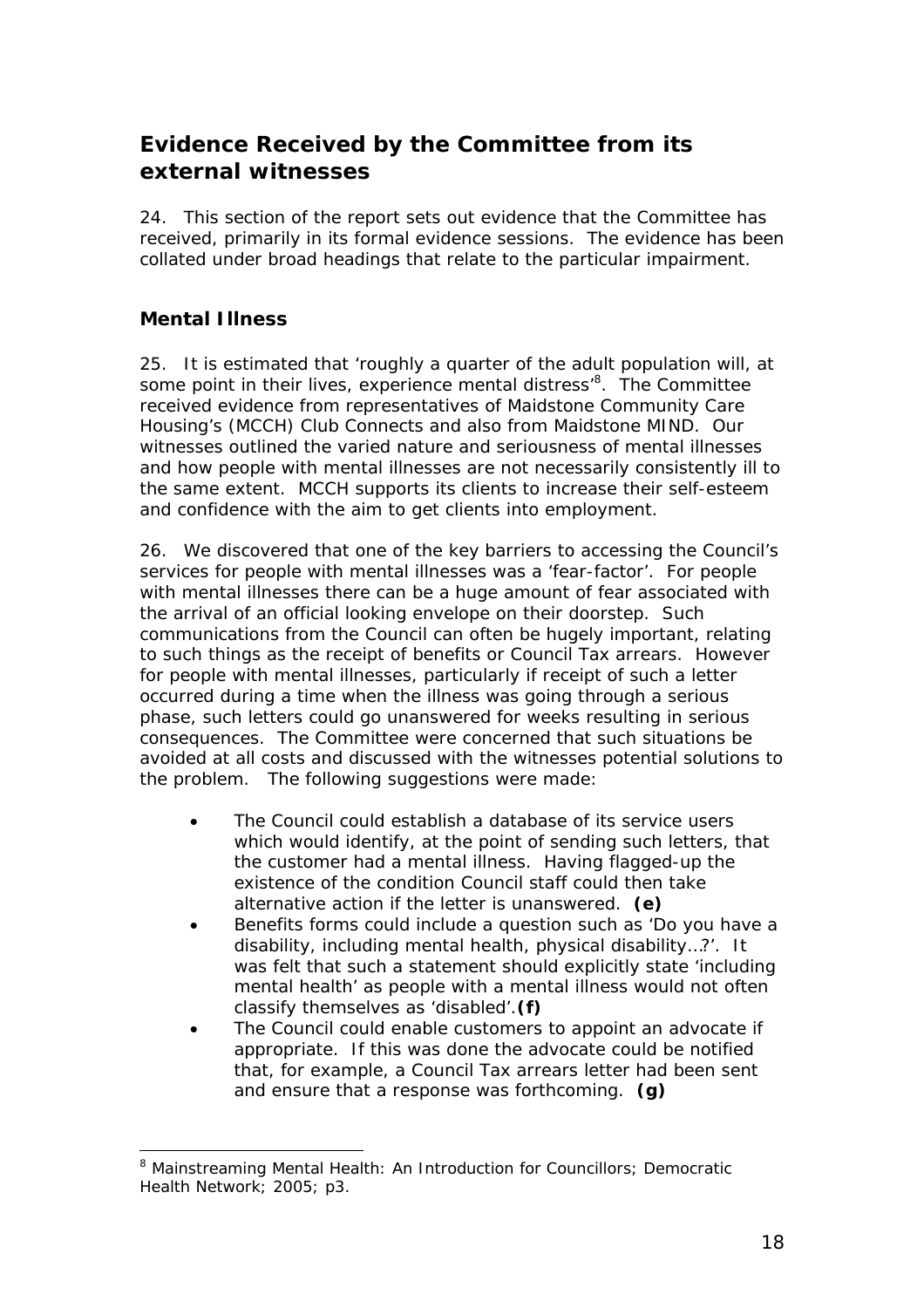<span id="page-19-0"></span>We felt that all of these suggestions could be easily implemented by the Council and that such steps would allow the Council to better cater its services to people with mental illnesses.

27. The Committee learnt that this 'fear-factor' did not just apply to letters but to accessing the Council's buildings as well. Mental illnesses can also affect people's self esteem and as such the thought of entering a Council building could be very intimidating. The Department of Health's Equality and Human Rights Group document *Guidance on developing Local Communication Support Services and Strategies* highlights that 'one of the central experiences of mental ill-health is a sense of being insignificant, powerless and out of touch<sup>'[9](#page-19-1)</sup>. The staff at MCCH encourage their clients to be as honest as possible about their illnesses but despite this we did not feel that it should necessarily be incumbent on the person with the mental illness to inform every member of staff that they came into contact with. It was suggested that a named-staff member, perhaps who had undertaken specialist training with regard to mental illnesses, could be appointed from within the relevant departments or from amongst the front-line staff for people with mental illnesses to have as a first-point of contact. We believe that the reassurance that could be gained from knowing that there is someone who understands your situation and has the patience and time to deal with you would go a long way to overcoming this fear factor. **(o)**

28. Both Maidstone MIND and MCCH offered their services in a training capacity. We recommend that training opportunities be taken up with local organisations working in the field of mental health. **(r)**

## **Learning Disabilities**

29. It is understood that there are over one million people country wide who have learning disabilities<sup>10</sup>. We had a further witness session from MCCH, the second time from representatives of Club Connects, a service provided by MCCH that provides adults

*People with learning disabilities need information about every area of life. Being able to access information is an important part of playing a full part in society* 

**Learning Disabilities Research Initiative (Department of Health);**  *Information for All Guidance***; 2004** 

and young people with learning and physical disabilities and mental health problems with a range of day, vocational, social and leisure opportunities. Some of the suggestions that had arisen from the Committee's previous discussions regarding mental health were also applicable to people with learning disabilities. The Council can also be an intimidating institution to people with learning disabilities. Our witnesses emphasised that staff training was key to improving access for people with learning disabilities.

<span id="page-19-2"></span><span id="page-19-1"></span>endiance on Developing Local Communication Support Services and Strategies;<br><sup>9</sup> Guidance on Developing Local Communication Support Services and Strategies; *Department of Health: The Equality and Human Rights Group*; 2004.<br><sup>10</sup> Ibid. p35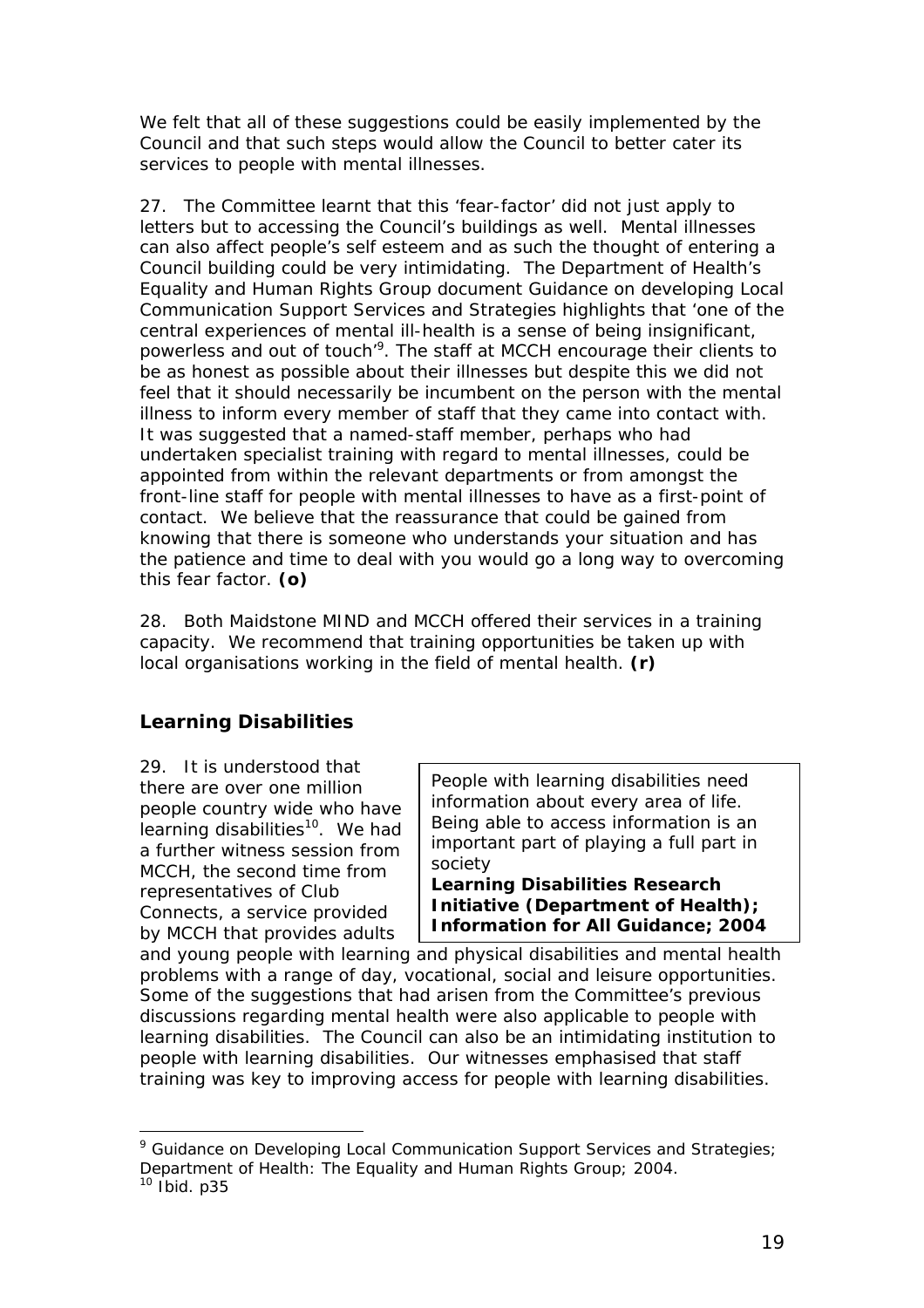- 30. With regard to training a number of points were raised:
	- The importance of politeness and patience when dealing with customers with mental health problems or learning disabilities $11$ :
	- That a designated person trained to a higher level in dealing with customers with learning disabilities and mental health problems should be provided. It was felt that if a customer with a learning disability or mental health problem had a named person to ask for at Council offices the levels of fear and intimidation would be reduced;
	- The importance of involving people with learning disabilities and mental health problems in staff training, including through attendance at services such as Club Connect. It was noted that Kent Police currently undertook such training.

We are eager to see these points picked up and highlight Kent Police's use of the services available at MCCH in their training as an example of local best practice. Our witnesses emphasised their willingness to be involved in such training with the Council. **(o) (q) (r)**

Staff attitudes have a profound effect on people with learning disabilities. Staff training must therefore be improved to help meet the needs. Providers of disability awareness training should seek greater input from organisations which represent people with hidden disabilities, such as learning disabilities. This could include involving people with learning disabilities in the training so they can meet members of staff.

**House of Commons' Transport Committee;** *Disabled People's Access to Transport: A Year's worth of improvements?***; 2005**

31. For people with learning disabilities physically accessing the Council's services we were also provided with some useful information. Our witnesses acknowledged the existence and importance of private interview rooms as instrumental in reducing levels of intimidation. It was also suggested that Council staff could in certain situations visit customers in their own homes or in familiar environments. Although we acknowledge this as a positive idea we are also aware that this could have potential consequences from a staffing and health and safety perspective. However we are aware, not least from the mystery shopping exercise we undertook, that this is already practised by some sections of the Council. **(h)**

32. We learnt from our witnesses that Council communications can frequently be very hard for people with learning disabilities to understand. The avoidance of jargon was flagged by many of our witnesses, not just

<span id="page-20-0"></span> $11$  This point is also emphasised by the Guidance on Developing Local Communication Support Services and Strategies document which emphasises that people should be given time and respect, that their sentences should not be finished for them and that staff should not be patronising in language or tone.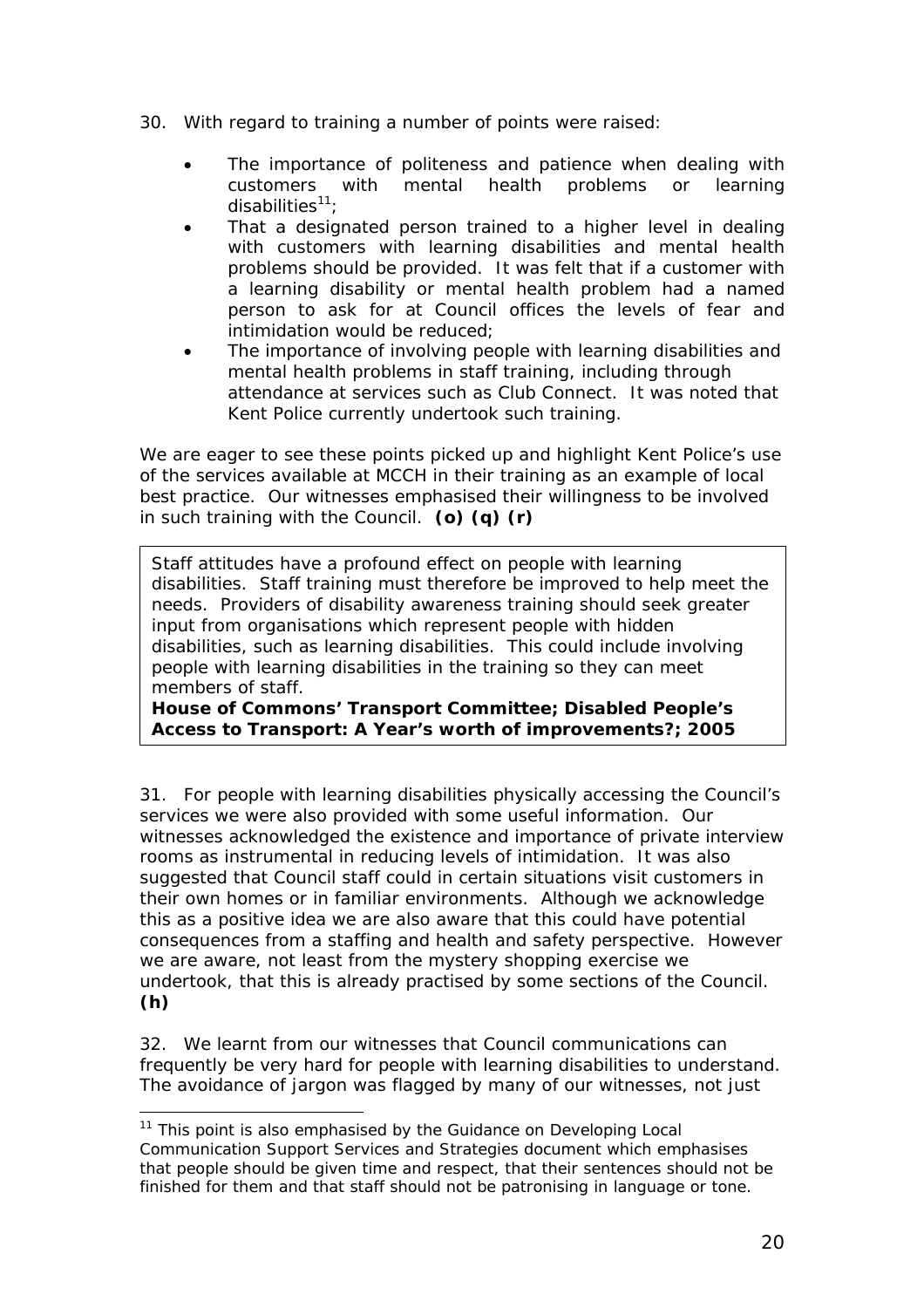<span id="page-21-0"></span>those representing people with learning disabilities<sup>12</sup>. We know that the Council assisted Maidstone Housing Trust to produce a leaflet for people with learning disabilities at the time of housing transfer and we were encouraged by our witnesses to undertake such work as a matter of course for the Council's more important communications. We felt that, the RNIB's recommendation that 'essential' or 'user' information be produced as a matter of course in alternative formats (see below), be expanded to include the use of suitable formats for people with learning disabilities. The Department of Health's Equality and Human Rights Group guidance document points out 'often people with learning disabilities cannot read and understand print, so there is a need for a user-friendly method of making your point<sup> $13$ </sup>. As with so many of the recommendations within this report, when you make things accessible for people with disabilities you are actually making them more easily accessible for everyone. We acknowledge the offer by the representatives of MCCH to assist the Council in producing documents accessible to people with learning disabilities. (ii) (kk)

*Making your information easier can be better for all the people you want to reach. Readers prefer plain language. Making easy information can save you time and money. Staff can spend a lot of time sorting out mistakes when information is not clear*  **Learning Disabilities Research Initiative (Department of Health);** *Information for All Guidance***; 2004** 

33. We also heard that the ability to appoint advocates would also be of great assistance to people with learning disabilities. Some of the forms and documents that the Council issues, such as housing benefits forms, are subject to legal requirements for how the information is set out, and accessibility is not at the top of the list of requirements. However we felt that where local solutions to such issues could not be found the appointment of advocates would be essential. Complex information could then be copied to the advocate to flag the need for action. Again the question of establishing a database flagging the existence of a learning disability in a household was raised and endorsed by the Committee. **(e) (g)**

## **Mobility Difficulties**

34. We received evidence from people with mobility impairments from many sources. The Committee conducted a witness session with a resident of the Borough who is a wheelchair user, held a meeting with a representative of the Disabled Person's Liaison Committee and received valuable information from Kent Association for Disabled People. We also

<span id="page-21-1"></span> $12$  Kent Association for the Disabled highlighted this as an issue in their comments on the draft heads of this report and it is also acknowledged as good practice in the Guidance on Developing Local Communication Support Services and Strategies document.

<span id="page-21-2"></span><sup>&</sup>lt;sup>13</sup> Guidance on Developing Local Communication Support Services and Strategies; *Department of Health: The Equality and Human Rights Group*; 2004; p35.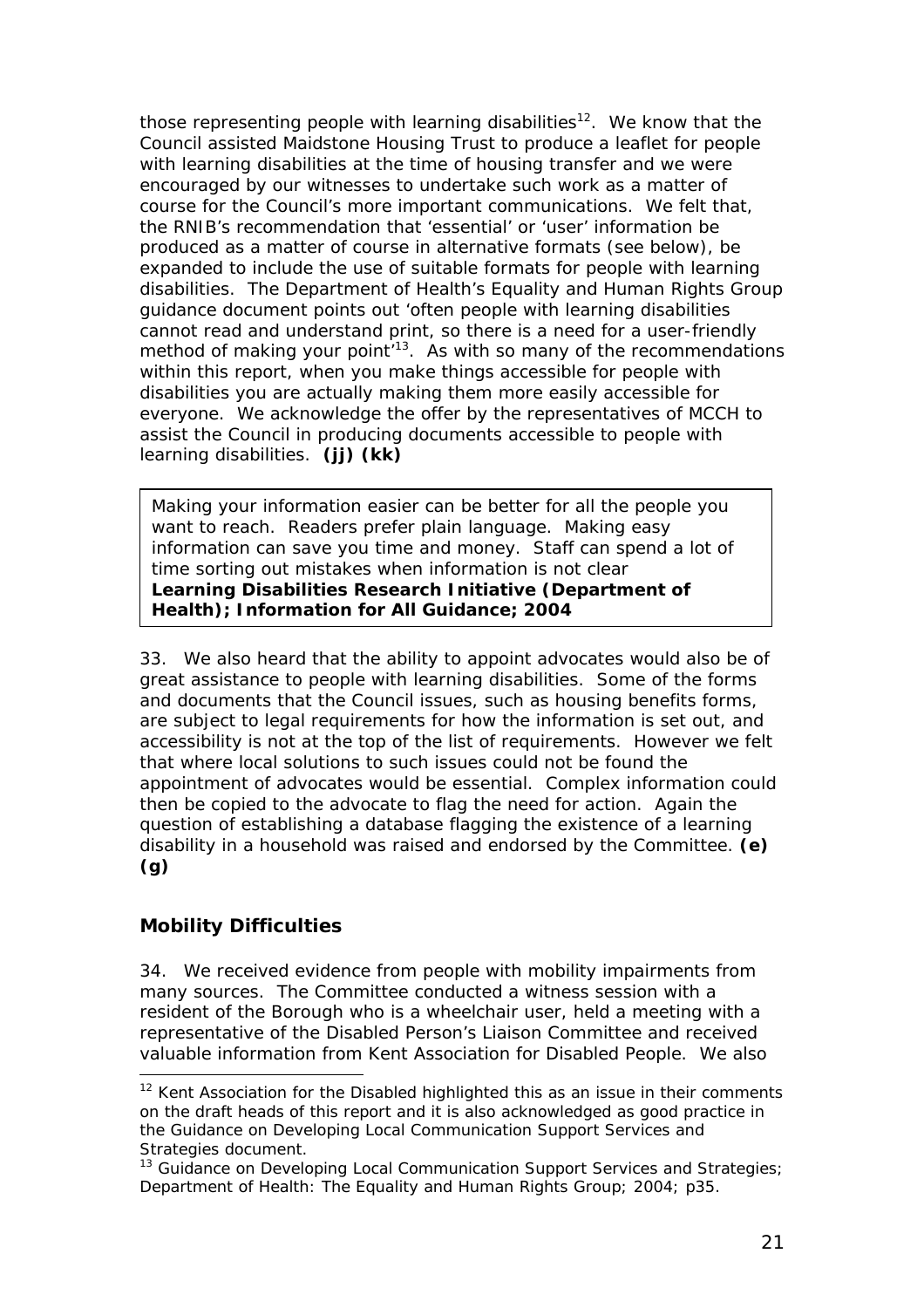received a number of telephone calls and responses to our questionnaire from people with mobility difficulties. From a Kent perspective Maidstone is considered an accessible town when compared to many other towns in the area<sup>14</sup>. The disabled shopping guide and accessibility map were flagged as examples of best practice and such documents have attracted the attention of access groups elsewhere in Kent because of this. However it is notable that for residents of the Borough who have mobility difficulties it is felt that there remain a number of significant barriers.

35. Chief amongst the concerns of people with mobility difficulties was the provision of accessible parking. The Council has met the national target of providing 6% accessible public parking spaces of total spaces. However, it was felt that this statistic was something of a misnomer as we received evidence that, although the 6% figure was admirable, the more important factor was the location of such parking spaces. During this report's gestation period there was considerable press coverage surrounding this issue, particularly with regard to the removal of several accessible parking bays on Earl Street as part of the redevelopment of the area as a result of the Fremlin's Walk development.

36. One contributor to the inquiry reported that he returned to the Town Centre on four occasions to attempt to purchase his wife's Christmas present and had finally had to give up as he was unable to find an accessible parking space close enough to the Town Centre for him to be able to walk to the shops. The Blue Badge scheme was (formerly the orange badge scheme) 'devised to help with very severe walking difficulties. It enables those people to park their vehicles close enough to their destination to enable them to work, fulfil their domestic responsibilities and enjoy leisure pursuits<sup>15</sup>. If there are insufficient accessible bays close to the Town Centre the whole purpose of the blue badge scheme is null and void. If we are to make our Town Centre as accessible as possible to all residents of the borough then the problem of the location of accessible parking bays must be tackled. The Committee were in favour of a review of accessible parking bays being conducted to allow a proper assessment of provision and use. **(y)**

37. We were disappointed to hear at the Mobility Focus Group from the Cabinet Member for Environment and Transportation that he was more likely to place further loading bays in Earl Street than return accessible parking spaces to the location. We acknowledge the difficulties faced in such locations with the need for deliveries to be made to shops. However it appears that there has been a gradual increase in the number of loading restrictions placed around the Town Centre, preventing people with blue badges from parking on yellow lines. The Earl Street spaces are in an excellent position to access the centre of the town and the Committee recommend that the removed spaces be replaced. We also recommend that the Council undertakes a review of its accessible parking provision

<span id="page-22-0"></span><sup>&</sup>lt;sup>14</sup> Oral feedback at Mobility Focus Group from Kent Association for Disabled People.<br><sup>15</sup> Disabled Persons Transport Advisory Committee; *Review of the Orange Badge* 

<span id="page-22-1"></span>*Scheme*; p7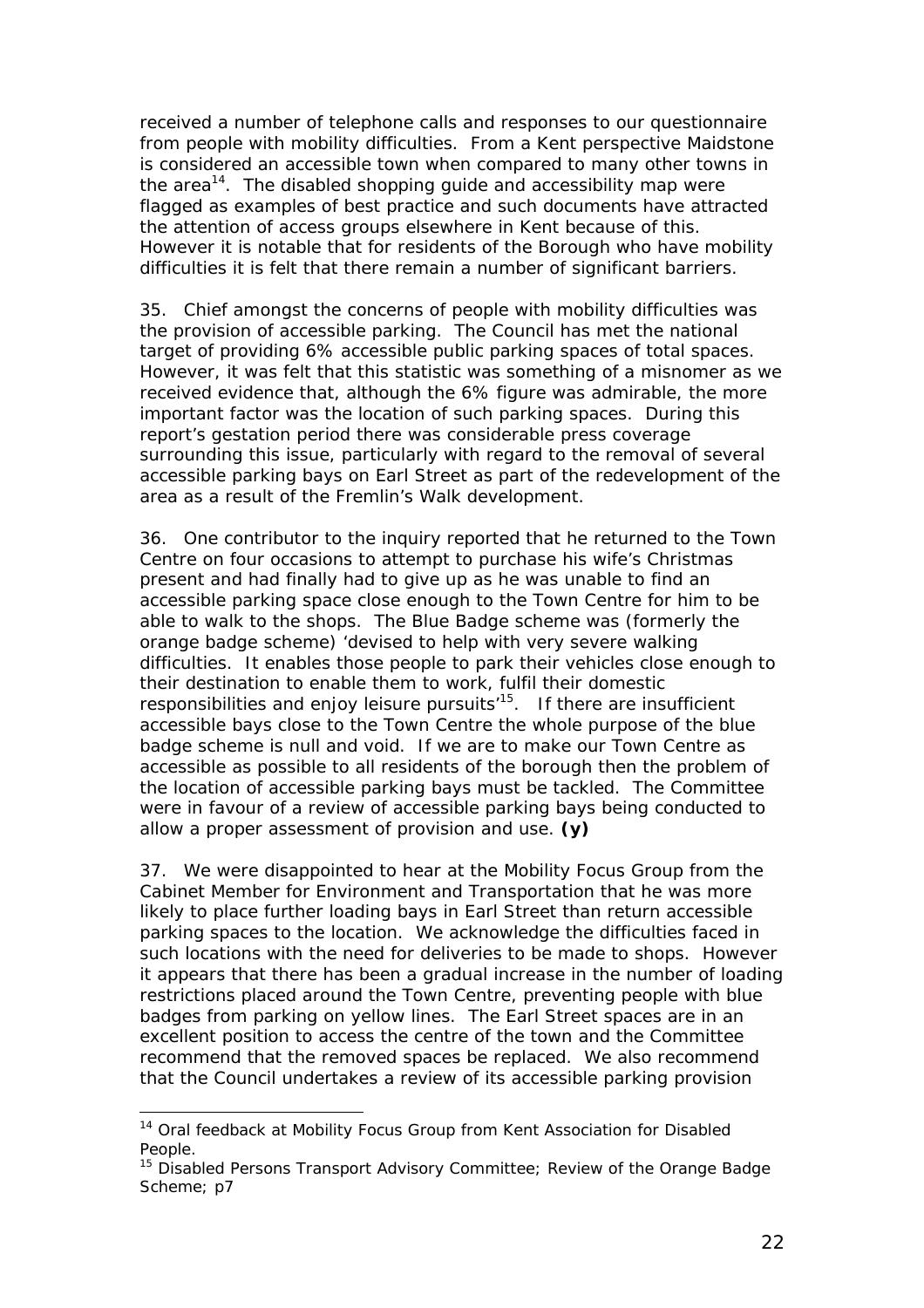with the emphasis on the location of the spaces rather than the number. **(y) (z)**

38. We undertook as part of our research a largely unscientific assessment of accessible parking provision in the Town Centre. On a Friday lunchtime we drove to every car park highlighted on the Town Centre accessibility map and noted the number of accessible spaces and their occupancy rate. As can be seen from fig.1 just under half of the accessible spaces were available. However, when one considers the locations of these spaces it becomes clear that those closest to the Town Centre were nearly all occupied. **(y)**

| <b>Location</b>            | Spaces         | <b>Availability</b> |
|----------------------------|----------------|---------------------|
| <b>County Hall</b>         | 4              | 4                   |
| Lucerne Street             | $\mathbf{1}$   | 1                   |
| Maidstone East Station     | $\overline{4}$ | 4                   |
| <b>Station Road</b>        | 5              | 1                   |
| Brewer Street (Lower)      | $\overline{2}$ | O                   |
| Brewer Street (Upper)      | $\overline{4}$ | 0                   |
| <b>Wheeler Street</b>      | 5              | 0                   |
| Union Street (Upper)       | $\overline{3}$ | $\overline{2}$      |
| Union Street (Lower)       | $\frac{2}{3}$  | $\overline{c}$      |
| St Faith's Street          |                | $\overline{2}$      |
| <b>Hazlitt Theatre</b>     | $\overline{3}$ | $\overline{O}$      |
| Wyke Manor Road            | 14             | $\overline{O}$      |
| King Street Multi-storey   | 16             | 1                   |
| <b>King Street</b>         | 3              | $\overline{O}$      |
| <b>Brooks Place</b>        | $\overline{1}$ | 0                   |
| <b>Medway Street</b>       | $\overline{2}$ | $\frac{2}{2}$       |
| High St (Royal Star        | $\overline{6}$ |                     |
| Arcade)                    |                |                     |
| High St (TIC)              | 3              | 0                   |
| Sainsbury's                | 12             | $\overline{2}$      |
| Mill St                    | $\overline{2}$ | 1                   |
| Palace Av                  | $\overline{2}$ | 0                   |
| Mill Street                | $\overline{7}$ | 3                   |
| Mill Street (Archbishop's) | 3              | $\frac{2}{2}$       |
| College Road               | 4              |                     |
| Mote Road                  | 6              | $\overline{3}$      |
| Barker Road                | $\overline{4}$ | 4                   |
| Lockmeadow                 | 18             | 17                  |
| Mote Park Leisure Centre   | 20             | 16                  |
| <b>Total</b>               | 159            | 71                  |

**Fig. 1** 

39. The Committee was pleased to see that there have been recent positive steps with regard to accessible parking provision. At the February meeting of the Mobility Focus Group it was announced that the accessible parking spaces in the Town Centre were to become 24 hour. This has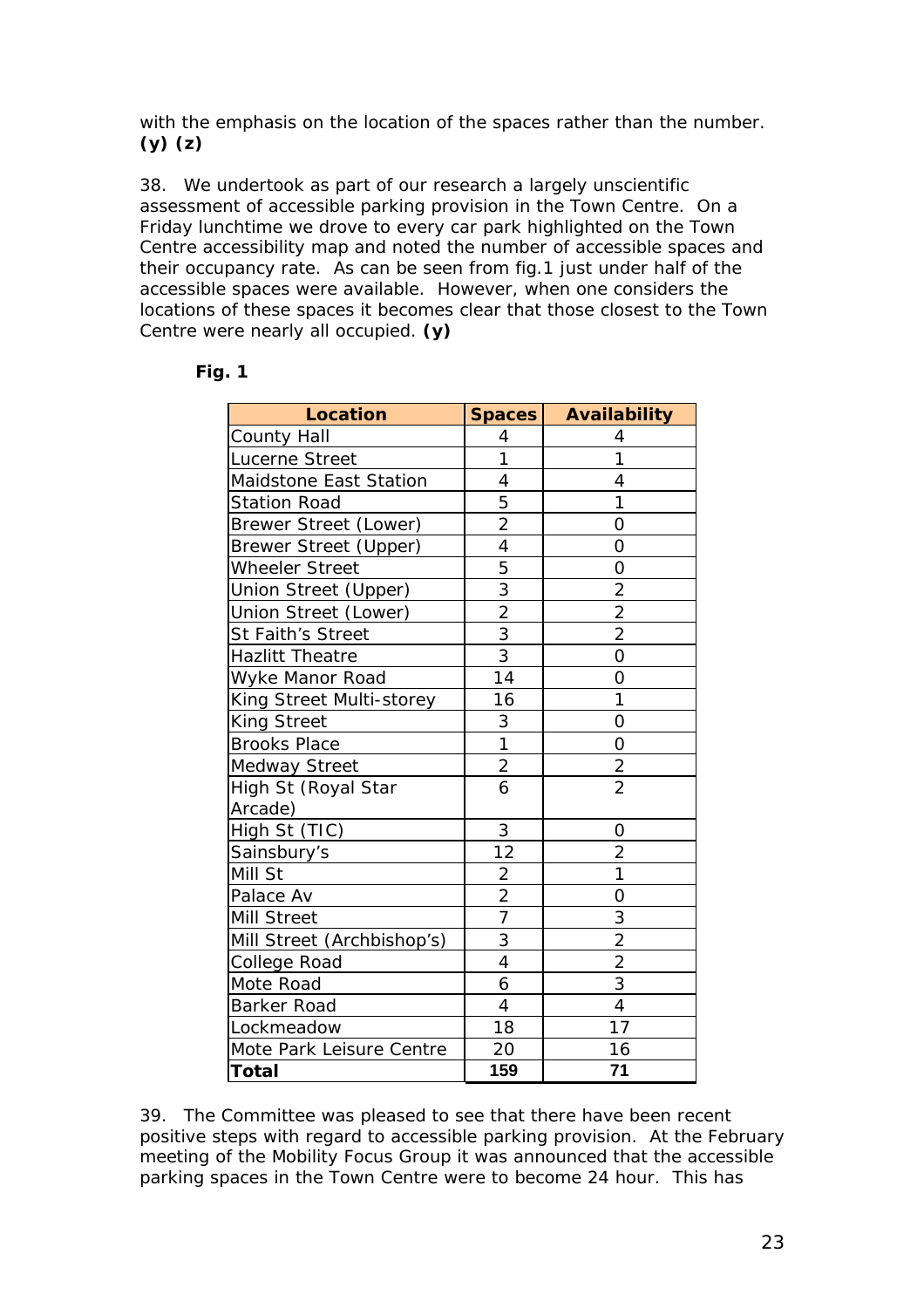been the subject of significant lobbying from the likes of the Mobility Focus Group and residents of the borough with mobility difficulties and we were surprised to learn at the beginning of our inquiry that accessible bays were not 24 hour. However, this is positive news and the Committee welcome the Cabinet Member's decision.

40. We heard both from individual residents and from those responsible for the care of clients with mobility impairments (see below) that height restriction bars on car-parks can also be a serious barrier to access to the Town Centre. Vehicles that have been adapted to accommodate wheelchairs are often significantly taller than the standard 6'6" restriction placed on many of the Town Centre Car Parks, thus restricting those using such vehicles to 'on-street' accessible bays. We acknowledge the reasons for the existence of such barriers but believe that their existence, coupled with the fact that we have learnt that the on-street accessible spaces in the Town Centre are often the first to fill up, should motivate the Council to increase its efforts to provide sufficient accessible bays on-street and in the right locations. **(y)**

41. The inaccessibility of local public transport was also highlighted, particularly with regard to bus services serving rural parts of the Borough and the accessibility of train stations. There has already been significant work undertaken to raise kerbs at bus stops in the Town Centre but the Park and Ride service remains the only fully accessible mode of public transport in the borough. It was also noted that certain train stations, for example Lenham, were not accessible to the disabled. Members also considered the definitions of accessibility used by public transport providers. Maidstone East station was considered 'accessible' but passengers wishing to change from platforms 2 and 3 to platform 1 are required to leave the station completely to make the change. Members did not consider such a requirement to qualify the station as being 'accessible' to people with disabilities. It was noted that, particularly with the appointment of a new franchisee (GoVia) for the provision of rail services in the area and the redevelopment of Maidstone East Station an opportunity existed to lobby to make accessibility a top priority. The Committee felt that the Council could be proud of the Park & Ride bus service but felt that it highlighted the absence of such provision elsewhere in the borough. Opportunities for lobbying for improvements existed through the Council's position on the Quality Bus Partnership, the Community Rail Partnership and through direct lobbying of the rail companies and Members felt that such opportunities should be maximised. **(aa) (bb) (cc) (dd) (ee)**

42. We also heard evidence with regard to buildings and accessibility. The role that supplementary planning guidance could play is key to making new developments in the borough properly accessible. We were pleased therefore to hear of the development of a supplementary planning document as part of the local development framework process<sup>16</sup>. However it was felt by a number of our witnesses that, no matter whether or not such a document existed, what was planned and what was built

<span id="page-24-0"></span><sup>&</sup>lt;sup>16</sup> See paragraph 24 above.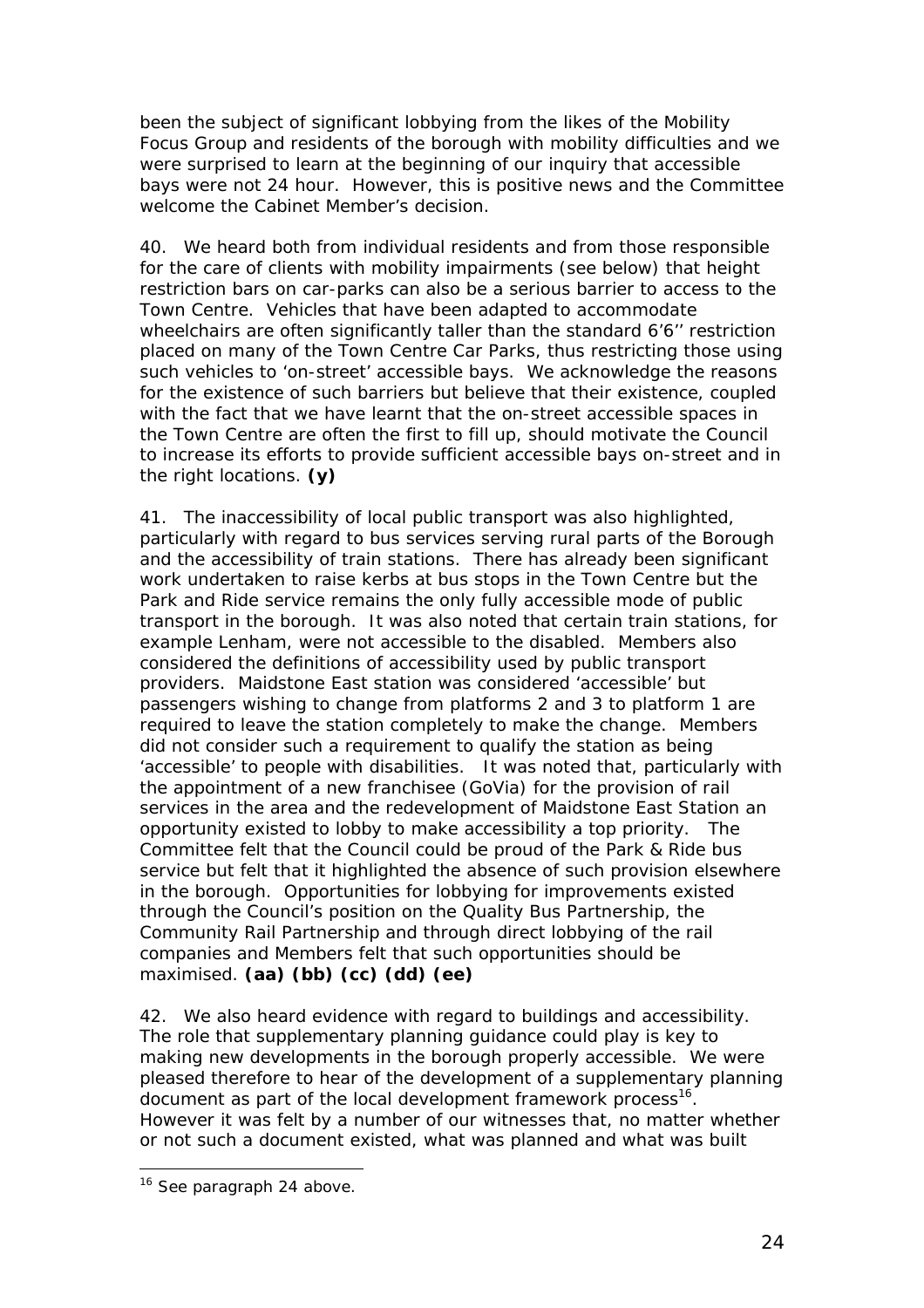often did not necessarily match. A suggested solution to this problem would be the appointment of an Access Officer. We learnt that the Council previously had a part-time Access Officer but that this post was subsumed into the Social Inclusion Manager's post following a reorganisation of the Council's internal structure. However we received strong representations with regard to the appointment of a full-time Access Officer. Such a postholder could take the lead on professionally assessing plans for future developments from an access perspective but also enforce planning obligations and conduct audits of access issues across the Council, like that suggested for accessible parking above. It was also suggested that such an officer could assist in the coordination of the provision of disability equality training. We acknowledge that some of the tasks undertaken by the Social Inclusion Officer include those of an Access Officer. However, if we as a Council are to take seriously the access needs of our residents then we recommend that the Council consider the appointment of a professional Access Officer, qualified to assess planning applications and audit the accessibility of our services. **(i)**

*It is easier and cheaper for everyone if accessibility is built in to services from their design and inception, rather than being added in expensively later. If this is to happen, management needs to be aware of accessibility issues, and those responsible for designing buildings, vehicles and infrastructure should be trained to ensure that their designs do not inadvertently exclude disabled people.*  **House of Commons' Transport Committee on Disabled People's Access to Transport; 6th Report; Nov 2003-March 2004; 31.** 

43. A significant amount of comments and complaints were made concerning accessible toilets in the Town Centre. Such provision is largely inconsistent and can frequently consist solely of widened doors and often inconveniently placed handles. If we are to encourage people with mobility impairments to come to the Town Centre then providing accessible toilets is essential. We suggest that the Council undertake a full audit of its accessible toilet provision with a view to improvement work being undertaken in consultation with people with disabilities. **(gg)**

44. The Committee received evidence from witnesses with mobility impairments that suggested the Council should introduce disability equality training alongside the current *awareness'* training. Awareness training tends to focus on practical knowledge to incorporate into service provision and can improve the confidence of staff when providing services to disabled people. Disability equality training tends to explore the social model of disability in more depth and can positively demonstrate what an organisation needs to do to change attitudes to disabled people and remove barriers to access for them<sup>17</sup>. Such training it was suggested should be provided by qualified disability equality trainers. We heard evidence that our staff were not sufficiently trained on disability equality issues even when they could be considered aware. **(q)**

<span id="page-25-0"></span> <sup>17</sup> Resource Disability Portfolio Guide 3: *Training for Equality*; 2003; pp9-10.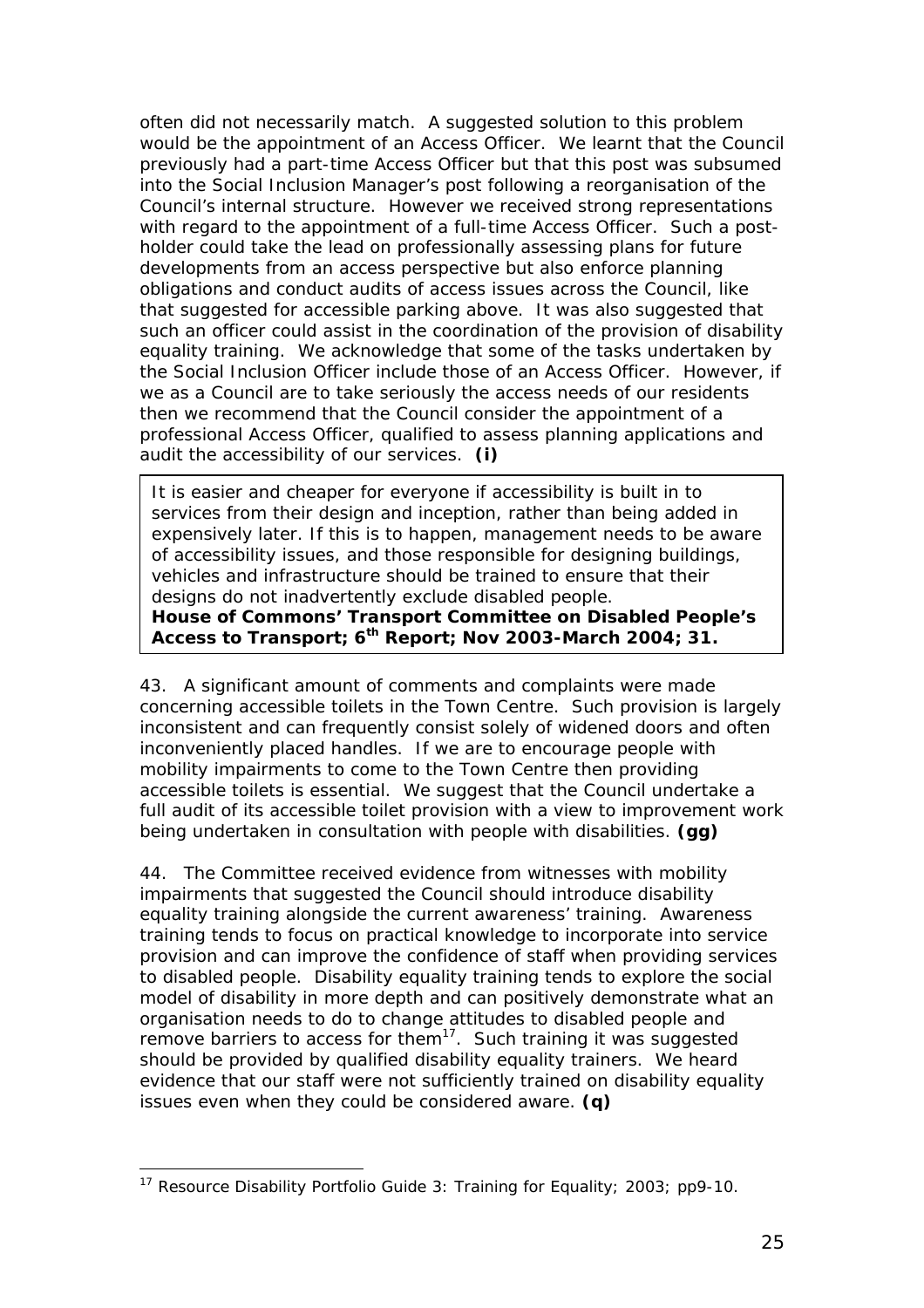## <span id="page-26-0"></span>**Visual Impairment**

45. We received a substantial amount of assistance from Kent Association for the Blind (KAB) in the course of our inquiry both in the form of a witness session , through representations made at the Mobility Focus Group, in providing mystery shoppers and in a meeting with our councillors to assess the accessibility of council publications.

46. The Committee heard that the key barriers to access for visually impaired people were physical access and access to information. KAB operate a talking newspaper with a circulation of 6,000 throughout Kent and, despite a popular misconception, only 4% of visually impaired people use Braille. The Department of Health Equality and Human rights Group document highlights that there are 'at least 1.7 million people in the country unable to read standard print, many visually impaired people will not be able to understand information unless it is made available in other formats'[18.](#page-26-1) 

### **Best Practice**

The Local Government Management Board's *Clear Access: Visually impaired people's access to Local Government* guide raises some useful recommendations as well as providing general guidance about access for visually impaired people. Amongst its key recommendations are that:

- Visually impaired service users should be consulted on all aspects of service provision to the public, through a locallyestablished mechanism
- Councils should adopt a strategic training programme designed to increase the level of visual awareness of all front line staff
- All council publications should follow print guidelines designed to enhance the accessibility of text to people with moderate visual impairments and others with reading difficulties
- Council information should be available to Talking Newspapers and other groups which serve visually impaired people
- Individual communications with service users, tenants and voters should be in the recipient's chosen format and appropriate records should be kept
- Council buildings should be subject to an access audit with the needs of visually impaired people in mind

**Local Government Management Board** *Clear Access: Visually impaired people's access to Local Government***; 1996** 

<span id="page-26-1"></span><sup>&</sup>lt;sup>18</sup> Guidance on Developing Local Communication Support Services and Strategies; *Department of Health: The Equality and Human Rights Group*; 2004; p28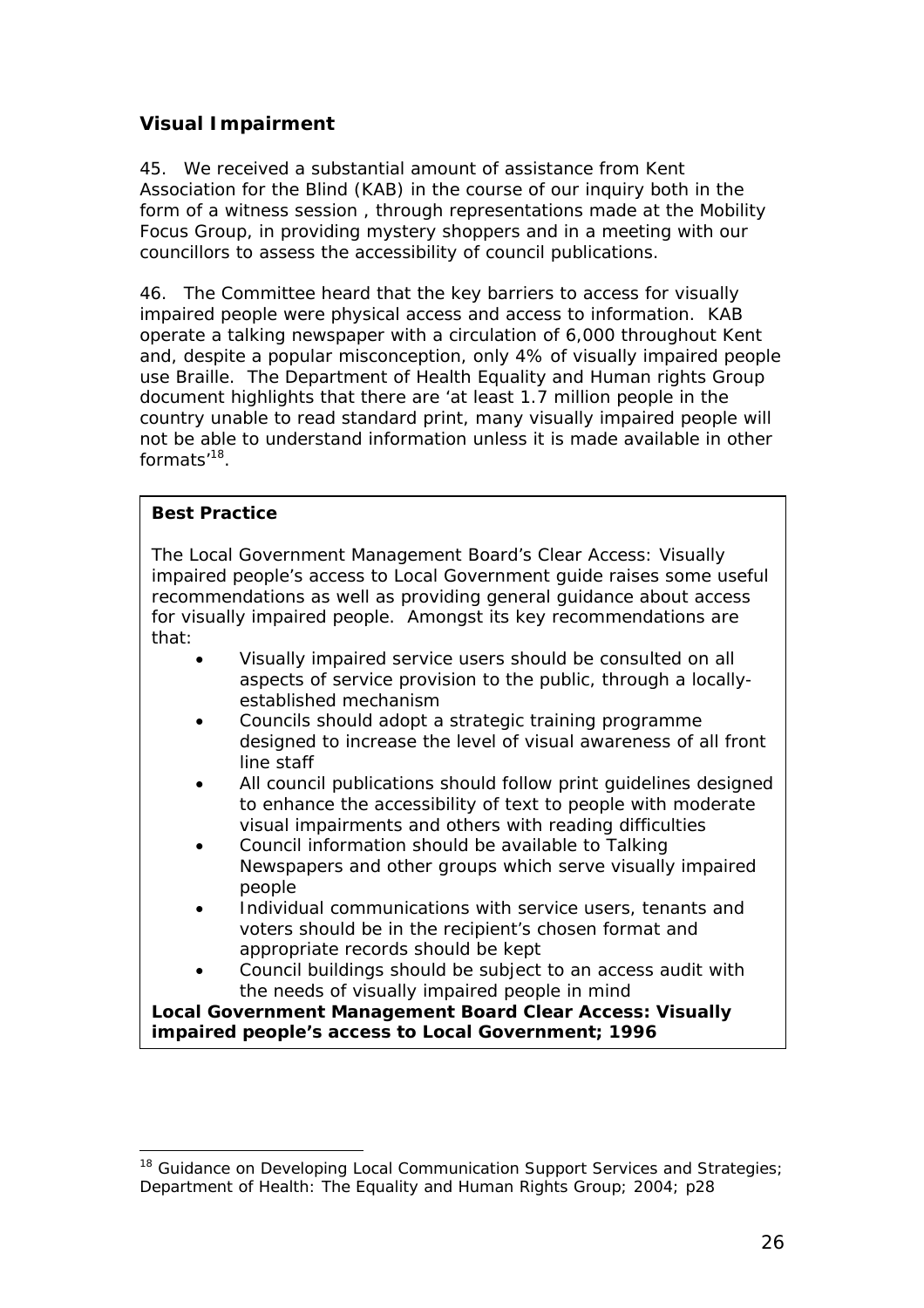47. With regard to access to information we held a meeting with representatives of KAB to assess the accessibility of recent Council publications. The Council has a set of guidelines for good practice in written documentation for visually impaired people developed in association with KAB (who also produce their own accessible information guidelines). However this appears to be a little known document around the Council. The majority of departments in the Council are responsible at some point or the other for sending out documentation to the public and we are therefore concerned that this document appears to be little used. We recommend that its existence is highlighted to all managers and cascaded through their teams. **(ll)**

48. Through our assessment of Council documents we learnt a number of things. Firstly a distinction needs to be drawn between 'essential or citizen' information and other communications by the Council. Some of the most inaccessible documents were those that were advertising the Council's campaigns against dropping fast-food litter or cigarette butts. Taking these two examples there was printing at angles over images without clear colour contrast between the text and the pictures. The rear of these leaflets frequently contained large amounts of print, often in small type-faces and with poor contrast between the type and the background. There were similar problems with graffiti campaign flyers and with the Hazlitt Theatres brochure. There were no details of how to access the information in alternative formats on any of the above examples. Although the Hazlitt Theatre brochure did provide the Council's website on its rear cover this was in very small print. However, these documents can not, except perhaps the Hazlitt guide, be considered to be either 'essential or citizen' and we acknowledge the need to make such communications eye-catching for them to have their desired impact. Despite this we do feel that the Council would benefit from making explicit accessibility requirements to both printers and designers when creating such communications. It was a general comment that nearly every communication contained far more words than was necessary. A reduction in the amount of wording on publications would assist both the visually impaired and people with learning disabilities. **(jj) (mm)**

### **Best Practice**

Delivering all your communications in plain language is the single most important step you can take towards making your information accessible to the widest possible audience.

**Wendy Gregory;** *The Informability Manual: Making Information more accessible in the light of the Disability Discrimination Act***; 1996; HMSO; p48** 

49. We also considered some 'essential or citizen' information as part of our meeting. The comments made on these documents are more significant: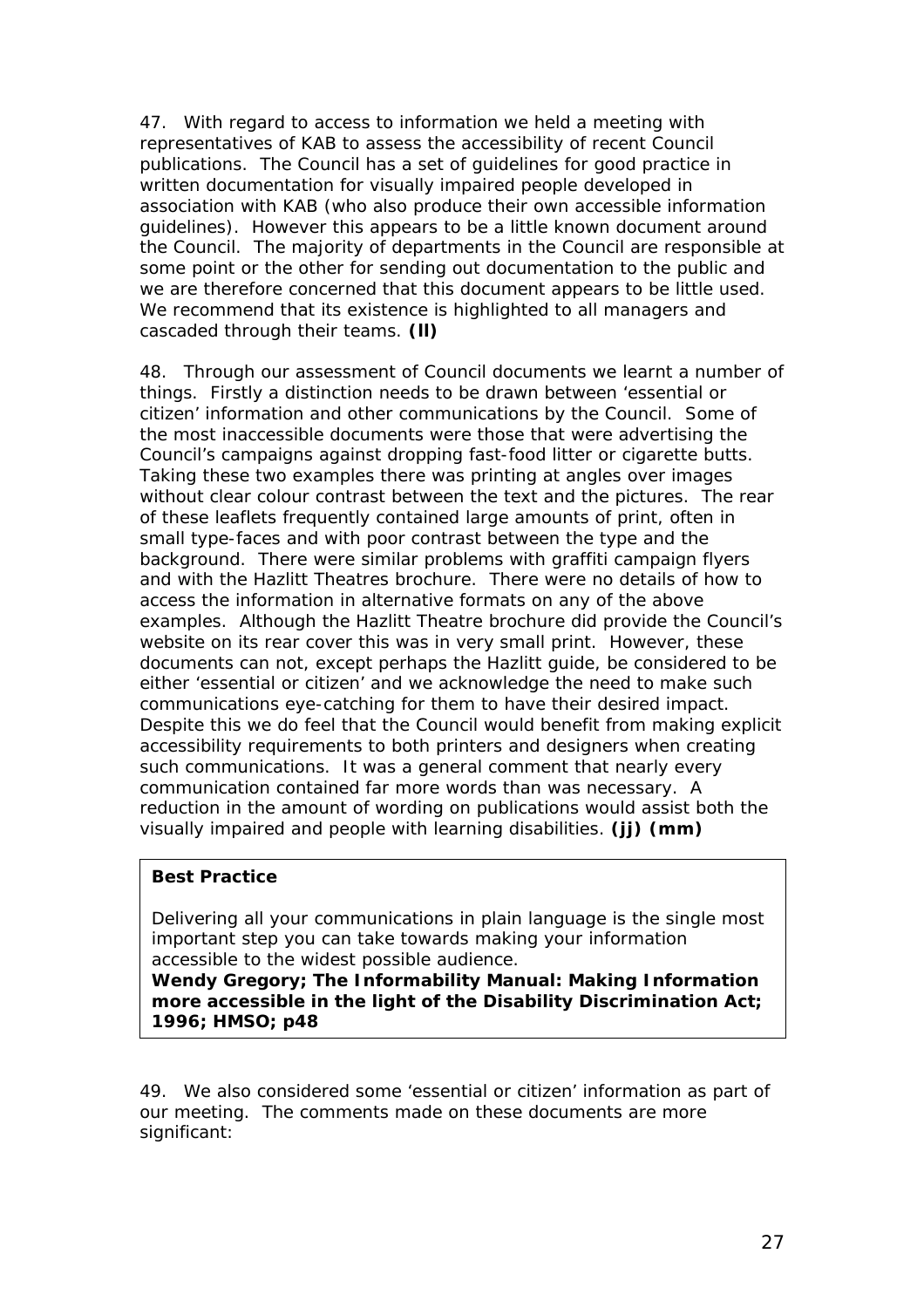| <b>Document</b>                       | <b>Comments</b>                                                                                                                                                                                                                                                |
|---------------------------------------|----------------------------------------------------------------------------------------------------------------------------------------------------------------------------------------------------------------------------------------------------------------|
| Council<br>Satisfaction<br>Survey     | Font size too small but sufficient space to<br>$\bullet$<br>increase font size if tick-boxes made smaller<br>Tick box edges weak<br>Generally quite a good document and would<br>$\bullet$                                                                     |
|                                       | be excellent if improvements made                                                                                                                                                                                                                              |
| A-Z Guide to our<br>services 2006/07  | Poor contrast (including information on<br>$\bullet$<br>availability of alternative formats which was<br>not in a particularly large font)<br>website information provided as blue type on<br>blue background                                                  |
| How to petition<br>your local council | Overprinting<br>$\bullet$<br>Is space for larger print but this is not used.<br>$\bullet$<br>No details of the availability of alternative<br>formats                                                                                                          |
| Recycle for<br>Maidstone              | The contrast in the document was described<br>$\bullet$<br>as 'appalling' despite the high quality of the<br>information<br>Table of recycling locations too small<br>No details of alternative formats although the<br>web address was clearly printed.       |
| Housing Benefit                       | Contrast good, although black type would<br>$\bullet$                                                                                                                                                                                                          |
| and Council Tax                       | have been better.                                                                                                                                                                                                                                              |
| <b>Benefit Appeals</b>                | No alternative format information.<br>٠<br>Font size too small<br>$\bullet$                                                                                                                                                                                    |
|                                       | Application to appeal form too small<br>(especially the disclaimer)                                                                                                                                                                                            |
| Maidstone 20/20                       | Glossy documents much harder to read with<br>$\bullet$<br>magnifiers.<br>No information about alternative formats<br>It was suggested that an increase in the font<br>size by 1pt. would have achieved a great<br>improvement.<br>Contrast very poor in places |
| Strategic Plan                        | Poor contrast<br>$\bullet$                                                                                                                                                                                                                                     |
| 2005-08                               | Glossy<br>Print too small                                                                                                                                                                                                                                      |
|                                       | No information about alternative formats<br>Address and website information on rear<br>cover very small.                                                                                                                                                       |
| <b>Council Notices of</b><br>Meetings | Print too small<br>$\bullet$<br>It was suggested that Notices be printed in a<br>$\bullet$                                                                                                                                                                     |
|                                       | much bolder print and a larger font, especially<br>as these are placed on notice boards. (oo)                                                                                                                                                                  |

50. We were obviously disappointed that so many of the Council's important documents were not easily accessible to visually impaired people. It appeared that consideration of these documents' accessibility to visually impaired people had not been made. Greater consideration must be given to the needs of visually impaired people in the production of citizen or essential information and such information should be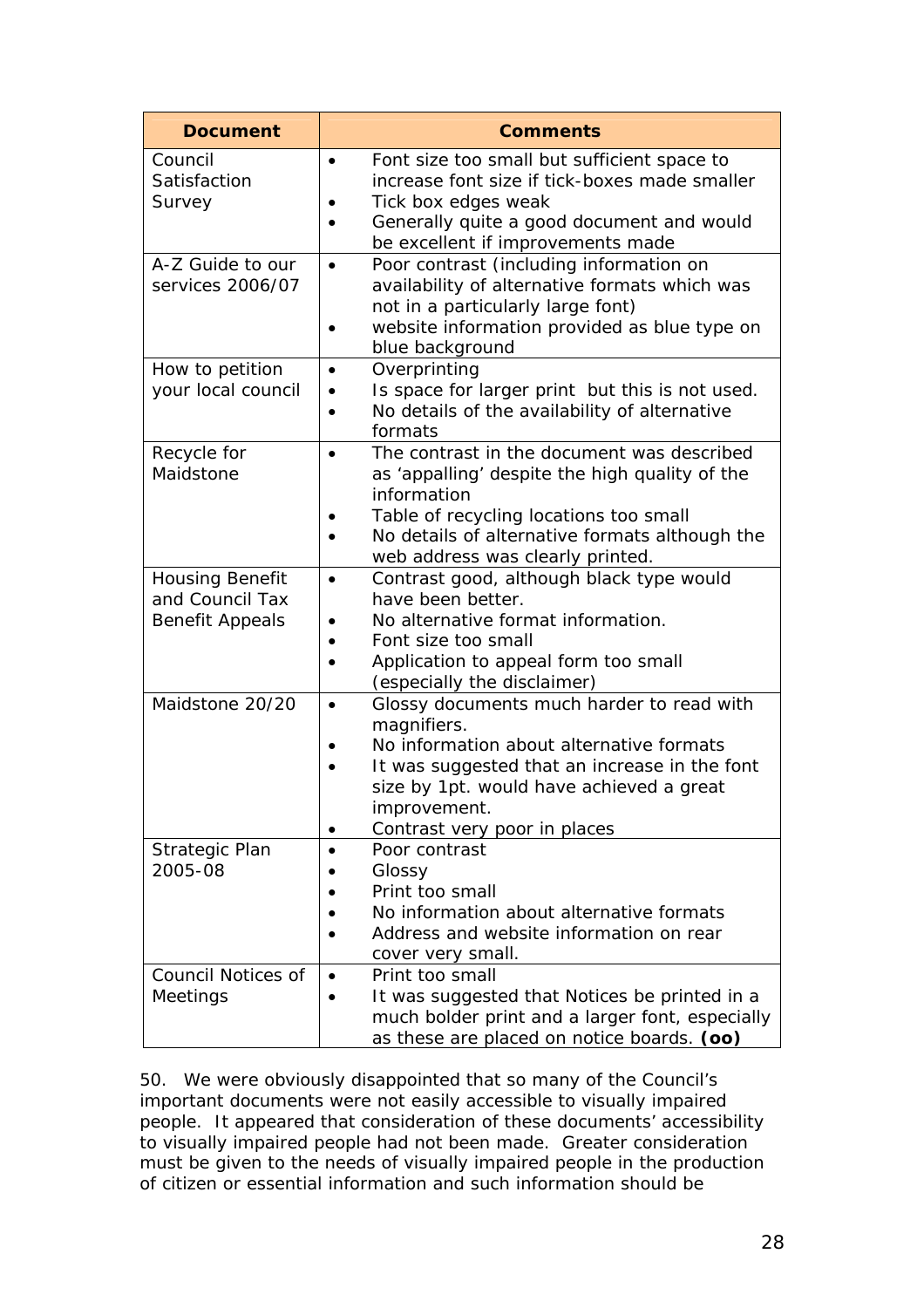produced in an accessible manner from the outset. We do not believe visually impaired people should be put out of their way to access this information. We were also disappointed at the inconsistent inclusion of information about the availability of alternative formats. All such information should provide a clear indication of how it can be accessed in alternative formats and this information should be provided in a consistent position on all documents so that a visually impaired person knows where to look. Having the Head of Communications sign-off all such publications for accessibility was suggested as one solution to this problem. **(ii) (kk) (nn)**

51. KAB were eager to help the Council both in improving the accessibility of its written communications but also in communicating the services and events available from the Council. We would like to see a closer working relationship with KAB and greater utilisation of the services, such as the talking newspaper, that are available through them. It was felt that the Council should provide a 'how we meet the needs of our disabled customers' document to improve the communication of the efforts the Council will undertake to accommodate people with special requirements.**(pp) (rr)**

52. We were pleased to hear that the Council's website was 'Browse-Aloud' (a speech enabling software) enabled. However concerns remain about the volume of documents produced in .pdf format on the Council's website and the accessibility of such documents. We understand that Acrobat 7 has enhanced accessibility options and we would like to see this programme rolled out across the Council and users trained in its accessibility applications. However. there remain concerns about the level of skill necessary to make an accessible .pdf document<sup>19</sup>. It is also recommended that the Council undertake an audit of its website from a visually impaired perspective and that RNIB 'See it Right' accreditation be sought. **(ss) (tt) (uu)**

Even if Acrobat 7 is available in an organisation, there is no guarantee that authors will take advantage of its accessibility features. When the RNIB wanted to publish its recent annual report as a PDF for the first time, the organisation's experts found it hard-going, although they managed it in the end.

**The Guardian;** *Make e-documents accessible to everyone, says RNIB***; 23/11/05** 

53. We also learnt about the hazards to visually impaired people of physical access such as streets with no hazards, crossings with the right types of pavings and buildings that are marked and lit clearly. Street furniture such as A-boards or pavement cafes create potential hazards for visually impaired people. Members were informed that A-boards and street-café furniture were frequently discussed at Town Centre Management meetings. Although the responsibility of either Kent County

<span id="page-29-0"></span> <sup>19</sup> The Guardian; *Make e-documents accessible to everyone, says RNIB*; 23/11/05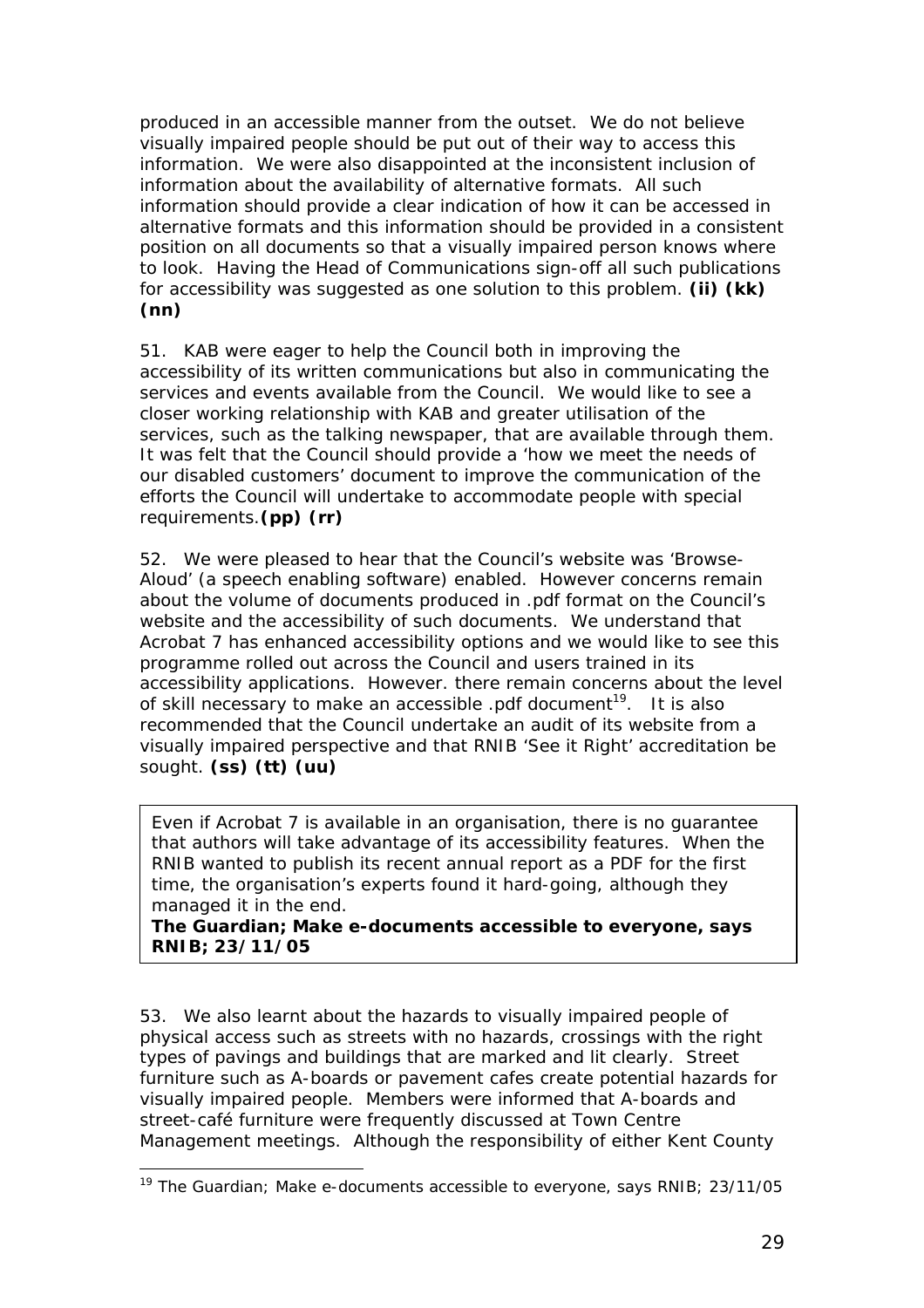<span id="page-30-0"></span>Council (Highways) or the businesses themselves Members learnt that a code-of-practice for street-café furniture had been established following the development of Fremlin's Walk. We welcome the attempts made by the Council to introduce a café culture to Maidstone but would request that existent street cafes conform to the code of conduct and new streetcafé licensees be provided with a copy of the code. **(j) (k)**.

54. We learnt that KAB offer a rolling programme of training with the Council but there was a feeling that such programmes were not as well attended now as they used to be. KAB were also keen to see Councillors undertake training. **(s)**

## **Deaf and Hard of Hearing**

55. We attended a social meeting organised by the Deaf Services Bureau (DSB) in January 2006 to gather information about how deaf and hard of hearing people access the Council's services and some of the barriers they may face. There are approximately 9 million deaf or hard of hearing people in this country<sup>20</sup>. As is highlighted in one guidance document: 'Services must be able to cater for deaf people in relation to everyday meetings and enquiries…some people with hearing impairments from a young age may experience difficulty in accessing and understanding the written or printed word<sup>'21</sup>.

56. We learnt from our meeting about Council's that could be considered to be leading on the provision of services for deaf people. Devon County Council's website sets out a great deal of information about providing services to deaf people. It includes a guidance page for employees and members that sets out what can be done to make it easier for deaf people to access the Council's services. This information includes a link to an RNID/BDA quick reference guide on the DDA responsibilities of service providers to provide interpreters and how to do so. The site also includes a list of approved local interpreters, their qualifications and contact details and links to other websites. We believe that the Council could make greater use of its website along similar lines to the example of Devon providing information for both the deaf community and for staff. **(vv)**

57. We were also pleased to receive information about the use of video interpreting currently used by Westminster Council<sup>22</sup>. Although not considered a replacement for face-to-face interpreting the service has proved particularly useful for quick chats with customer service staff. Considering the length of time it can often take to book an interpreter (they sometimes need to be booked up to a month in advance) we would encourage the Council to look carefully at securing funding for such equipment, perhaps as part of the move to the new offices. The existence of such a service would encourage members of the deaf community to use

<span id="page-30-1"></span><sup>&</sup>lt;sup>20</sup> Guidance on Developing Local Communication Support Services and Strategies; *Department of Health: The Equality and Human Rights Group*; 2004; p31  $21$  ibid.

<span id="page-30-3"></span><span id="page-30-2"></span><sup>22</sup> *One in Seven* June/July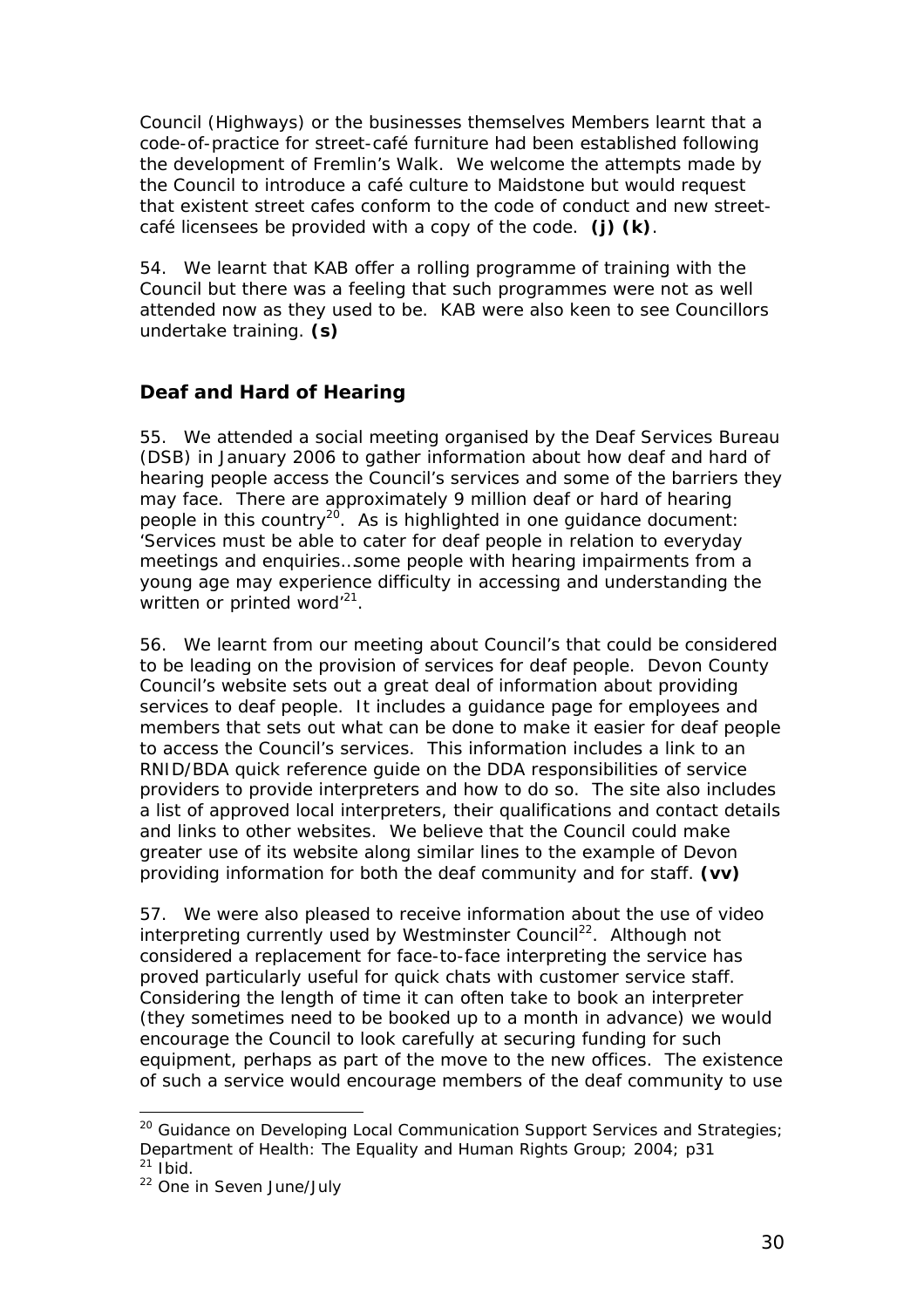the Council more. We were unsure just how widespread knowledge is amongst front-line staff about how to obtain an interpreter. **(vv)**

## **Best Practice**

| The Employers Organisation and Dialog (Diversity in Action in Local<br>Government) have produced a good practice guide Sound Practice:<br>Deaf People's Access to Local Government. Amongst the<br>recommendations in the document, many of which Maidstone Borough                                                            |  |  |  |  |  |
|--------------------------------------------------------------------------------------------------------------------------------------------------------------------------------------------------------------------------------------------------------------------------------------------------------------------------------|--|--|--|--|--|
| Council already adheres to, are the following:                                                                                                                                                                                                                                                                                 |  |  |  |  |  |
| A register of permanent and portable loop systems and infra<br>red systems accessible to hearing aid users in the locality<br>should be held by the council                                                                                                                                                                    |  |  |  |  |  |
| Permanent systems should be switched on whenever the<br>room or facility is in use rather than waiting for a hearing                                                                                                                                                                                                           |  |  |  |  |  |
| impaired person to request them<br>Minicom users should be consulted in order to find the<br>optimum site(s) for placing council minicoms                                                                                                                                                                                      |  |  |  |  |  |
| All staff should know how to send and receive calls by both<br>minicom and Typetalk                                                                                                                                                                                                                                            |  |  |  |  |  |
| Staff should be encouraged to develop an interest in the<br>study of BSL as a continuation of their Deaf Awareness<br>Training - but not instead of it                                                                                                                                                                         |  |  |  |  |  |
| A system for booking a Sign Language Interpreter (SLI) for<br>council functions, given appropriate notice, should be widely<br>advertised within front-line services. SLIs should be provided<br>for important public meetings and advertised as such. All SLI<br>services should be advertised directly to the Deaf community |  |  |  |  |  |
| The Council should keep a central register of SLIs available in<br>the locality and their availability, especially if they have got<br>local government experience                                                                                                                                                             |  |  |  |  |  |
| A strategic system of deaf awareness training should be<br>employed amongst Members and front-line officers                                                                                                                                                                                                                    |  |  |  |  |  |
| Training should be ongoing to account for staff turnover                                                                                                                                                                                                                                                                       |  |  |  |  |  |
| All council members and officers should be made aware of<br>$\bullet$<br>the appropriate behaviour to adopt when meeting a deaf<br>person                                                                                                                                                                                      |  |  |  |  |  |
| Employers Organisation/Dialog (Diversity in Action in Local                                                                                                                                                                                                                                                                    |  |  |  |  |  |
| Government); Sound Practice: Deaf People's Access to Local                                                                                                                                                                                                                                                                     |  |  |  |  |  |
| Government; 2001                                                                                                                                                                                                                                                                                                               |  |  |  |  |  |

58. We heard the view expressed that staff at the Council were not sufficiently trained to deal with the needs of deaf people. It was felt that there was a greater need for both disability awareness and deaf awareness training and that deaf people should be involved in any training of staff. A representative of the Deaf Services Bureau suggested that most Council and public service staff have a very limited knowledge of deaf awareness<sup>23</sup>. We noted that one attendee at the club had previously experienced difficulties with accessing services at West Kent NHS and

<span id="page-31-0"></span><sup>&</sup>lt;sup>23</sup> Written contribution of Deaf Services Bureau; 17 February 2006.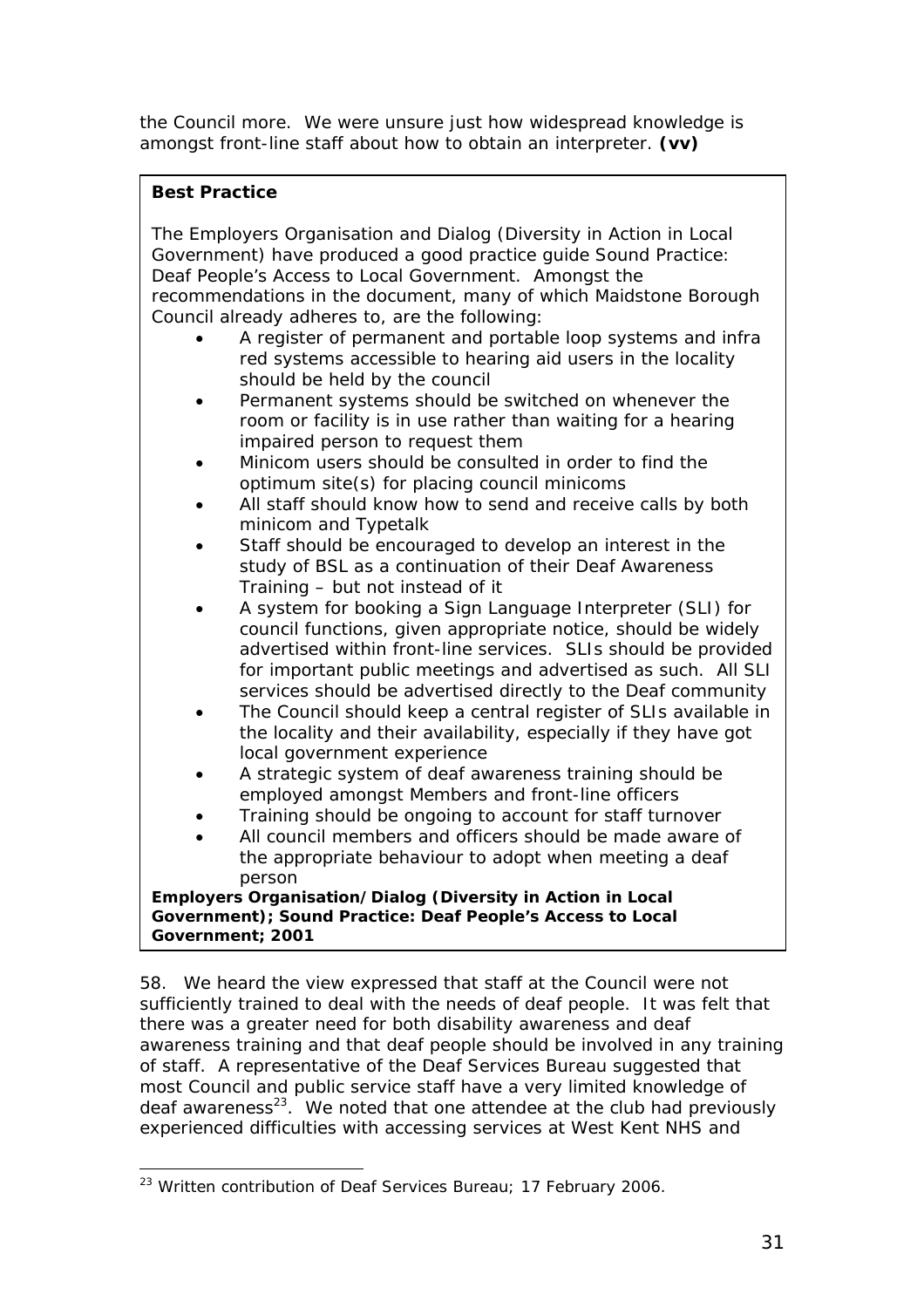<span id="page-32-0"></span>Social Care Trust. She was now working with the Trust to improve the way it provides its services to deaf people. **(r)**

59. We also heard suggestions that the Council should make better use of advertising boards to advertise the services provided by the Council. Many of those present did not seem clear about the different functions of Maidstone Borough Council and Kent County Council. It was also noted that the Deaf Services Bureau provided an advocacy service on behalf of its service users if they wished to contact the Council or other organisations. **(g) (pp)**

60. The Committee learnt from the interpreter that there are numerous different specialisms amongst BSL interpreters. Our interpreter at the social club meeting was a Maidstone resident and also a specialist in dramatic interpretation. We were disappointed to hear that she had contacted the Hazlitt Theatre to enquire about making her services available for certain performances but had not received any feedback. We think that the presence of a British Sign Language interpreter at Hazlitt performances, accompanied by the requisite publicity, would be a valuable addition to the theatre opening performances to the deaf community. **(l) (ww)**

## **Multiple Disabilities**

61. We conducted a witness session with a representative of West Kent NHS and Social Care Trust who worked with people with profound learning disabilities, many of whom were also wheelchair users. We gained from this witness a particular insight into the needs both of people with multiple or profound disabilities and the views of their carers. It takes an extraordinary level of planning to undertake any activity with such a client group. The witness pointed out that she considered Maidstone to be poor in terms of its access. However this was a pattern that was repeated across the County. Particular barriers that were noted were the use of height restriction bars preventing mini-bus access and poor toilet facilities. With regard to accessible parking frequently the driver of the group's mini-bus would also have responsibilities for the care of a client. Due to a lack of parking on the street and the inability to enter normal car parks due to height restrictions the driver would need to drop the group off, find a parking space and then return to the group which in the driver's absence had been a carer down. We would like to see the Council undertake whatever work possible to improve the ability of such groups to get in and out of the Town easily. **(x)**

62. We also learnt that, for the profoundly disabled, there were no toilets that were considered fully/suitably accessible in Maidstone. People with multiple disabilities need more than a widened door and some handles to make a toilet accessible. Benches substantial enough to take the weight of an adult were necessary and sufficient room to fit two adults plus one. The witness indicated that, rather than bringing such problems to the attention of the Council, her team's approach would be to go somewhere else where they knew facilities were available. We believe that the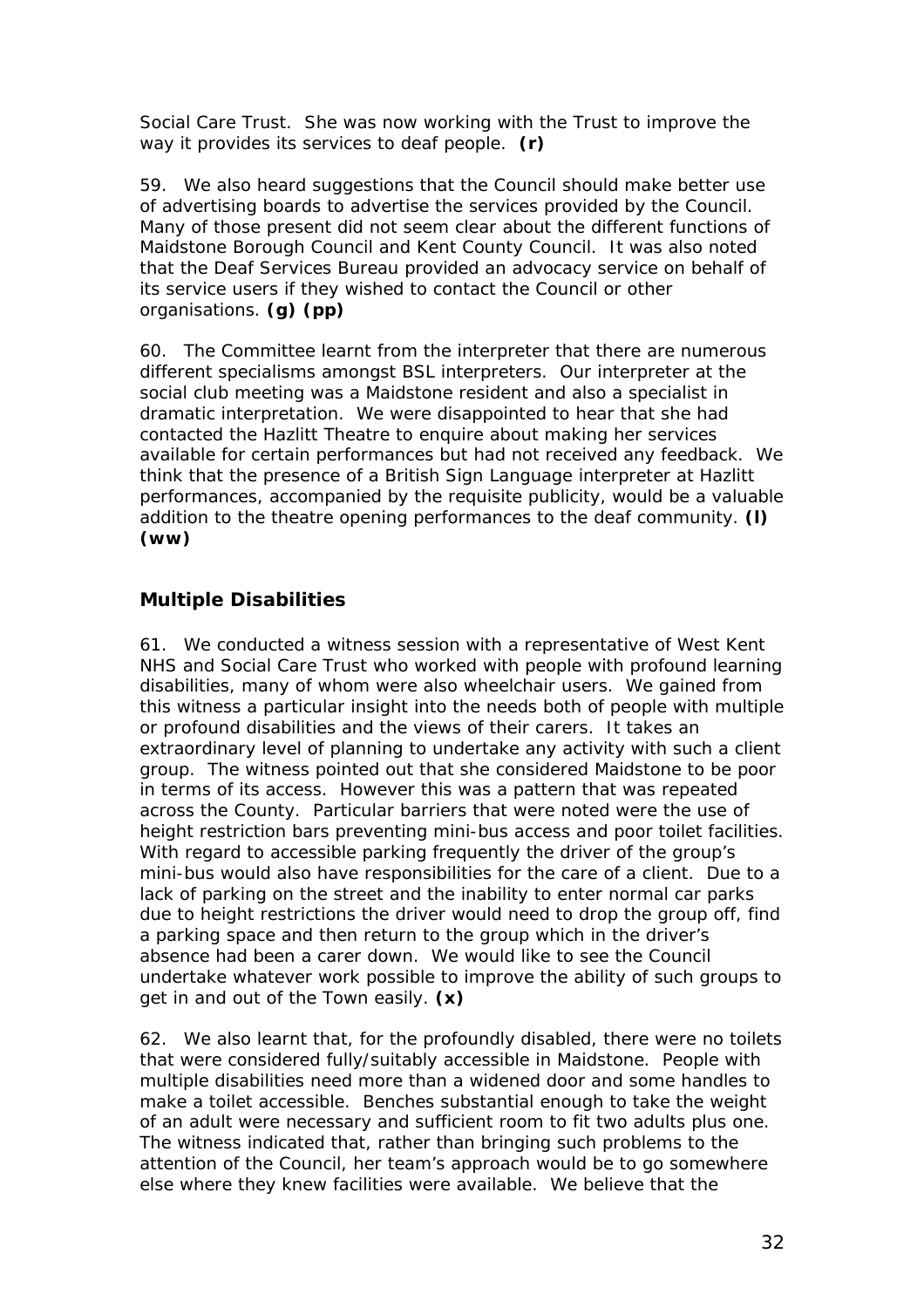Council should provide at least one fully accessible toilet in the Town centre and recommend that the construction of such a facility be undertaken taking account of the needs of people with multiple disabilities. **(gg) (hh)**

63. We learnt that the witness was also unaware of the existence of a Social Inclusion Manager at Maidstone Borough Council. There is scope for much greater partnership working between the Council and the Trust. There is a multi-agency District Partnership Board that meets every two months that represents learning disabilities in Maidstone. We heard that this was a Board that had been attended in the past by the Social Inclusion Manager and the Committee are eager to see him begin to attend the Board regularly as a first step towards greater partnership working. This is considered particularly important because partnership boards look at where people are being denied local services and include representation by people with learning disabilities and family members of people with a learning disability [24.](#page-33-0) **(m)**

<span id="page-33-0"></span> <sup>24</sup> British Institute of Learning Disabilities; *Factsheet no. 2: Partnership Boards*.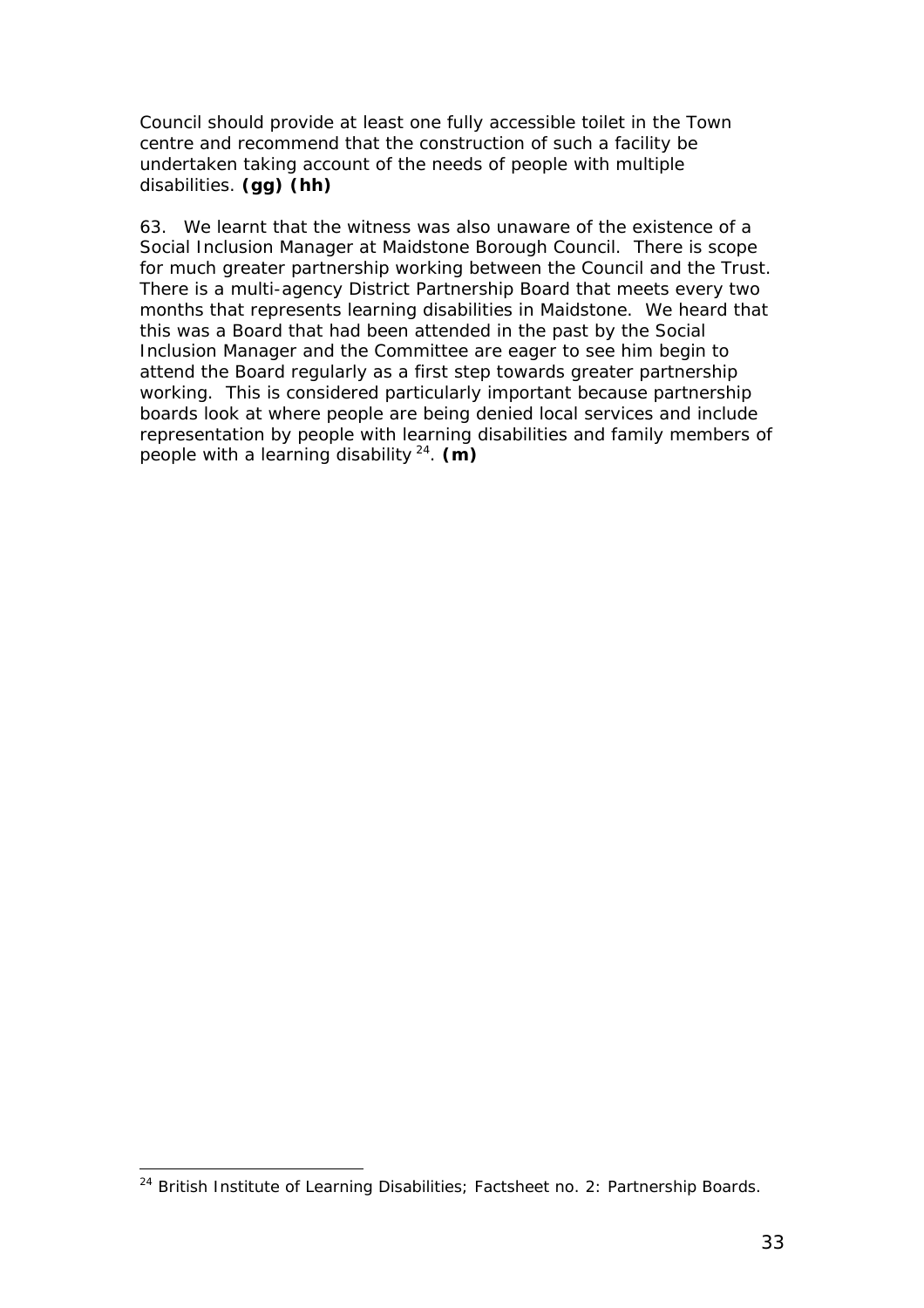# <span id="page-34-0"></span>**Other Evidence Collected by the Committee**

## **Visit To Maidstone Museum**

64. On 21 March 2005 Cllrs English, Hinder, Horne, Joy, Naghi and K Stevens visited the museum to discuss access with the Museums Manager. The Museum Manager took the party round some of the galleries to demonstrate some of the work that is being done, followed by a visit to three of the museum's stores to highlight what needs to be done with the museum's collections and what is being proposed.

#### Physical access

65. Given the nature of the building there are many parts where the building restricts the options available. One example is the current tea room and gift shop, which lacks plumbing therefore restricting the cafeteria options. Mr Lace informed Members that the estimated cost of work undertaken to ensure DDA compliance was approximately £104,000.

Works being undertaken on physical access:

- A ramp is planned for the current entrance.
- A platform lift is to be installed to make the ground floor completely accessible.
- With changes to the way the museum collection is stored, and better use of the current loading bay, it is anticipated that the lift will be available for public use.
- Chairs are located at various points throughout the museum.

### Storage of the collection

66. The Museum Manager outlined proposals to change the way the Museum stores its collection which should improve access to all of the museum's artefacts and not just those on display. Mr Lace showed Members some of the problems of their current storage, namely poor use of space in some stores, and the knock on effects of this, for example the use of potential public gallery space for storage rather than exhibitions. Mr Lace outlined plans to introduce wheelie racking in one of the main stores to increase the space being used for storage and to allow the public access to the stores if they are interested in certain artefacts at an estimated cost of around £500,000. These changes would be coupled with cataloguing of the items and photography, culminating in an on-line catalogue which the public could access on the museum's website therefore making the museum's collection accessible to anybody. It would also result in members of the public being able to request viewings of museum artefacts which currently is not possible. It is estimated that that the main elements of the cataloguing could be done within two years and cataloguing the entire collection would take somewhere in the region of 10 years.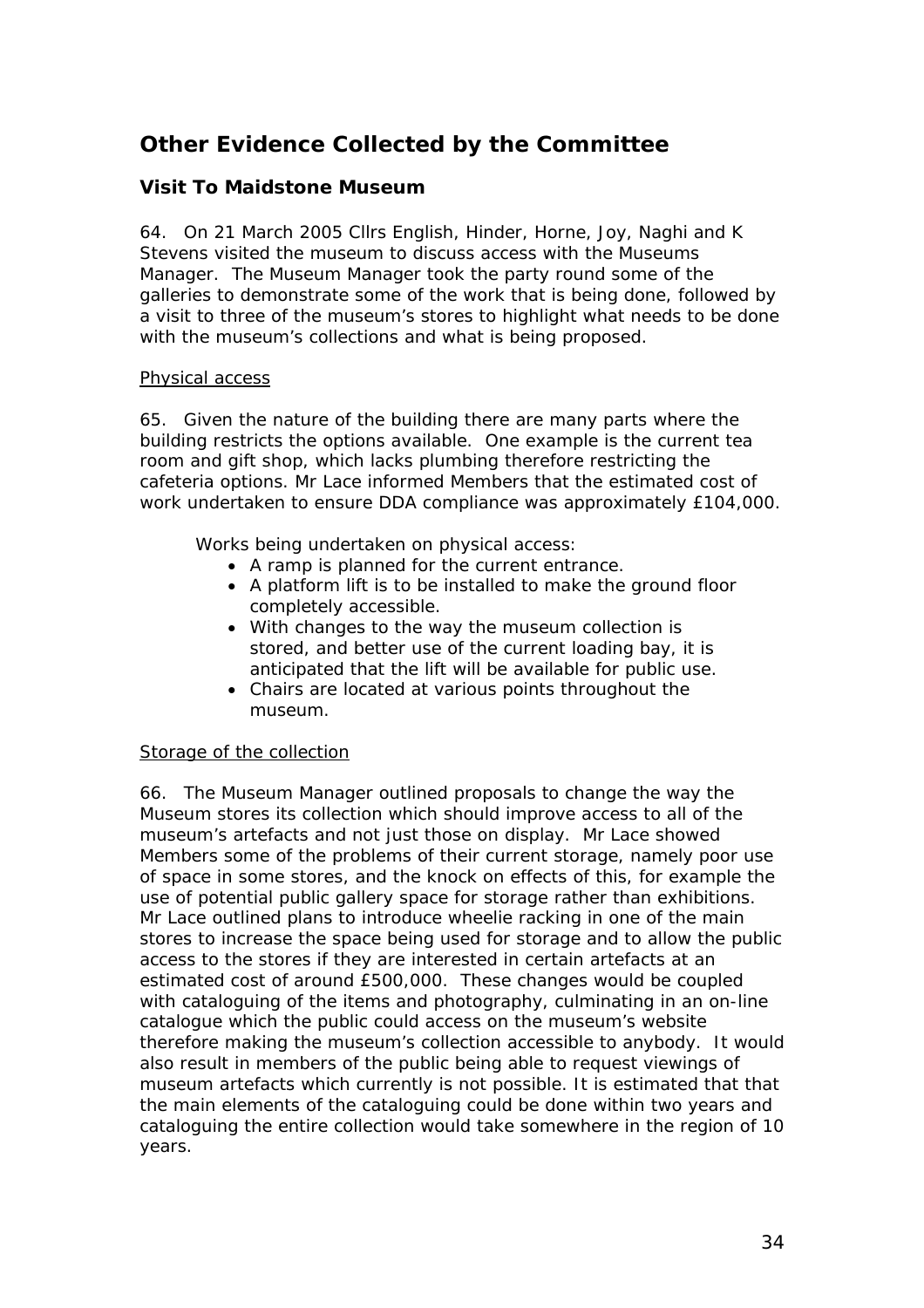<span id="page-35-0"></span>67. Members were also shown Chillington house and the storage conditions there, which were pretty bad. Currently no access to these stores would be possible and it is only through changes to the main stores in the museum that these problems could be tackled.

#### **Galleries**

68. . Paintings are also to be photographed, catalogued and put on the internet. One suggestion for further improvements was the introduction of a facility for members of the public to order prints of items held by the museum, similar to schemes being run by other museums. Such a scheme could also be used to raise income for the museum.

#### Conclusion

69. Different types of access are clearly being considered by the museum at the moment: physical access; access to the collection currently in the stores; and ways to improve

engagement with the exhibitions. Members

*The Museum, Libraries and Archives Council produces a self-assessment toolkit to encourage positive developments in relation to access for disabled people. The checklist allows users to conduct an audit, identify evidence and areas of development, develop and implement plans for areas of improvement and then monitor and evaluate progress against improvement plans.* 

were impressed by the improvements that have been made and were pleased to learn that the museum is developing a more outward focus in terms of allowing volunteers access to artefacts, benefiting both volunteers and the museum. Placing the collection online was seen as particularly beneficial and the opportunity to use technology to improve access for those with disabilities, such as sight or hearing impairments, was recognised. We would recommend that the Museum utilise the Museum, Libraries and Archives Council's *Access for All Self-Assessment Toolkit* to assist it in considering accessibility issues for people with disabilities. **(aaa)**

## **Questionnaire**

70. At the beginning of the inquiry we drafted a questionnaire as a method of gathering additional information from disabled people about their experiences of accessing the Council's services. The questionnaire sought views on the services provided by the Council and also suggestions as to how the Council could improve its services. The questionnaire was distributed upon request following local publicity, via the Town's Shopmobility scheme and through local organisations for disabled people. We received 17 responses to the questionnaire and, although we can make no claims about the sample being representative the responses are nonetheless of interest. We would like to view the questionnaire as a first attempt to assess how people with disabilities feel about the accessibility of Council services and would like to see such a questionnaire improved and distributed regularly with the full backing of the Council as a means of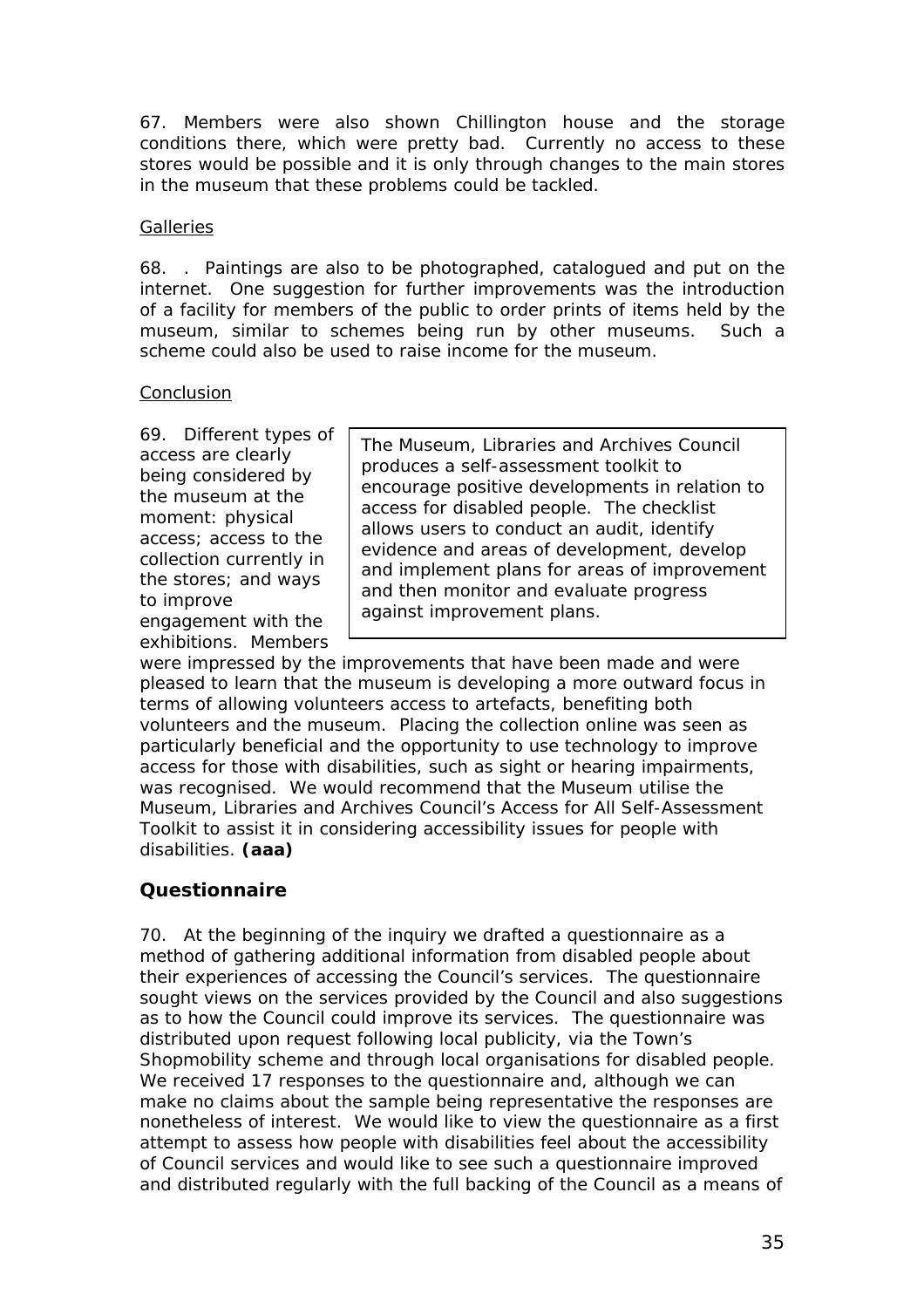assessing the effectiveness of improvements to access for disabled people.

71. More effective and useful for the Committee's purposes than the statistical output of the questionnaire were the views expressed under the comments and suggestions sections of the questionnaire.

- 72. On barriers encountered to accessing the Council's services:
	- *On the whole access standard are quite high, however improvements could still be made for wheelchair access to the Council's services for disabled people swimming pool*
	- *More accessible parking bays please* **(y)**
	- *No problems at all I wish other organisations were as efficient!*
	- *Re Council Tax Simple and straightforward information should be given by staff*
	- *Empathy for other people and families who are less fortunate than staff needs to be injected. If they knew what we had to go through every day it would make them more considerate.*
	- *Millennium Park access pathways are gravelled which makes it hard to push a wheelchair*
	- *Toilets in Mote Park often locked*
	- *Accessible parking bays only designed for cars and not minibuses* **(x)**
	- *Disabled toilets have keys* [RADAR]*, I wasn't made aware of how to get one. No facilities in toilets for disabled children, all aimed at adults. Space is very important for disabled toilets.* **(hh)**
	- *Access at the Hazlitt Theatre for wheelchair users is minimal.*
	- *Accessible parking in Maidstone is worse than ever* **(y)**
	- *Poor communication of services (such as grants to fit ramps to a home) available to people with disabilities*
	- *Dropped kerb provision is inconsistent*
	- *More accessible parking bays are needed particularly at the top end of Week Street and at the Hazlitt Theatre* **(y)**
	- *Gentlemen's toilet in Brenchley Gardens is too small for a mobility scooter*
	- *It is difficult to access London House because there is no access to it with dropped kerbs.* **(ff)**
	- *Tonbridge Road out-of-hours letter box is up a step.*

73. On ways the Council could improve access to its services for disabled people:

- *Make more ramps available*
- *Knock down the toilets and start again!*
- *Put dropped kerbs on all the kerbs in Rocky Hill*
- *Place handrails on slopes*
- *Put footpaths in order all over town*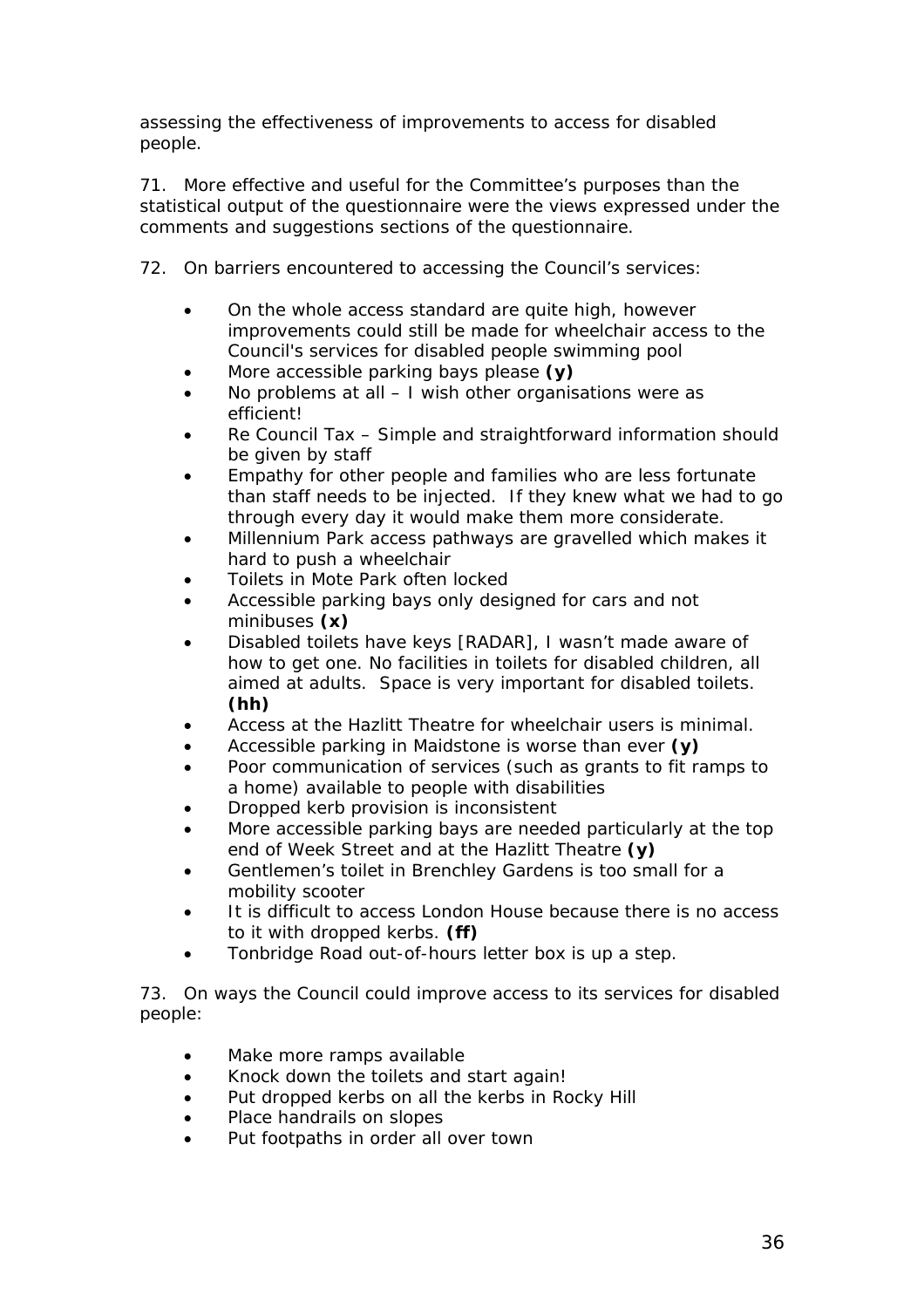- *Making our lives a bit more easy and a little bit more caring and understanding of our feelings. I am 91, I cannot ask for a lot but every little helps*
- *Listen to people with disabilities involve them in planning from the beginning*
- *Visit people in mental health day centres to meet the people concerned and get to know them, staff and public attitudes can make people with mental illnesses' ability to access more of a trial*
- *More accessible parking spaces and enforcing the blue badge system better* **(x)**
- *Better access and staff awareness at the Leisure Centre and changing benches at the swimming pool.*
- *Publicising the availability of accessible parking bays better*
- *Tarmac all surfaces in parks*
- *Ensure staff attend the training courses the Council organises for them*
- *Talk to the disabled person as if they were not disabled and not over them to the person accompanying them*
- *Always involve disabled people at the consultation stage*
- *Listen to disabled people, they are the ones that know best.*
- *Raise staff awareness through training*
- 74. On any further points to add to the inquiry:
	- *I am pleased you are consulting with disabled people*
	- *Your disabled map is very good and being able to drive onto Week Street and Gabriels Hill is a godsend!*
	- *Difficulty navigating over-stocked shops*
	- *Training is important but treating people with disabilities as a person and giving them the same courteousy and respect as you would give anyone else*
	- *I need somewhere to park my electric Chair*
	- *Some towns have town-wide discount cards for disabled people, it is frustrating that I have to apply for a new discount card everywhere I go.* **(v)**
	- *The King St entrance to the Chequers Centre is very difficult to access*
	- *The main problem we encounter is badly parked cars…correct parking needs to be enforced*
	- *Could shops in the town be given awards for accessibility?* **(w)**
	- *Council Officers do not show an interest not understanding, they are rude and quite offensive and are very upsetting to people with mental illness*.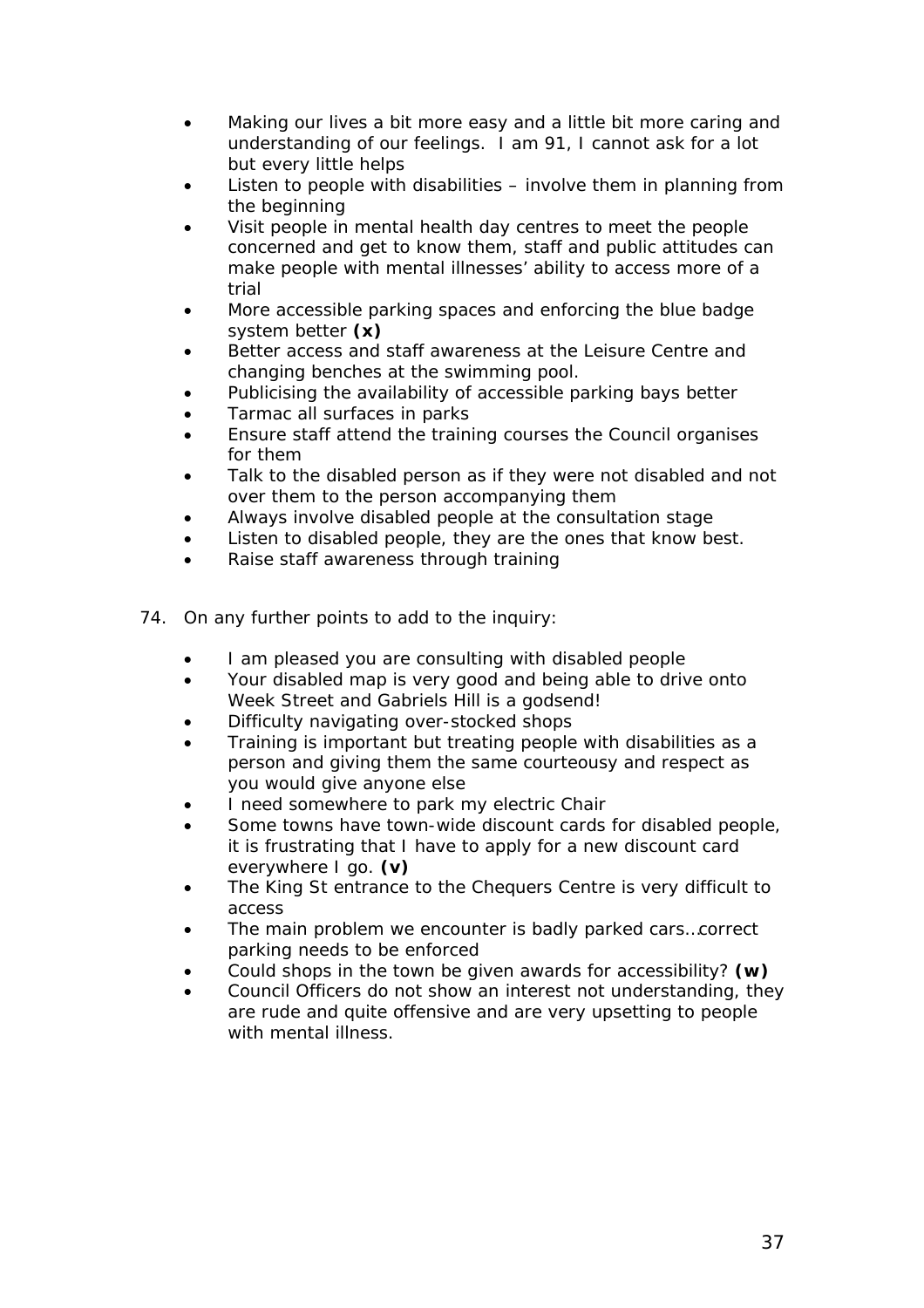

## **1b) Which of the Council's services have you accessed over the last year, and how would you rate the accessibility of service?**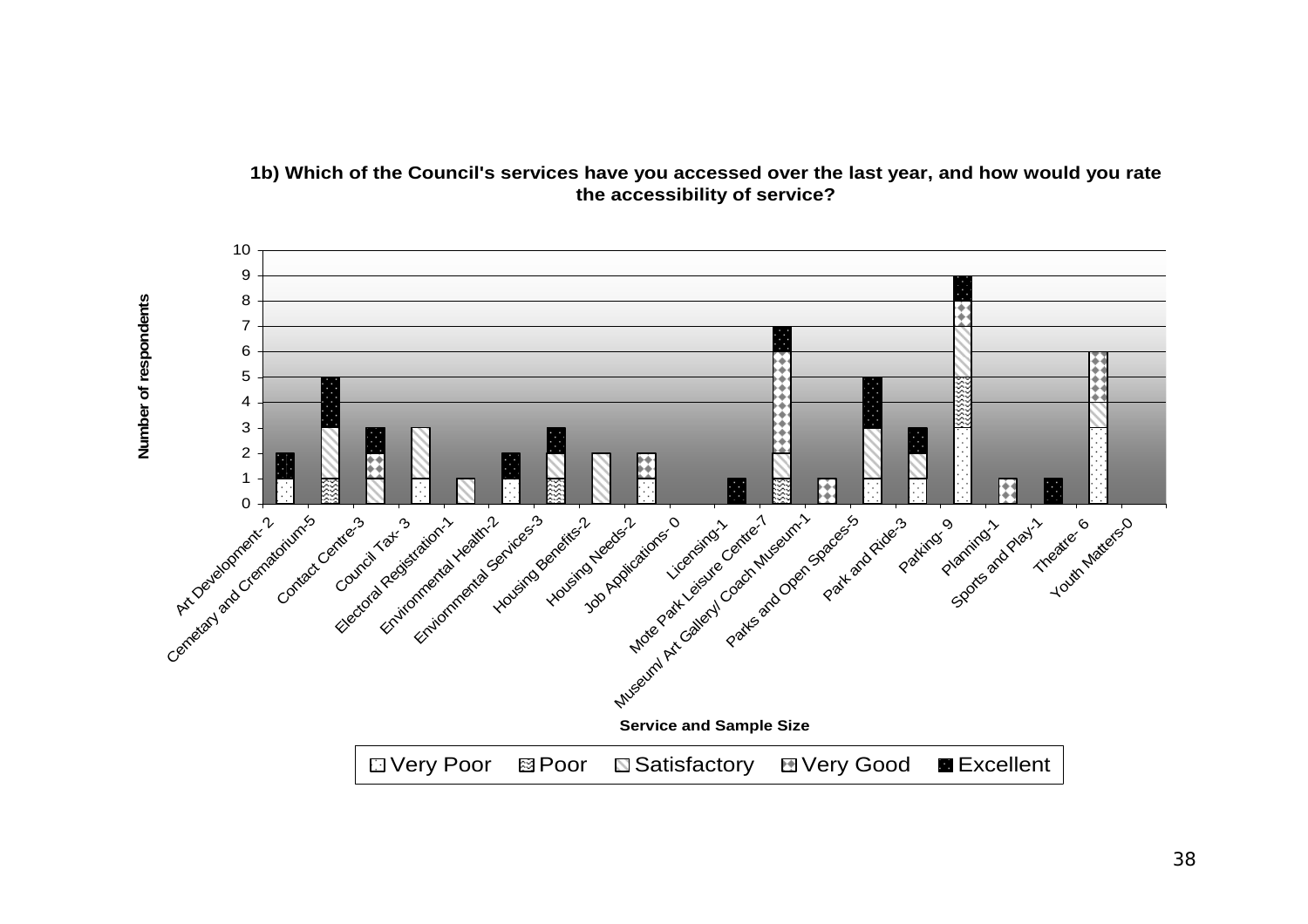<span id="page-39-0"></span>75. We were pleased with the number of responses received to the questionnaire and particularly with the suggestions made by respondents. The majority of the responses related either to staff training, communication or parking issues, topics which had already been picked up on by the Committee through its witness sessions. 52% of respondents to the questionnaire considered the Council's staff's disability awareness to be 'very good' or 'excellent', with only 24% saying it was 'poor' or 'very poor'. This evidence contrasts somewhat to that found during the mystery shopping exercise and during evidence sessions.

## **Mystery Shopping**

76. The Committee also arranged a mystery shopping exercise as an additional means of gathering evidence. We decided to 'shop' those services that had proved to be most used by people with disabilities in the questionnaire. These were:

- Council Tax
- Housing Need
- Housing Benefits
- Mote Park Leisure Centre
- Hazlitt Theatre

The aim of the exercise was to find out how well prepared these services were and how well trained the Council's staff were to meet the needs of people with disabilities. All of our shoppers were either people with disabilities or those who work with people with disabilities and all were instructed to be up front about their impairment during the exercise.

### **Mote Park Leisure Centre**

77. The Leisure Centre was 'shopped' by three shoppers, one with a visual impairment, another who was responsible for the care of a group with multiple disabilities and another who was the mother of a child who used a wheelchair/buggy. The results of the shop were relatively mixed. Two of our shoppers felt that the staff had been helpful but our visually impaired shopper experienced some difficulties and felt that the member of staff did not have the necessary understanding of the difficulties faced by a visually impaired person. The difficulties experienced by another of our shoppers (automatic doors not in use to prevent staff getting cold and access to the lifts) also indicate that the levels of disability awareness amongst staff are not as high as should be expected.

With regard to access to the services or information about them there were also mixed results. Our visually impaired shopper was provided with information leaflets in a standard format and came away from the tour feeling that the Centre was not somewhere she would feel confident returning too on her own. The approach to the centre for people with mobility difficulties was flat and navigation around the centre itself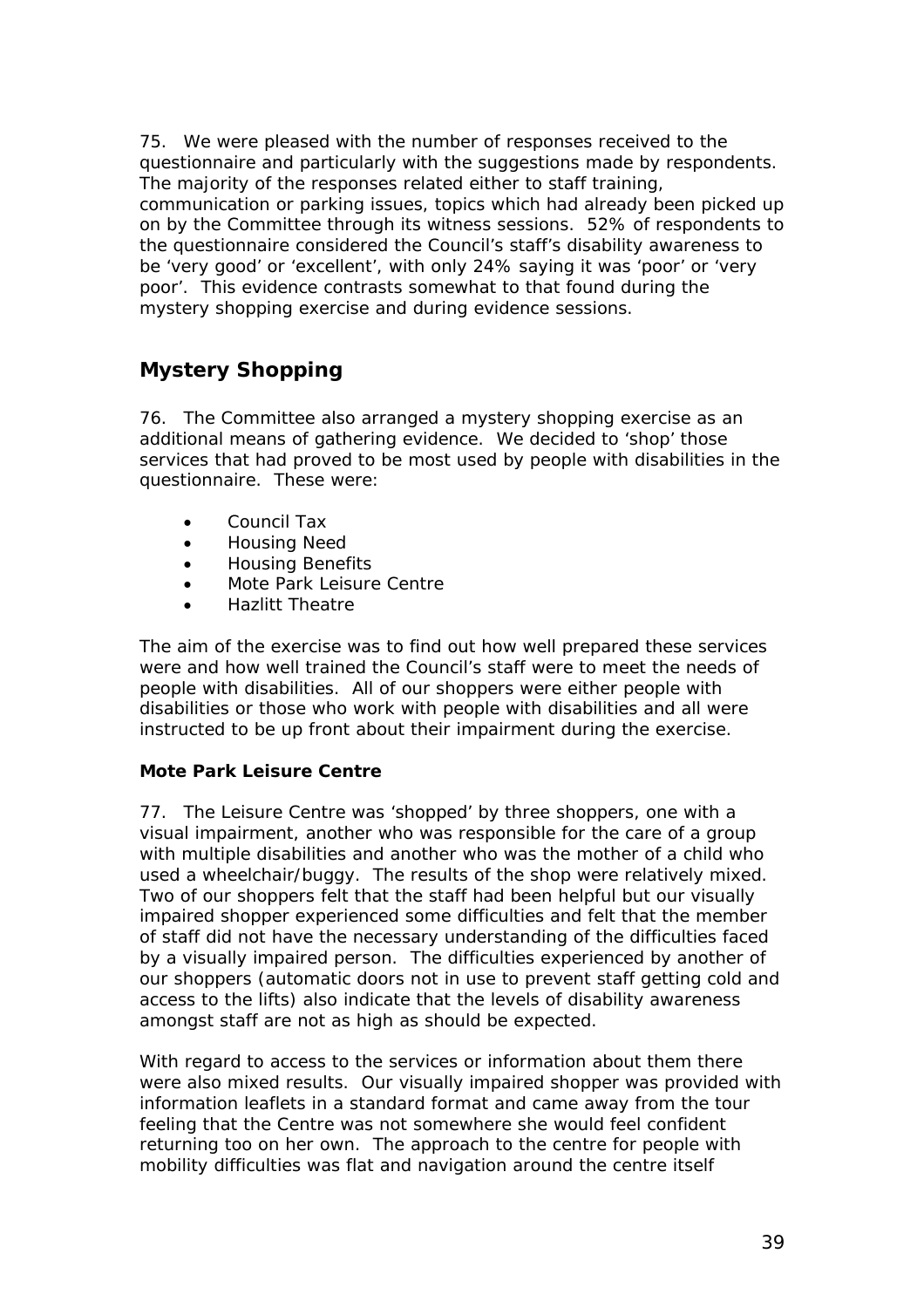considered quite easy (although there was a problem with dealing with fire-doors whilst using a wheelchair). The existence of a hoist at the swimming pool was welcomed. However, comments were made about the disabled changing facilities which it was felt would benefit from a bench suitable for larger people with disabilities. One shopper also commented that access from the changing rooms to the poolside was difficult with a wheelchair/buggy and necessitated returning to the reception.

78. From the three shops conducted at the Leisure Centre we can conclude that there is room for improvement both with regard to providing disability awareness and equality training to staff and the accessibility of the service. Improvements to lighting, the use of floor markings and installing a fully sized bench in the disabled changing rooms were all suggested as improvements by our shoppers. Overall the staff were considered to be helpful and there seemed to be no problems at all with the provision of accessible parking bays.

## **Council Tax**

79. A visually impaired shopper conducted a telephone shop of the Council Tax service requesting a Council Tax relief form. The staff member immediately offered a large print form and also informed the shopper that a member of staff could be made available to assist in completing the form. The form was then hand-delivered and assistance offered again. The Committee felt that this was an example of excellent customer service and should serve as a beacon to other sections in the Council.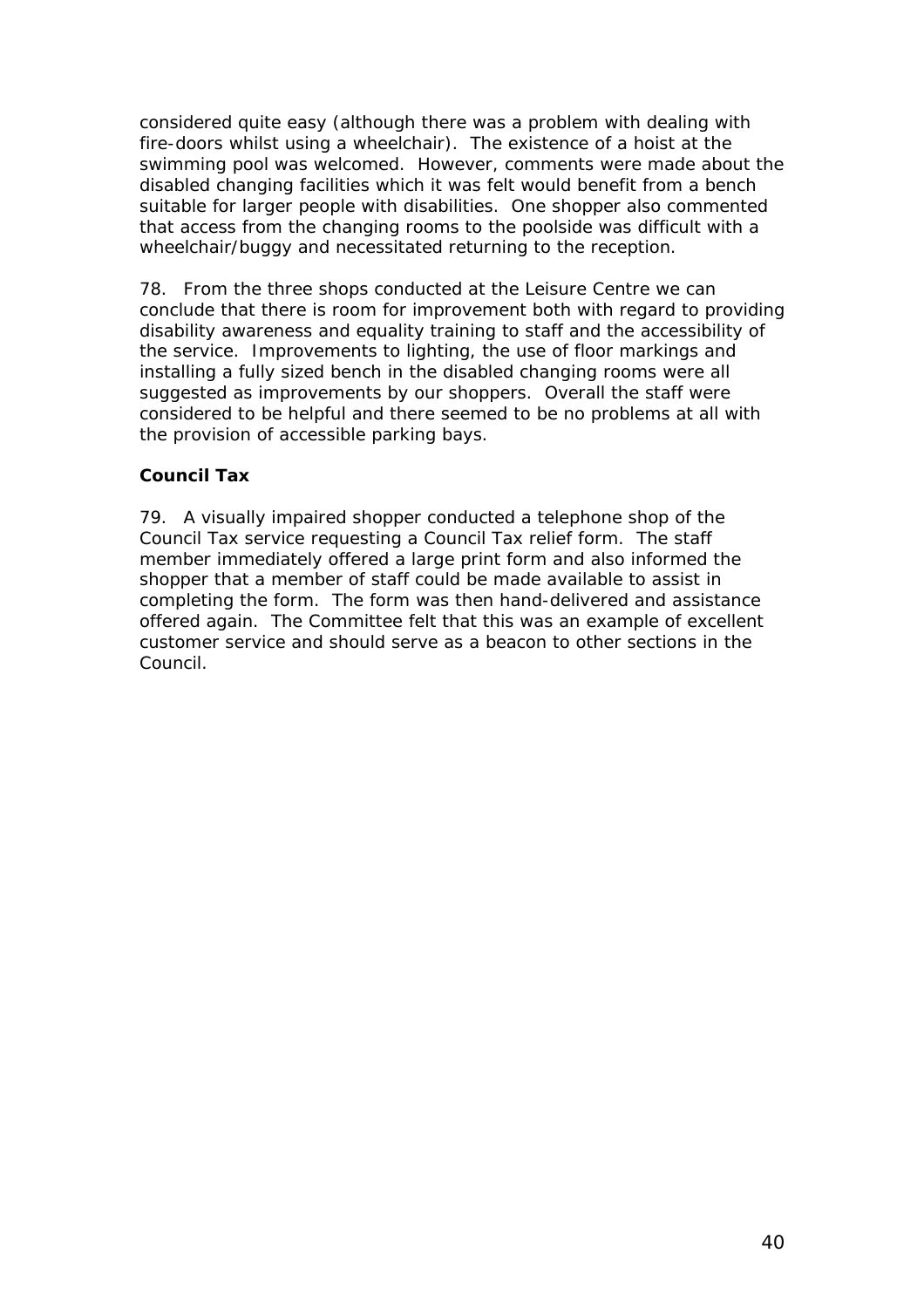## **Hazlitt Theatre**

80. The Hazlitt poses a number of problems as a venue for people with disabilities. From a mobility perspective there are only 3 accessible parking spaces and at the time of writing these bays were not 24 hour. The lift to the theatre itself is round the corner from the main entrance in a poorly lit alleyway. Upon exiting the lift our shopper was led through a passage (which appeared also to be used for storage) to the auditorium. In the theatre itself a wheelchair user would be sat in the corridor next to the standard seats and there is space for only 4 wheelchair users per performance. From a visually impaired perspective there were slightly fewer difficulties and our shopper was able to easily get information about potential problems with accessing the service and the availability of staff to assist. **(xx)**

81. All of our shoppers were impressed with the helpfulness and awareness of the Hazlitt staff. The majority of the problems experienced relate to the building itself but it was felt by our shoppers that improvements could still be made. The path from the main entrance to the lift was in need of lighting and was also considered to be uneven. Similarly the Committee felt that it was important that the passageway from the lift to the theatre was kept clear so as not to create the impression that the customer was being brought through a storage area. Members also felt that a wheelchair user should not be required to pay full-price for a ticket when through their attendance they are creating extra capacity for the venue. That the accessible parking bays outside the theatre will shortly become 24 hour was welcomed by the Committee. **(yy)**

### **Housing Need**

82. The Housing Need service was mystery shopped by a visually impaired customer who requested an application form to go on the housing register. Our shopper felt that the staff member was helpful but did not fully appreciate the need for the shopper to preserve his independence and complete the forms himself. However the staff member did indicate that the shopper was welcome to visit the Council's offices to receive assistance in filling out the form. Part of the reason for such an offer being made is that there is no larger or alternative formats of the application form or guidance notes. The shopper received a bundle of documents from the Housing Services section including guidance leaflets which were 'printed in the worst possible combination of colours for a visually impaired person' and in a standard format. Our shopper felt that improvements could be made through making the forms available in alternative formats (tape and larger print) and also with regard to staff training to ensure that staff did not assume that the only option for completing the form was by visiting the Council.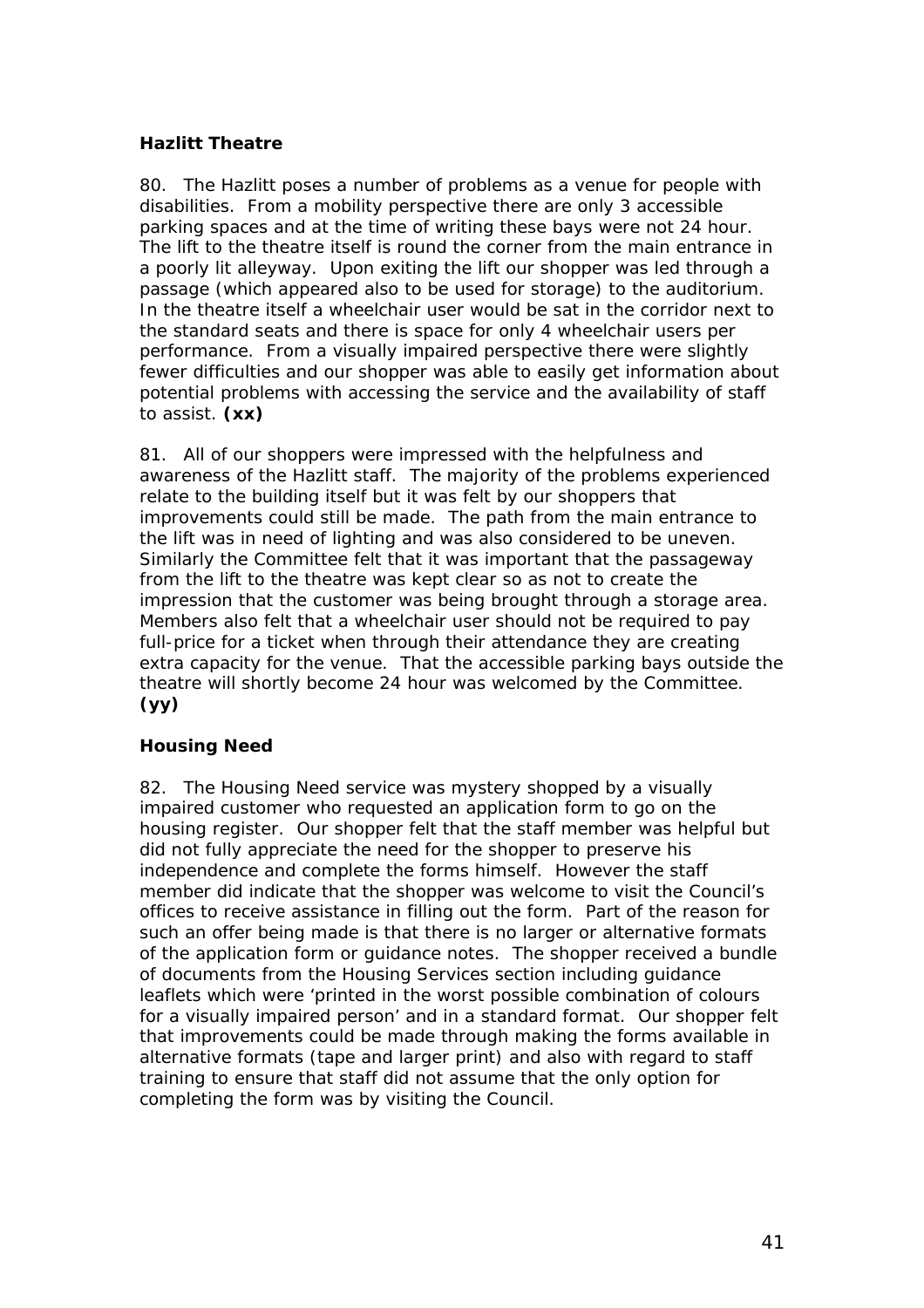## **Housing Benefits**

83. The Housing Benefits section was shopped by a completely blind mystery shopper by telephone requesting information on the benefits application process. The application form requested was not available in alternative formats either larger print or Braille/tape. The shopper received a printed version of the housing benefits application form a couple of days after conducting the shop. No assistance was offered to the shopper by the staff member. This shop was probably the worst of all those conducted as part of the exercise with no access to the service and no assistance from staff.

## **Conclusions**

84. The results of the exercise highlighted some examples of disability awareness that the Council can be rightly proud of. Particularly of note were the professionalism of the staff at the Hazlitt Theatre and in the Council Tax section. However there were also examples of poor awareness, a completely blind shopper was sent a printed Housing Benefits form after informing the staff member that he was blind and staff members at the leisure centre displayed little disability awareness with both our visually impaired shopper and our shopper who cared for daughter in a wheelchair.. For people with disabilities, being received by a member of staff who understands your needs is a hit-and-miss affair. We are of the view that the only way to correct this situation is by ensuring that all customer-facing staff, whether by telephone or face-toface are trained to a minimum level in disability awareness and equality issues. Such training should not be a one-off affair and regular reminder training should also take place. It is the responsibility of managers to ensure that their staff undertake such training. **(p)**

85. With regard to the accessibility of the service itself there was also a mixed set of results. The availability of Housing Benefits and Housing Needs forms only in print format is regrettable and our shopper found the leisure centre to be very difficult to access physically with her disabled daughter, both entering the facility and once inside. The Leisure Centre also appeared to struggle for visually impaired people due to the poor lighting and random floor tiles. Access to the theatre is only available via poorly lit side entrance and then in a lift and through a corridor also used for storing boxes. Once inside the theatre a person in a wheelchair will be sat in the aisle and no more than four people in wheelchairs can be accommodated per performance. Many theatres have seats that can be removed to accommodate wheelchairs. It is also regrettable that, despite essentially creating extra capacity in the theatre people in wheelchairs and those accompanying them are expected to pay full ticket price for non-Hazlitt performances (the accompanying person goes half-price for Hazlitt performances). We would recommend that these situations be amended. **(xx) (yy) (zz)**

86. Aside from the recommendations with regard to training, the incorporation of disabled access into the Council's corporate mystery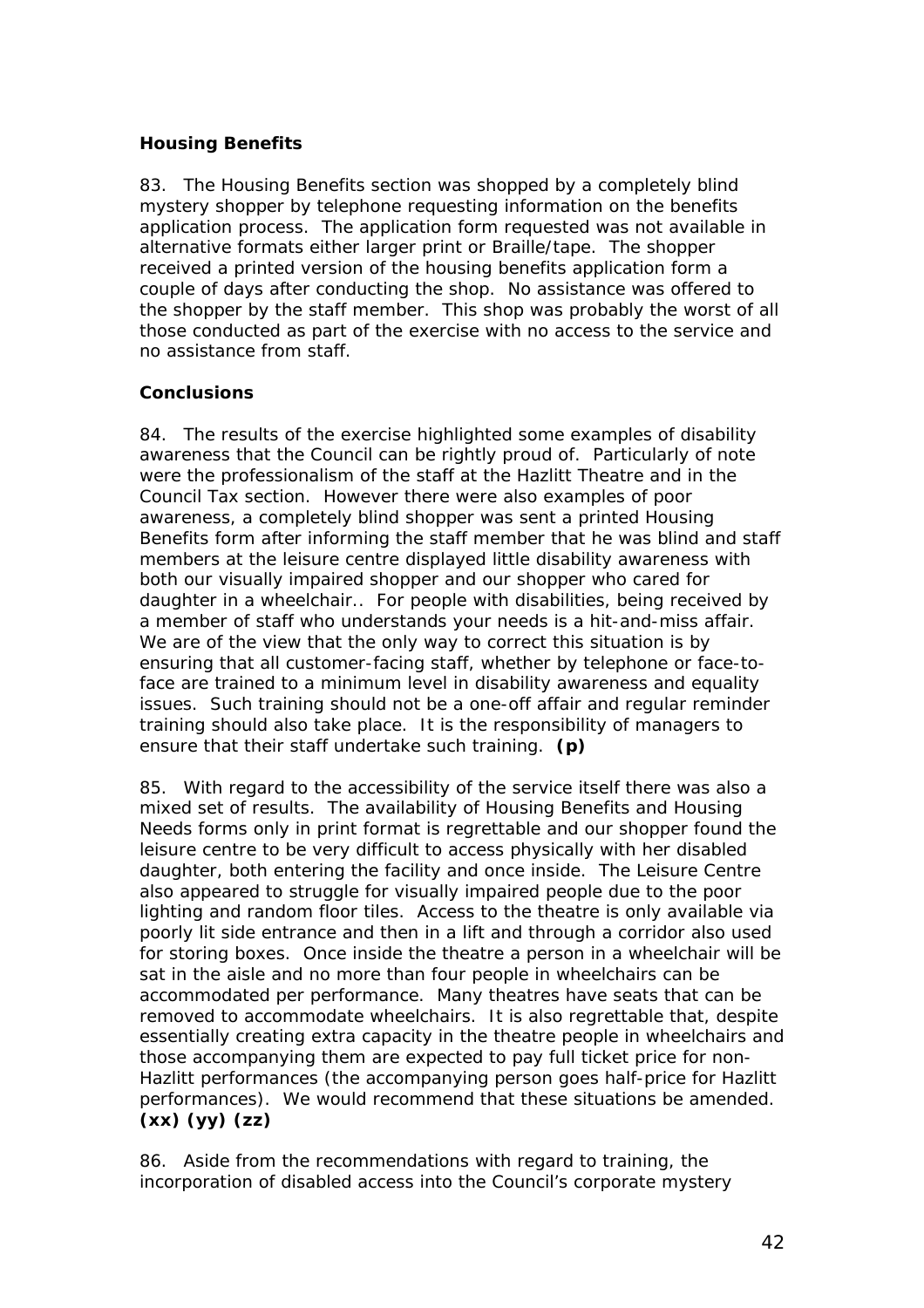shopping exercise and those arising from the shops themselves the Committee also wished to have the results of its exercise reported to the heads of the sections shopped.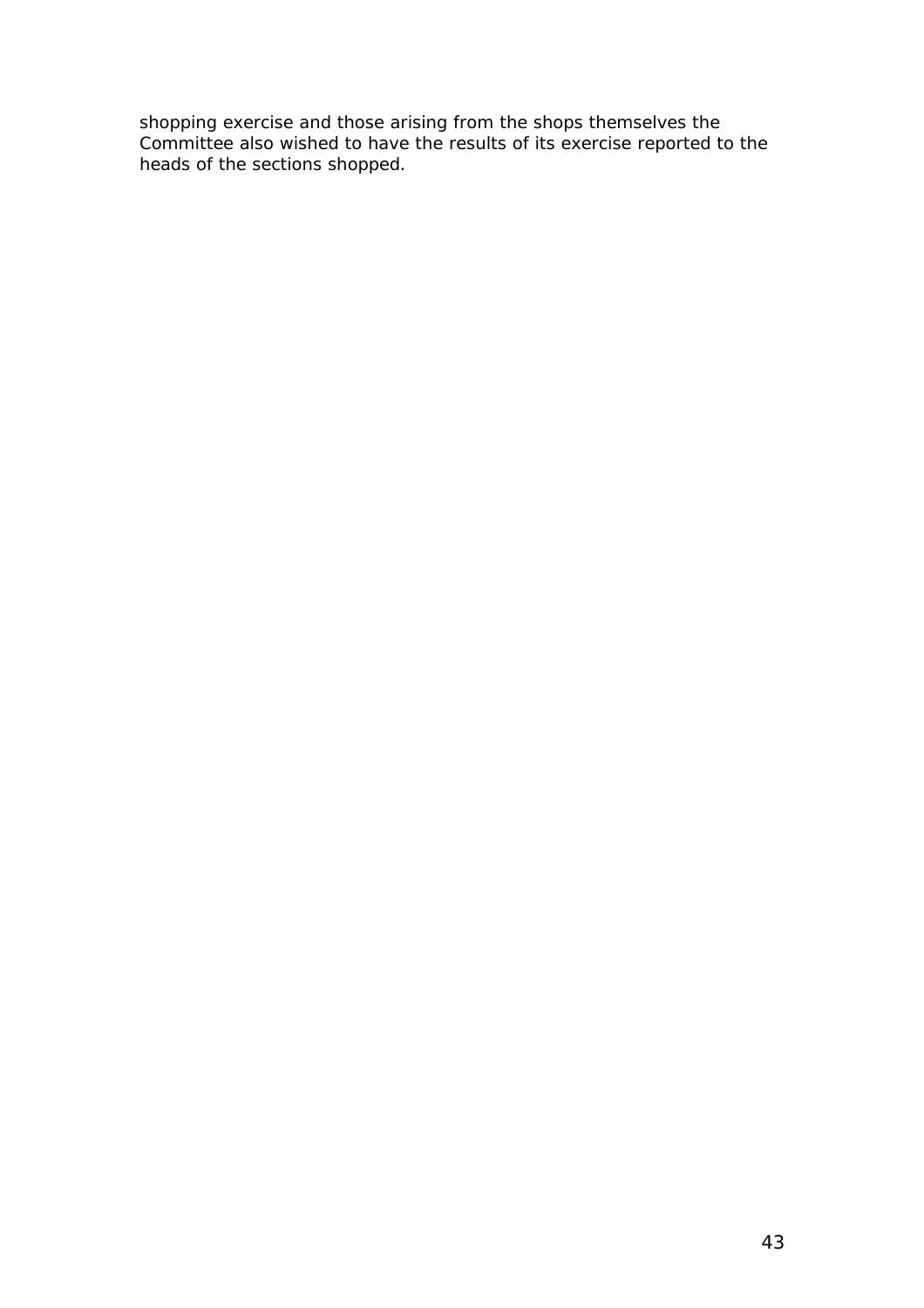# **Results of the Committee's Mystery Shopping Exercise**

| <b>Request</b>                                                                                                                                                          | <b>Access to Information/</b>                                                                                                                                                                                                                                                                                                                                                        | <b>Staff Awareness</b>                                                                                                                                                                                                                                                                                                                                                           | <b>Recommendations for</b>                                                                                                                                                                                                                            |  |  |  |
|-------------------------------------------------------------------------------------------------------------------------------------------------------------------------|--------------------------------------------------------------------------------------------------------------------------------------------------------------------------------------------------------------------------------------------------------------------------------------------------------------------------------------------------------------------------------------|----------------------------------------------------------------------------------------------------------------------------------------------------------------------------------------------------------------------------------------------------------------------------------------------------------------------------------------------------------------------------------|-------------------------------------------------------------------------------------------------------------------------------------------------------------------------------------------------------------------------------------------------------|--|--|--|
|                                                                                                                                                                         | <b>Service</b>                                                                                                                                                                                                                                                                                                                                                                       |                                                                                                                                                                                                                                                                                                                                                                                  | <b>Improvement</b>                                                                                                                                                                                                                                    |  |  |  |
| MOTE PARK LEISURE CENTRE (MULTIPLE)                                                                                                                                     |                                                                                                                                                                                                                                                                                                                                                                                      |                                                                                                                                                                                                                                                                                                                                                                                  |                                                                                                                                                                                                                                                       |  |  |  |
| Accessing Leisure Centre with<br>group of people with multiple<br>disabilities                                                                                          | lots of disabled parking<br>bays near building<br>pavements are flat for<br>wheelchair access on<br>approach to the centre<br>easy access to all areas of<br>interior<br>hoists available with a<br>$^{+}$<br>slope to access the pool<br>Gentleman's changing area<br>spacious<br>Main road needs to be<br>crossed on approach to the<br>centre<br>Main path to front door<br>steep | Reception staff very helpful<br>and aware of facilities<br>offered to disabled people<br>Mystery Shopper informed<br>that the centre provides<br>for lots of groups of<br>disabled people on a<br>weekly basis<br>Staff offered to contact the<br>$+$<br>Duty Manager if necessary<br>Staff 'very positive' about<br>$+$<br>access for disabled people<br>to the leisure centre. | Entrance should be<br>signposted                                                                                                                                                                                                                      |  |  |  |
| MOTE PARK LEISURE CENTRE (VISUAL IMPAIRMENT)                                                                                                                            |                                                                                                                                                                                                                                                                                                                                                                                      |                                                                                                                                                                                                                                                                                                                                                                                  |                                                                                                                                                                                                                                                       |  |  |  |
| To find out if there were any<br>special arrangements in place<br>for a visually impaired person<br>with a view to swimming and<br>using the facilities/health<br>suite | <b>Booklets and leaflets</b><br>offered immediately<br>+ Short wait for tour<br>Leisure guide leaflet and<br>$-$<br>price list in standard print<br>A friend had to stay with<br>the mystery shopper due<br>to various obstacles                                                                                                                                                     | Gentleman giving the tour<br>failed to introduce himself<br>and was 'obviously in a<br>hurry'<br>Information extended<br>by<br>the gentleman giving the<br>tour was general and<br>aimed at the able bodied.<br>The member of staff giving                                                                                                                                       | • Improved lighting in the<br>stairways and fitness suite<br>• visitors given more time by<br>Members of staff<br>Floor markings could be<br>different colours leading to<br>activities<br>• train up staff, particularly<br>on the needs of disabled |  |  |  |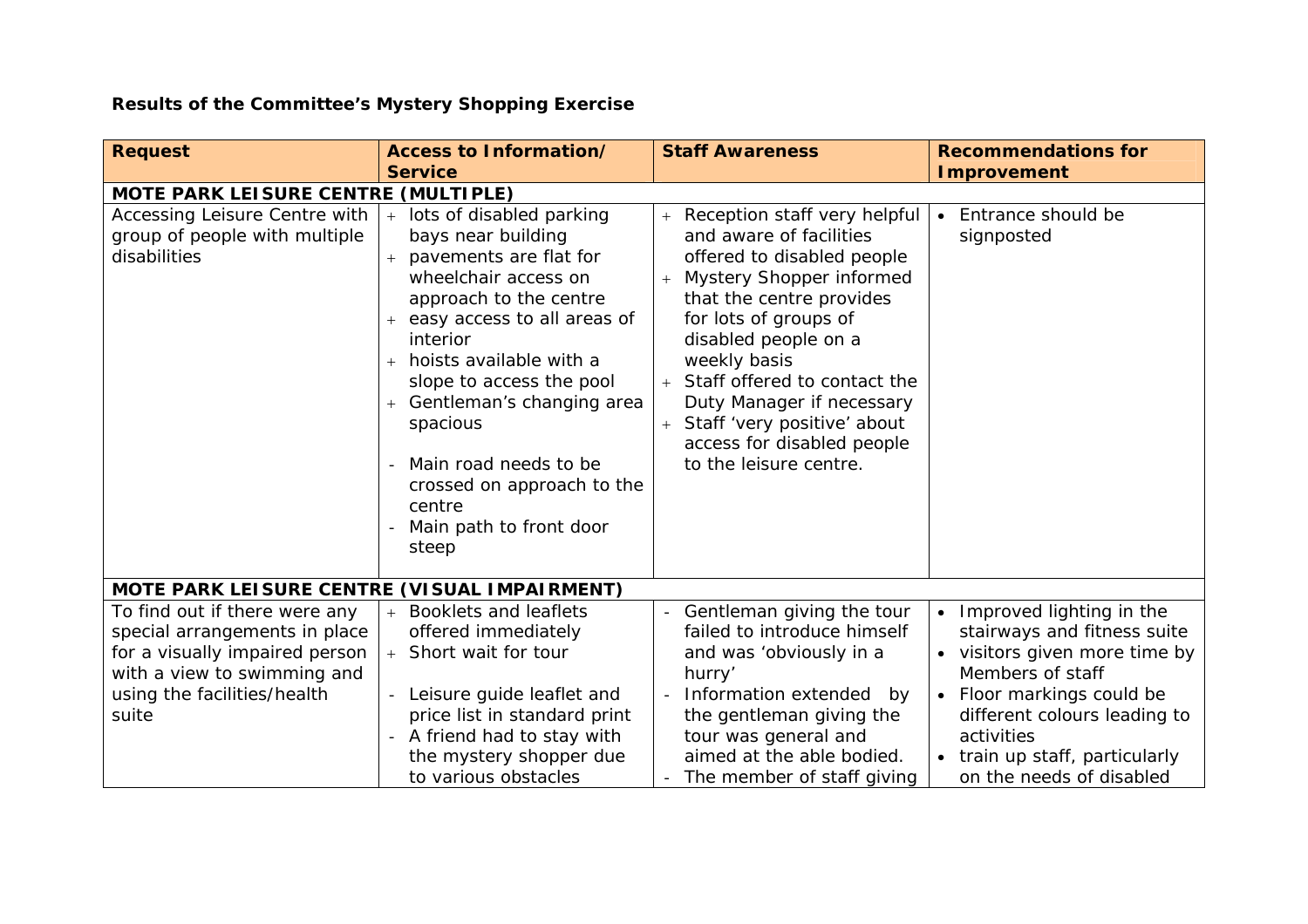| <b>Request</b>                                | <b>Access to Information/</b><br><b>Service</b>                                                                                                                                                                                                                                                                                                                                                                                                                                                                                                                           |                                                                                             | <b>Recommendations for</b><br><b>Improvement</b>                                                                                                                                                                                                                                      |  |
|-----------------------------------------------|---------------------------------------------------------------------------------------------------------------------------------------------------------------------------------------------------------------------------------------------------------------------------------------------------------------------------------------------------------------------------------------------------------------------------------------------------------------------------------------------------------------------------------------------------------------------------|---------------------------------------------------------------------------------------------|---------------------------------------------------------------------------------------------------------------------------------------------------------------------------------------------------------------------------------------------------------------------------------------|--|
|                                               | encountered during the<br>tour, such as bad lighting<br>and slippery surfaces<br>Mystery shopper would not<br>feel 'at all confident<br>attending the leisure<br>centre alone'.                                                                                                                                                                                                                                                                                                                                                                                           | the tour appeared<br>'oblivious to the problems<br>faced by a visually<br>impaired person'. | people                                                                                                                                                                                                                                                                                |  |
| MOTE PARK LEISURE CENTRE (MOBILITY)           |                                                                                                                                                                                                                                                                                                                                                                                                                                                                                                                                                                           |                                                                                             |                                                                                                                                                                                                                                                                                       |  |
| Request to see facilities for<br>the disabled | Disabled toilets are<br>available on every level<br>and clearly marked.<br>Lifts available on all floors<br>$+$<br>Disabled toilets small<br>$\equiv$<br>Access to lifts difficult;<br>$\equiv$<br>entry through a fire door is<br>necessary to get to them<br>Automatic doors not in use<br>$\equiv$<br>(due to staff getting cold)<br>so access via two very<br>heavy doors marked<br>'theatre' (assistance not<br>offered)<br>Swimming facilities<br>currently being refurbished<br>and larger female changing<br>facilities not available.<br>Disabled cubicle has no | Duty manager and staff<br>$+$<br>helpful and pleasant                                       | • Entrance to pool near the<br>automatic shower would<br>make access to the pool<br>easier; visitors would<br>require no assistance from<br>staff.<br>A bench or a chair should<br>be available in changing<br>cubicles.<br>• The automatic doors<br>should be in use all the<br>time |  |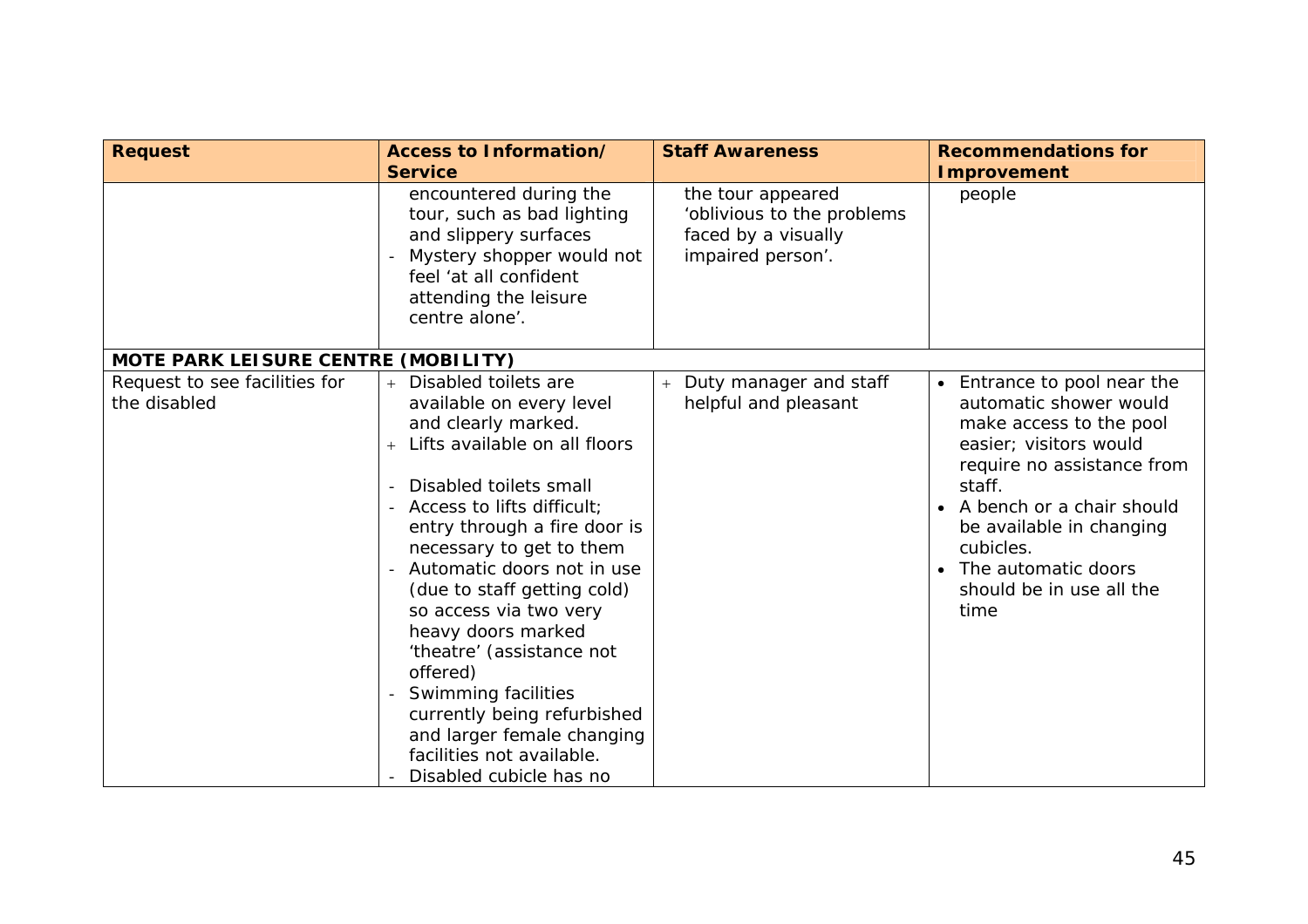| <b>Request</b>                                                                         | Access to Information/                                                                                                                                                                                                                                                                                                                  | <b>Staff Awareness</b>                                                                                                                                                                                                                                                                                                                                            | <b>Recommendations for</b>                                                                |
|----------------------------------------------------------------------------------------|-----------------------------------------------------------------------------------------------------------------------------------------------------------------------------------------------------------------------------------------------------------------------------------------------------------------------------------------|-------------------------------------------------------------------------------------------------------------------------------------------------------------------------------------------------------------------------------------------------------------------------------------------------------------------------------------------------------------------|-------------------------------------------------------------------------------------------|
|                                                                                        | <b>Service</b>                                                                                                                                                                                                                                                                                                                          |                                                                                                                                                                                                                                                                                                                                                                   | <b>Improvement</b>                                                                        |
|                                                                                        | bench<br>Existing benches too small<br>for larger disabled people<br>Access to poolside with<br>buggy extremely difficult;<br>the visitor, once changed,<br>would have to return to<br>reception to find a member<br>of staff to open the gate to<br>the poolside.<br>Only other entrance to<br>pool is through an<br>automatic shower. |                                                                                                                                                                                                                                                                                                                                                                   |                                                                                           |
| <b>COUNCIL TAX (VISUAL IMPAIRMENT)</b>                                                 |                                                                                                                                                                                                                                                                                                                                         |                                                                                                                                                                                                                                                                                                                                                                   |                                                                                           |
| Request an application form<br>for Council Tax relief as a<br>partially sighted person | Young lady immediately<br>offered to send out a large<br>print form<br>Mystery shopper told that<br>$+$<br>a member of staff would<br>be able to help her fill out<br>the form if she was unable<br>to do so herself and to<br>contact the office if this<br>was the case                                                               | The member of staff had a<br>$+$<br>very pleasant manner and<br>gave the impression that it<br>would not be any trouble<br>asking for more help<br>+ A member of staff called at<br>the mystery shopper's<br>house to hand deliver the<br>form and offer help with<br>filling it in; he also offered<br>contact details should<br>more assistance be<br>required. | • The mystery shopper<br>commented that she 'could<br>not have had a better<br>response'. |
|                                                                                        | HAZLITT THEATRE (MENTAL HEALTH/LEARNING DISABILITY)                                                                                                                                                                                                                                                                                     |                                                                                                                                                                                                                                                                                                                                                                   |                                                                                           |
| Access for two people in                                                               | Information given<br>$+$                                                                                                                                                                                                                                                                                                                | + Staff very helpful, offering                                                                                                                                                                                                                                                                                                                                    | • Easier access to lifts                                                                  |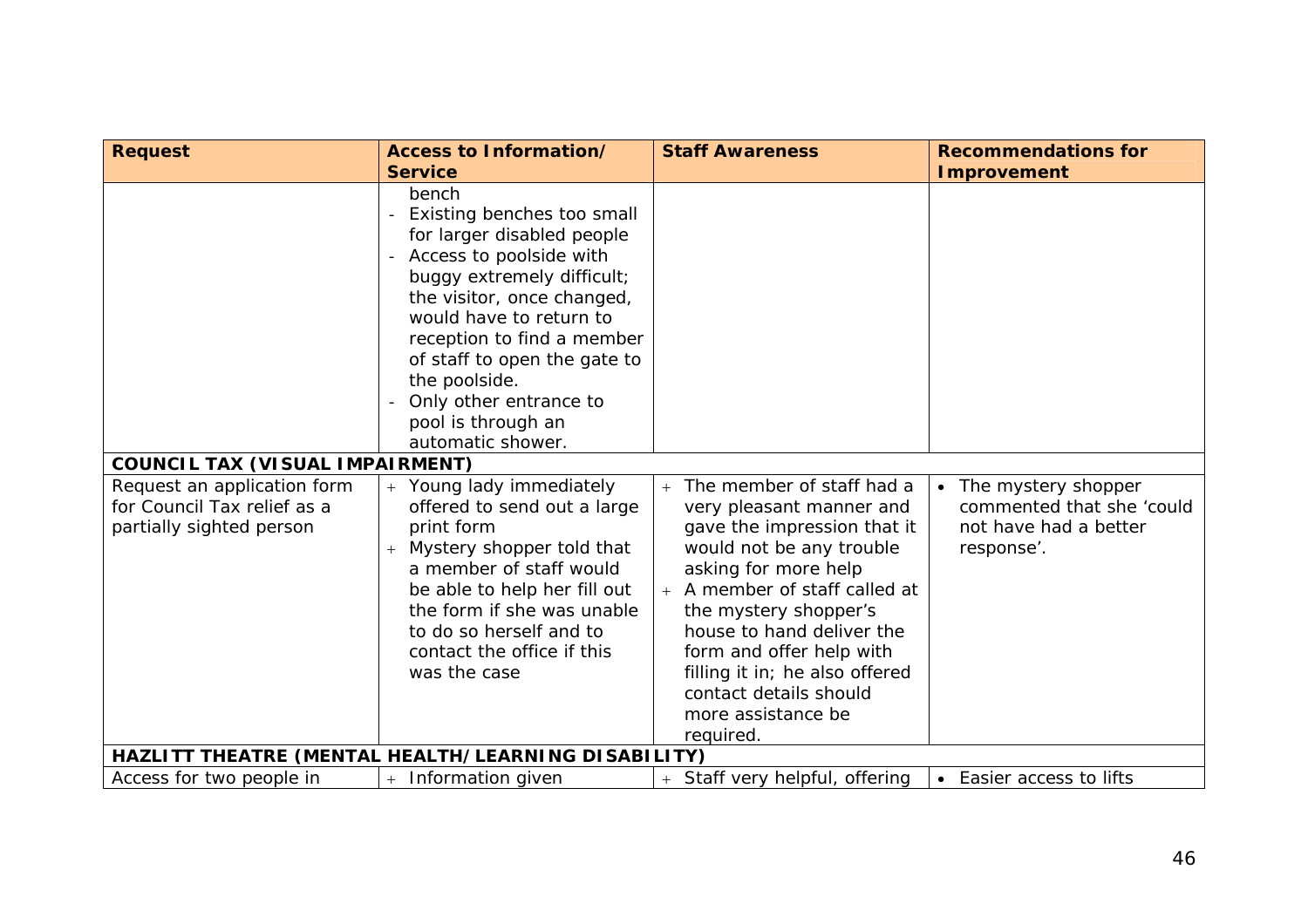| <b>Request</b>                                                                                                                | <b>Access to Information/</b><br><b>Service</b>                                                                      | <b>Staff Awareness</b>                                                                                                                                                                                                                                                                                                                                                                                                                                                                           | <b>Recommendations for</b><br><b>Improvement</b>              |
|-------------------------------------------------------------------------------------------------------------------------------|----------------------------------------------------------------------------------------------------------------------|--------------------------------------------------------------------------------------------------------------------------------------------------------------------------------------------------------------------------------------------------------------------------------------------------------------------------------------------------------------------------------------------------------------------------------------------------------------------------------------------------|---------------------------------------------------------------|
| wheelchairs<br>Availability of theatre staff to<br>help if visitor was supporting<br>two people with a learning<br>disability | promptly and easily<br>Shown a layout of the<br>auditorium.<br>+ All requirements met.<br>- Access to lift difficult | detail and directions in a<br>clear professional way.<br>Visitors not made to feel<br>$+$<br>rushed, even though they<br>were not buying tickets<br>and there was a queue                                                                                                                                                                                                                                                                                                                        |                                                               |
| Suitability of the seating in<br>the auditorium for people<br>with a physical disability                                      |                                                                                                                      |                                                                                                                                                                                                                                                                                                                                                                                                                                                                                                  |                                                               |
| HAZLITT THEATRE (VISUAL IMPAIRMENT)                                                                                           |                                                                                                                      |                                                                                                                                                                                                                                                                                                                                                                                                                                                                                                  |                                                               |
|                                                                                                                               | + Very easy to get<br>information about potential<br>problems with visual<br>impairment                              | + The staff were able to<br>inform the visitor of<br>availability of staff during a<br>performance, lift access<br>and numbers of steps in<br>each area.<br>The visitor was informed<br>$+$<br>about which seats would<br>be best suited for a<br>visually impaired person<br>during a performance<br>The staff were extremely<br>$+$<br>helpful, with a high level of<br>visual impairment<br>awareness; they offered a<br>great amount of helpful<br>information<br>There was 'willingness for | • No improvement<br>necessary. Visitor<br>extremely impressed |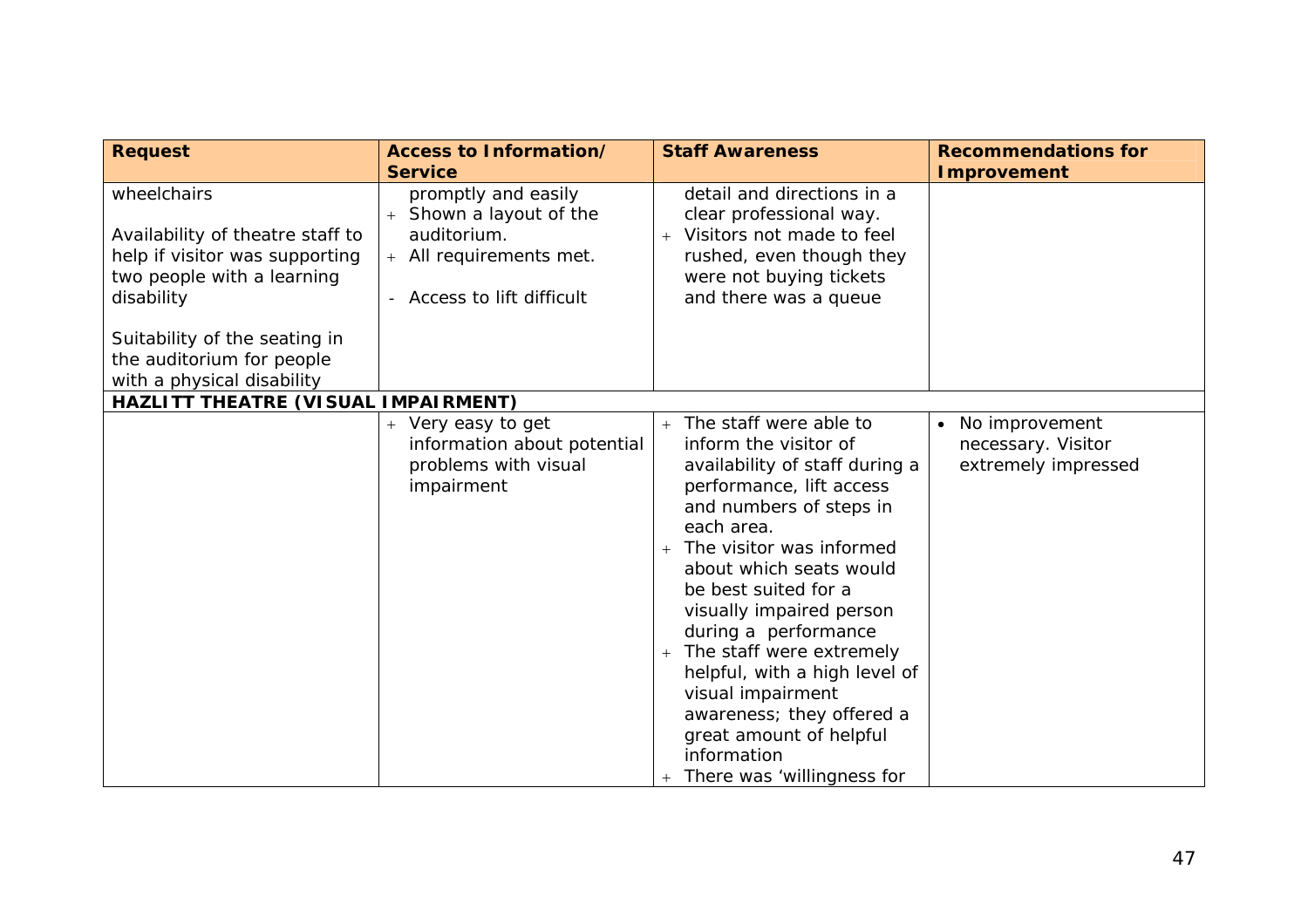| <b>Request</b>                                                                                     | Access to Information/                                                                                                                                                                                                 | <b>Staff Awareness</b>                                                                                                                                                                                                                                                                                                                                      | <b>Recommendations for</b>                                                                                                                                                                                                                                       |
|----------------------------------------------------------------------------------------------------|------------------------------------------------------------------------------------------------------------------------------------------------------------------------------------------------------------------------|-------------------------------------------------------------------------------------------------------------------------------------------------------------------------------------------------------------------------------------------------------------------------------------------------------------------------------------------------------------|------------------------------------------------------------------------------------------------------------------------------------------------------------------------------------------------------------------------------------------------------------------|
|                                                                                                    | <b>Service</b>                                                                                                                                                                                                         |                                                                                                                                                                                                                                                                                                                                                             | <b>Improvement</b>                                                                                                                                                                                                                                               |
| <b>HAZLITT THEATRE (MOBILITY)</b><br>Asked after access for                                        | Informed was lift but at                                                                                                                                                                                               | staff to put themselves out<br>to help'.<br>If is a Hazlitt show carer<br>$+$                                                                                                                                                                                                                                                                               | • Placing disabled toilet by                                                                                                                                                                                                                                     |
| wheelchairs                                                                                        | side of building<br>Path to lift uneven and<br>badly lit<br>From lift to auditorium<br>have to pass through<br>passage with boxes in it<br>Need to pass through<br>auditorium to get to toilets<br>and bar before show | goes for 1/2 price (though<br>not if is an external<br>performance)<br>Staff were polite and<br>helpful at all times<br>No special area for<br>wheelchair users to sit,<br>placed in corridor<br>essentially creating an<br>extra seat but having to<br>pay full price<br>Maximum of 4 wheelchairs<br>per performance<br>No accessible parking<br>available | the stage door<br>• remove storage from<br>corridor between lift and<br>auditorium<br>Improve lighting in Rose<br><b>Street</b><br>• Cut costs, especially as a<br>wheelchair user is creating<br>extra capacity<br>Improve accessible parking<br>around theatre |
| <b>HOUSING NEED (VISUAL IMPAIRMENT)</b>                                                            |                                                                                                                                                                                                                        |                                                                                                                                                                                                                                                                                                                                                             |                                                                                                                                                                                                                                                                  |
| Request to go on housing<br>register and whether forms<br>were available in alternative<br>formats | <b>Application sent</b><br>immediately<br>Offer of assistance with<br>$^{+}$<br>forms made but only at the<br>Council's offices<br>Informed what documents                                                             | + Helpful<br>Staff did not appreciate<br>shoppers desire to<br>complete the forms<br>himself, preserving his<br>independence. When                                                                                                                                                                                                                          | • Staff should be provided<br>with information about<br>sizes of font needed for<br>visually impaired people to<br>be able to read<br>themselves.<br>• Staff should not assume                                                                                   |
|                                                                                                    | needed but told that                                                                                                                                                                                                   | informed staff member                                                                                                                                                                                                                                                                                                                                       | the only option is visiting                                                                                                                                                                                                                                      |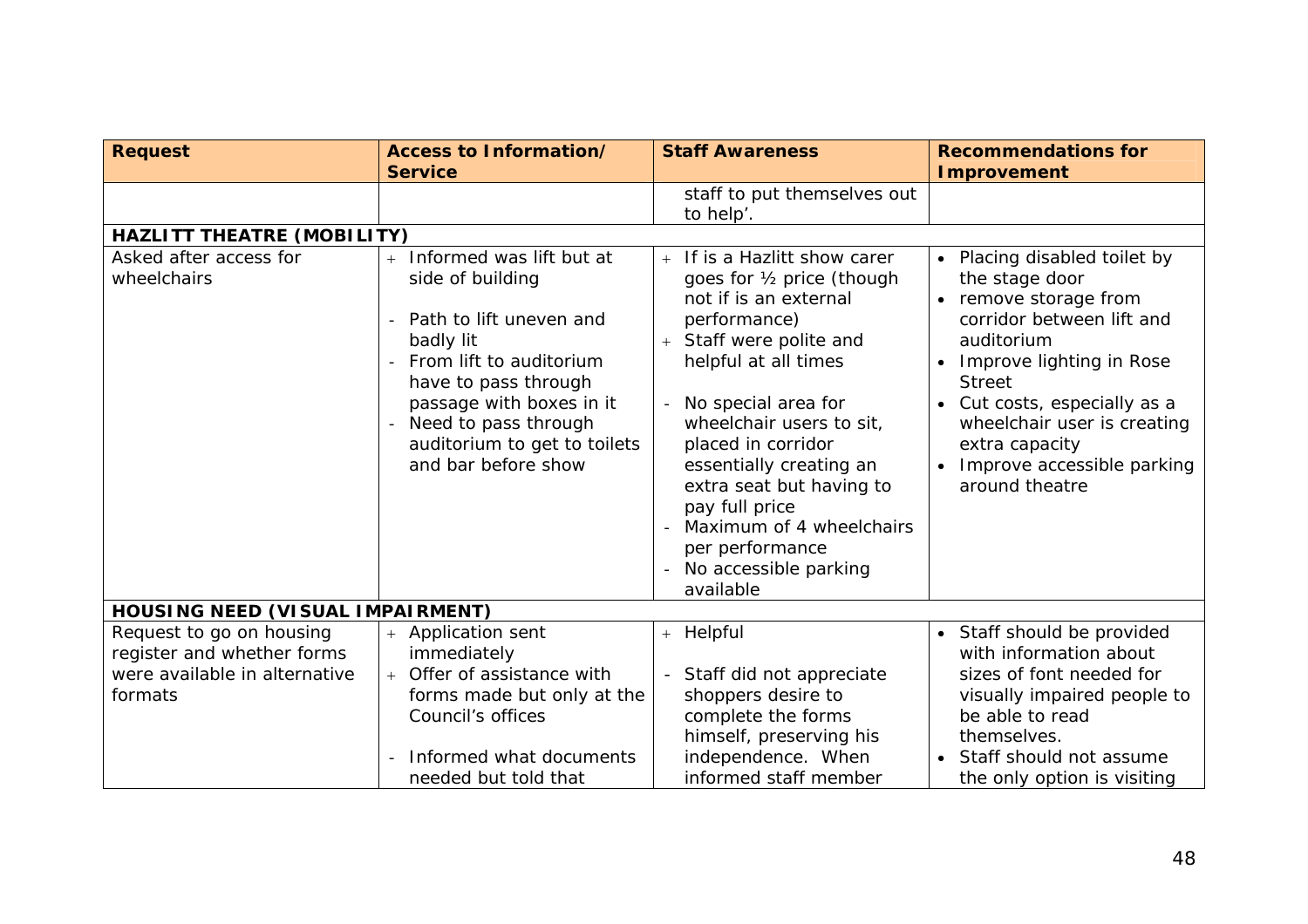| <b>Request</b><br>Access to Information/<br><b>Service</b> |                                                                                                                                                                                                                                                                           | <b>Staff Awareness</b>                                                                                                                                                                              | <b>Recommendations for</b><br><b>Improvement</b>                                                                                                       |  |
|------------------------------------------------------------|---------------------------------------------------------------------------------------------------------------------------------------------------------------------------------------------------------------------------------------------------------------------------|-----------------------------------------------------------------------------------------------------------------------------------------------------------------------------------------------------|--------------------------------------------------------------------------------------------------------------------------------------------------------|--|
|                                                            | guidance notes would give<br>details of why<br>Large print form and<br>guidance notes not<br>available<br>When form sent contrast of<br>type against background<br>made document totally<br>inaccessible                                                                  | that his wife may not be<br>available to help him at<br>home offer to come to<br>offices repeated and staff<br>member losing patience.<br>Staff seemed unaware of<br>$-$<br>shoppers specific needs | Council offices<br>Make large print forms<br>available<br>• Cassette versions of forms<br>should be available in the<br>event of complete<br>blindness |  |
| HOUSING BENEFITS (VISUAL IMPAIRMENT)                       |                                                                                                                                                                                                                                                                           |                                                                                                                                                                                                     |                                                                                                                                                        |  |
|                                                            | Informed could get<br>information from internet,<br>assumed that internet<br>could be used<br>Information requested in<br>Braille or tape but not<br>available in any other<br>format but print.<br><b>Print Housing Benefits</b><br>application form sent to<br>shopper. | Staff Member offered no<br>$-$<br>assistance to shopper with<br>completing the form $-$ that<br>he could get assistance<br>elsewhere was assumed.                                                   | • Potential to develop forms<br>in alternative formats.<br>Increased staff awareness<br>of both disability<br>awareness and equality<br>issues.        |  |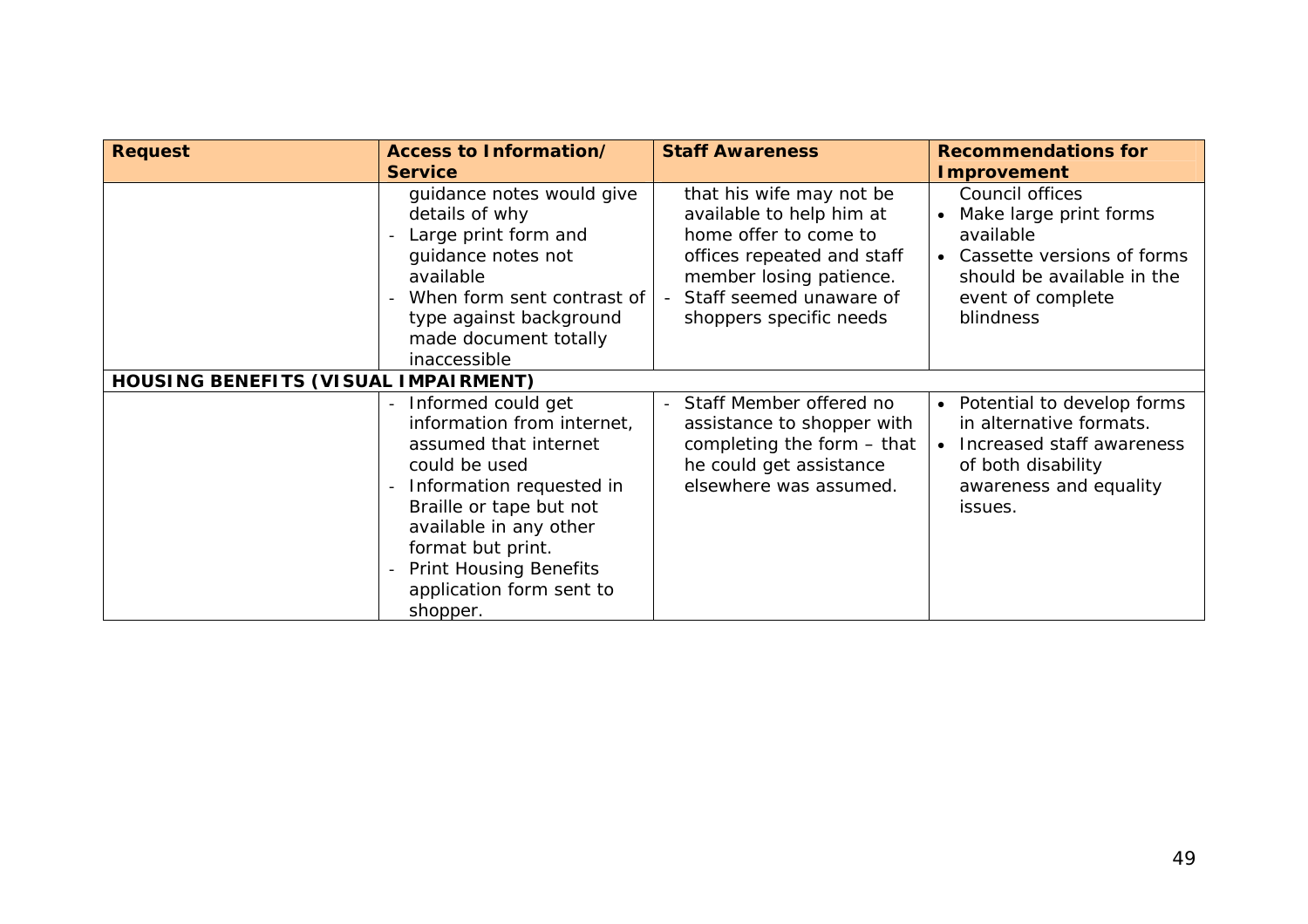# <span id="page-50-0"></span>**CONCLUSION**

### **Measures which help disabled people make life easier for everyone**

87. We have received a substantial amount of evidence that suggests that there is a great deal of work that the Council could undertake to improve assess to its services for disabled people. Many of these improvements are relatively low cost and simply require a refocusing on the needs of people with disabilities. To facilitate this we are in agreement with the recommendation of the Local Government Association and Disability Rights Commission's guidance document *Disability Equality in Local Government* which states that 'A corporate commitment to disability equality should be established and specific roles allocated. Chief officers and leading councillors should adopt the key roles in promoting disability equality among staff and the wider community and in overseeing the co-ordination and development of a council's disability equality strategy<sup>'25</sup>. This document recommends the establishment of a working group of senior officers from across the council to coordinate the development and implementation of a disability equality strategy and action plan<sup>26</sup>. Although we believe this process should be led by the Social Inclusion Manager to ensure consistency of provision and access across the Council, buy-in is necessary from all parts of the Council and throughout the internal hierarchy. Access should be incorporated into the Council's vision and priorities and accommodated within the development of all plans and strategies of the Council to ensure this top-down approach.

88. To further assist this re-focussing of the Council's service provision towards improving access we also believe an Access Officer should be employed as part of the Social Inclusion unit. Such an Officer would enable professional advice on the planning process and building control to be dispensed as well as assistance with training provision, audits and consultation. Such an Officer would free the Social Inclusion Manager to concentrate on implementing a strategic focus on access across the Council at a corporate level.

89. Through our research we have also learnt the value of consulting with people with disabilities. Time and again the Committee have been thanked for finally taking an interest in the needs of people with disabilities. This momentum can now be built upon and we recommend that a revised and empowered consultation group, along the lines of an enhanced Mobility Focus Group be consulted regularly to identify the barriers and needs of people with disabilities.

90. The Prime Minister's Strategy Unit report *Improving the life chances of disabled people* states:

<span id="page-50-1"></span> <sup>25</sup> Local Government Association; *Disability Equality in Local Government (Executive Summary)*; p6

<span id="page-50-2"></span> $26$  Ibid. p2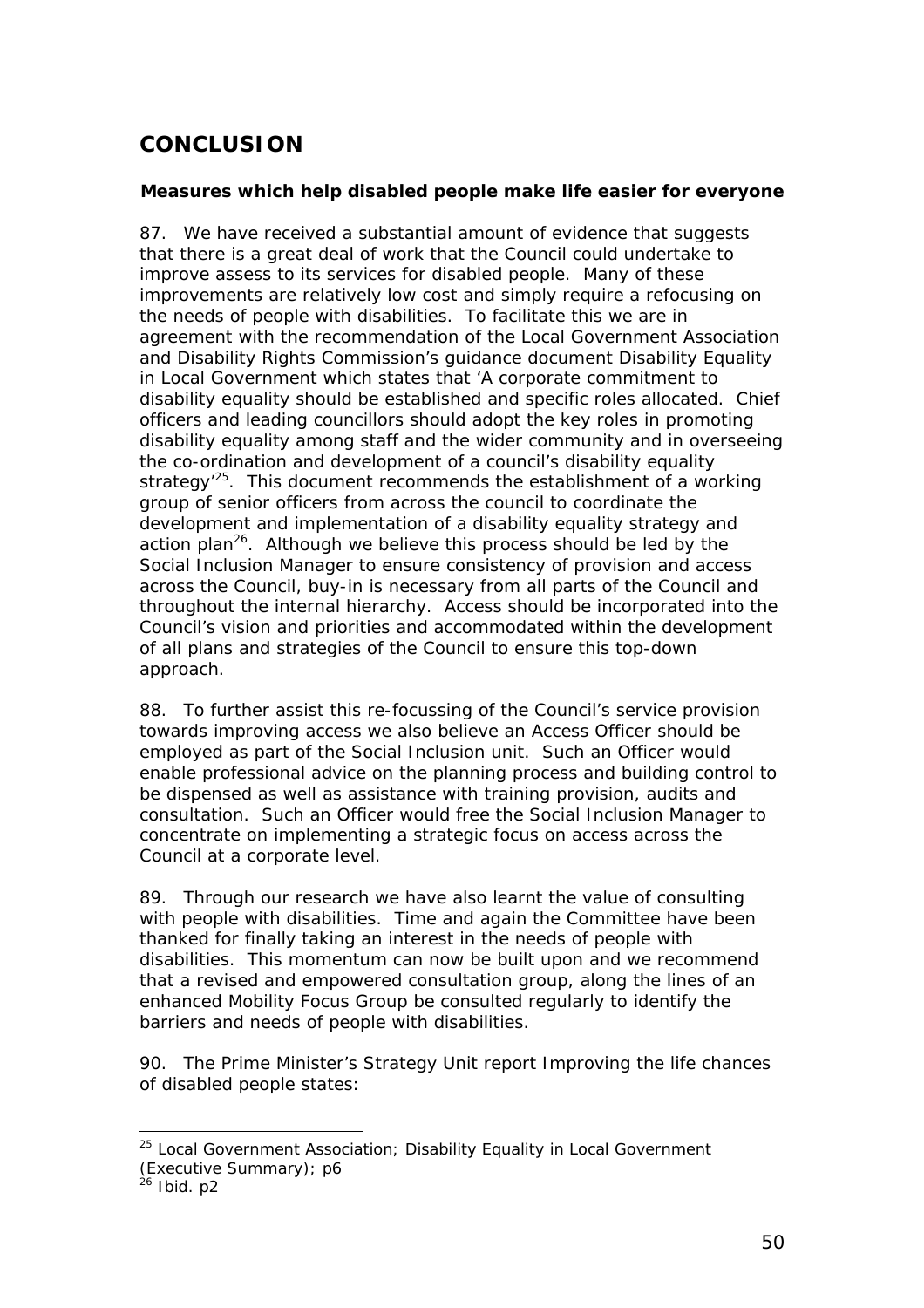*Disabled people's experience of government support and services needs to change. Too often disabled people feel that they are fighting a system which is fragmented, complex and bureaucratic, and which does not put the needs of disabled people at the heart of service provision. Public service reform and investment has not yet benefited disabled people to the extent it should[27](#page-51-0)*

91. We believe Maidstone Borough Council has the opportunity, through the recommendations contained within this report and the momentum it generates to place disabled people at the heart of service provision.

<span id="page-51-0"></span> <sup>27</sup> Prime Minister's Strategy Unit ; *Improving the life chances of disabled people*; January 2005; p11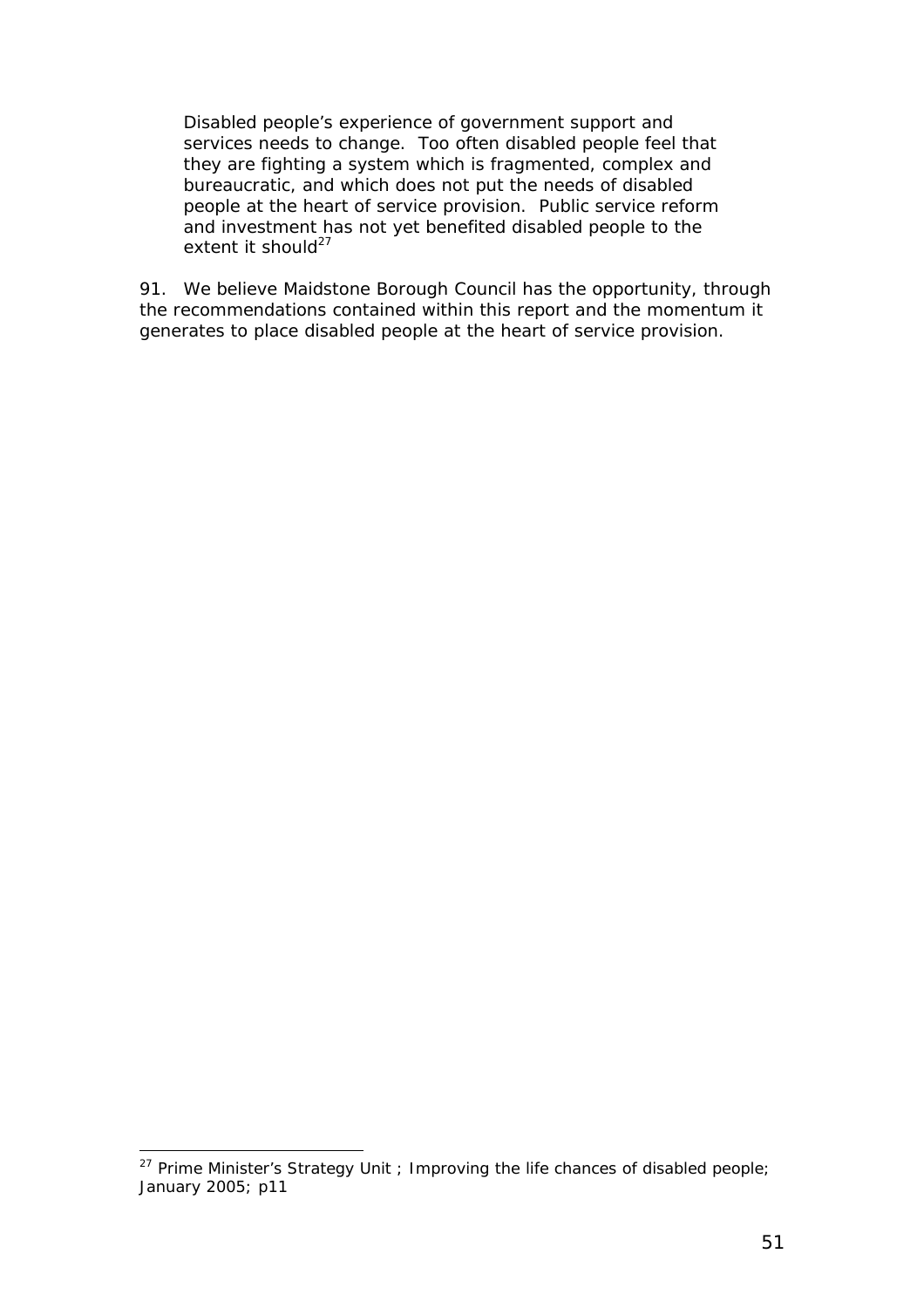#### **SCRUTINY COMMITTEE RECOMMENDATION ACTION AND IMPLEMENTATION PLAN (SCRAIP)**

#### **Report Title: ACCESS TO THE COUNCIL'S SERVICES FOR DISABLED PEOPLE**

#### **Report of: RECREATION AND COMMUNITY SERVICES OVERVIEW AND SCRUTINY COMMITTEE OVERVIEW AND SCRUTINY COMMITTEE**

**Date of Report Approval: 21 MARCH 2006** 

**Dates to report back to Committee:** 

| <b>Update</b>   | Date         | Completed?   Note |                             |
|-----------------|--------------|-------------------|-----------------------------|
| $1$ st          | October 2006 |                   | 6 months after publication  |
| 2 <sub>nd</sub> | April 2007   |                   | 12 months after publication |
| <b>2rd</b>      | October 2007 |                   |                             |

<span id="page-52-0"></span>

|     | <b>Recommendation</b>                                                                                                                                                                                                                                                                                     | <b>Cabinet</b><br><b>Member</b> | <b>Response</b> | Time-<br>table | Lead<br><b>Officer</b> |
|-----|-----------------------------------------------------------------------------------------------------------------------------------------------------------------------------------------------------------------------------------------------------------------------------------------------------------|---------------------------------|-----------------|----------------|------------------------|
|     | Council as a corporate body                                                                                                                                                                                                                                                                               |                                 |                 |                |                        |
| (a) | the Council incorporate the<br>assessment of provision of services<br>to disabled people into its local<br>performance indicators as a method<br>of measuring and monitoring<br>improvements to access to the<br>Council's services for disabled people<br>Council's services (11; 17 (text<br>box); 86). |                                 |                 |                |                        |
| (b) | the Council develop and implement a<br>vision for access to its services<br>through an amendment to its<br>corporate priorities (17 (text box);<br>87)                                                                                                                                                    |                                 |                 |                |                        |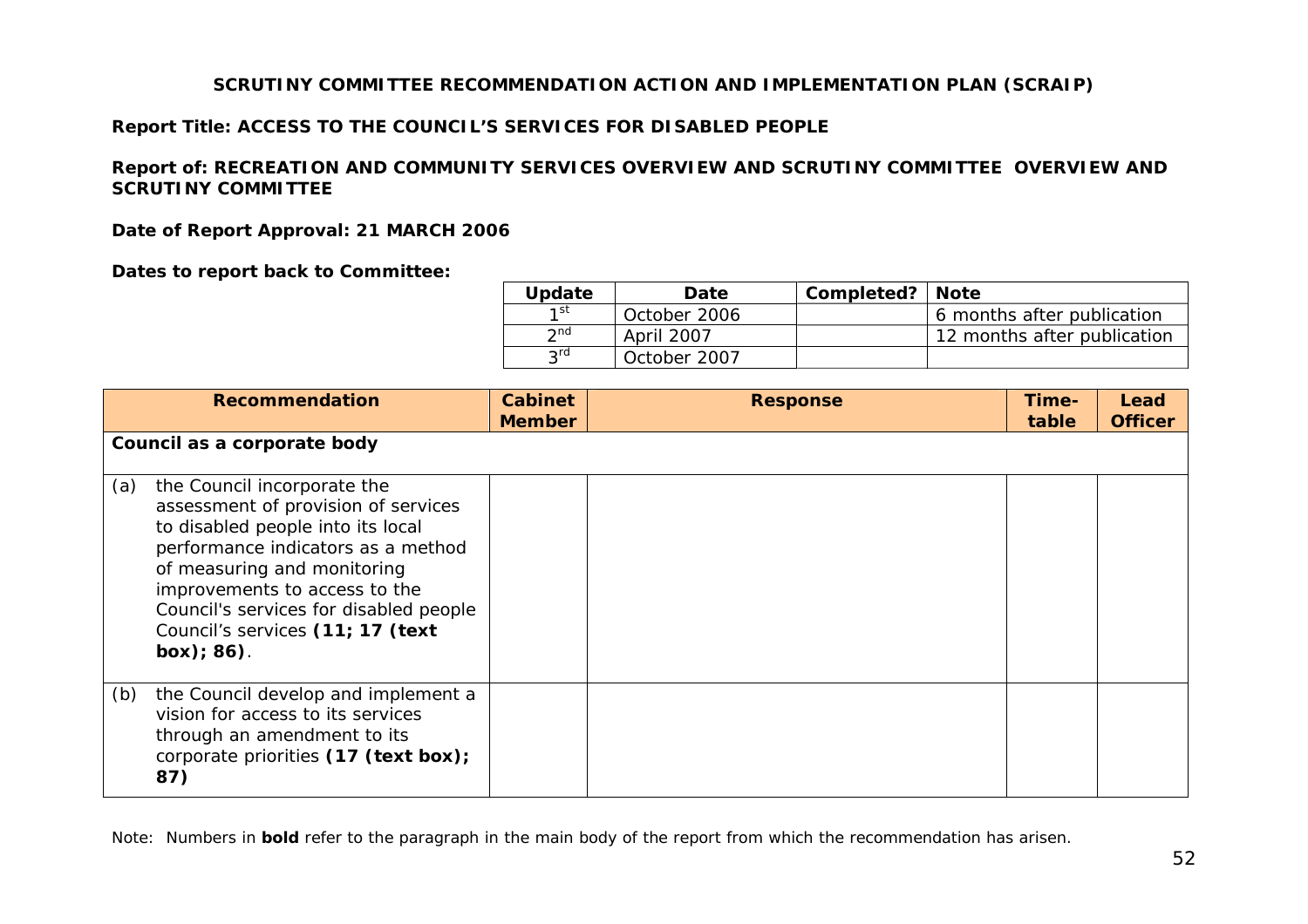|     | <b>Recommendation</b>                                                                                                                                                                                                      | <b>Cabinet</b> | <b>Response</b> | Time- | Lead           |
|-----|----------------------------------------------------------------------------------------------------------------------------------------------------------------------------------------------------------------------------|----------------|-----------------|-------|----------------|
|     |                                                                                                                                                                                                                            | <b>Member</b>  |                 | table | <b>Officer</b> |
| (c) | A review of the Mobility Focus Group<br>be undertaken and for the review to<br>include consideration of the<br>following:                                                                                                  |                |                 |       |                |
|     | (i)<br>methods by which it could<br>encourage greater participation<br>and representation of disabled<br>people and organisations in<br>Maidstone;                                                                         |                |                 |       |                |
|     | how the group could establish<br>(ii)<br>itself as a formal consultee with<br>regards to the development of<br>the Council's Plans and<br>Strategies to ensure that the<br>views of people with disabilities<br>are heard; |                |                 |       |                |
|     | an amendment to the terms of<br>(iii)<br>reference to include all forms of<br>disability rather than a focus on<br>mobility;                                                                                               |                |                 |       |                |
|     | the establishment of formal<br>(iv)<br>lines of reporting;                                                                                                                                                                 |                |                 |       |                |
|     | an amendment to the title of<br>(v)<br>the group;                                                                                                                                                                          |                |                 |       |                |
|     | an analysis of the Disability<br>(vi)<br>Rights Commission; Towards<br>Access Standards: The Work of<br>Local Access Groups in England<br>and Wales; 2004 (17)                                                             |                |                 |       |                |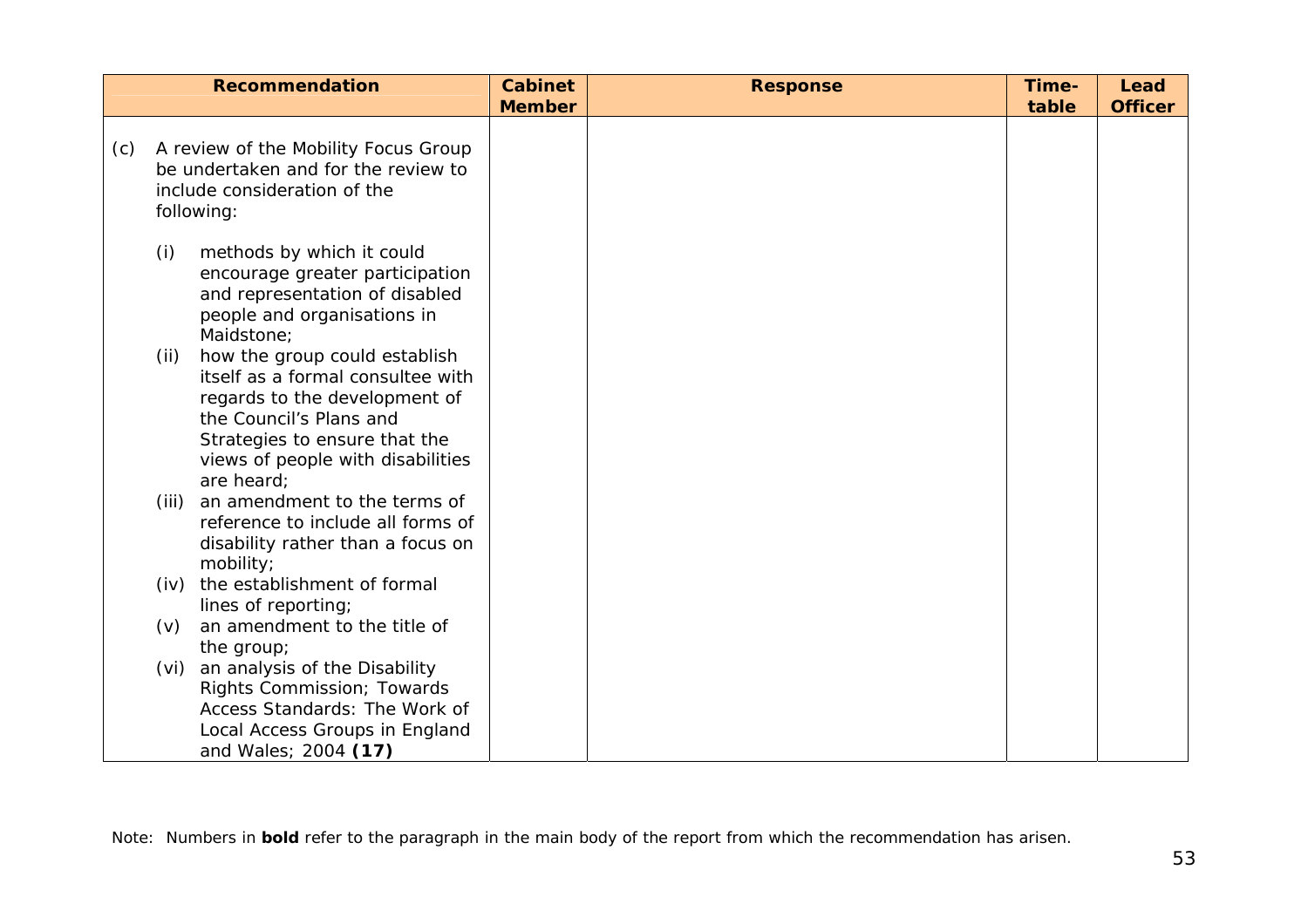|     | <b>Recommendation</b>                                                                                                                                                                                                                                                                                           | <b>Cabinet</b><br><b>Member</b> | <b>Response</b> | Time-<br>table | Lead<br><b>Officer</b> |
|-----|-----------------------------------------------------------------------------------------------------------------------------------------------------------------------------------------------------------------------------------------------------------------------------------------------------------------|---------------------------------|-----------------|----------------|------------------------|
| (d) | the Council incorporate the<br>assessment of provision of services<br>to disabled people into its mystery<br>shopping exercise. (17 (text box))                                                                                                                                                                 |                                 |                 |                |                        |
| (e) | a system be introduced, subject to<br>data protection issues being<br>resolved, whereby staff responsible<br>for communicating with the public<br>can be made aware of a customer's<br>impairment and pursue alternative<br>communication pathways (26; 33)                                                     |                                 |                 |                |                        |
| (f) | Council forms specifically put the<br>question 'Do you have a disability,<br>including mental health, physical<br>disability?' to encourage the<br>communication of special<br>requirements to Council Officers and<br>that this information be recorded in<br>the database recommended in (e)<br>above. $(26)$ |                                 |                 |                |                        |
| (g) | Formal guidelines for the<br>appointment of and consultancy with<br>advocates be introduced (26; 33;<br>59)                                                                                                                                                                                                     |                                 |                 |                |                        |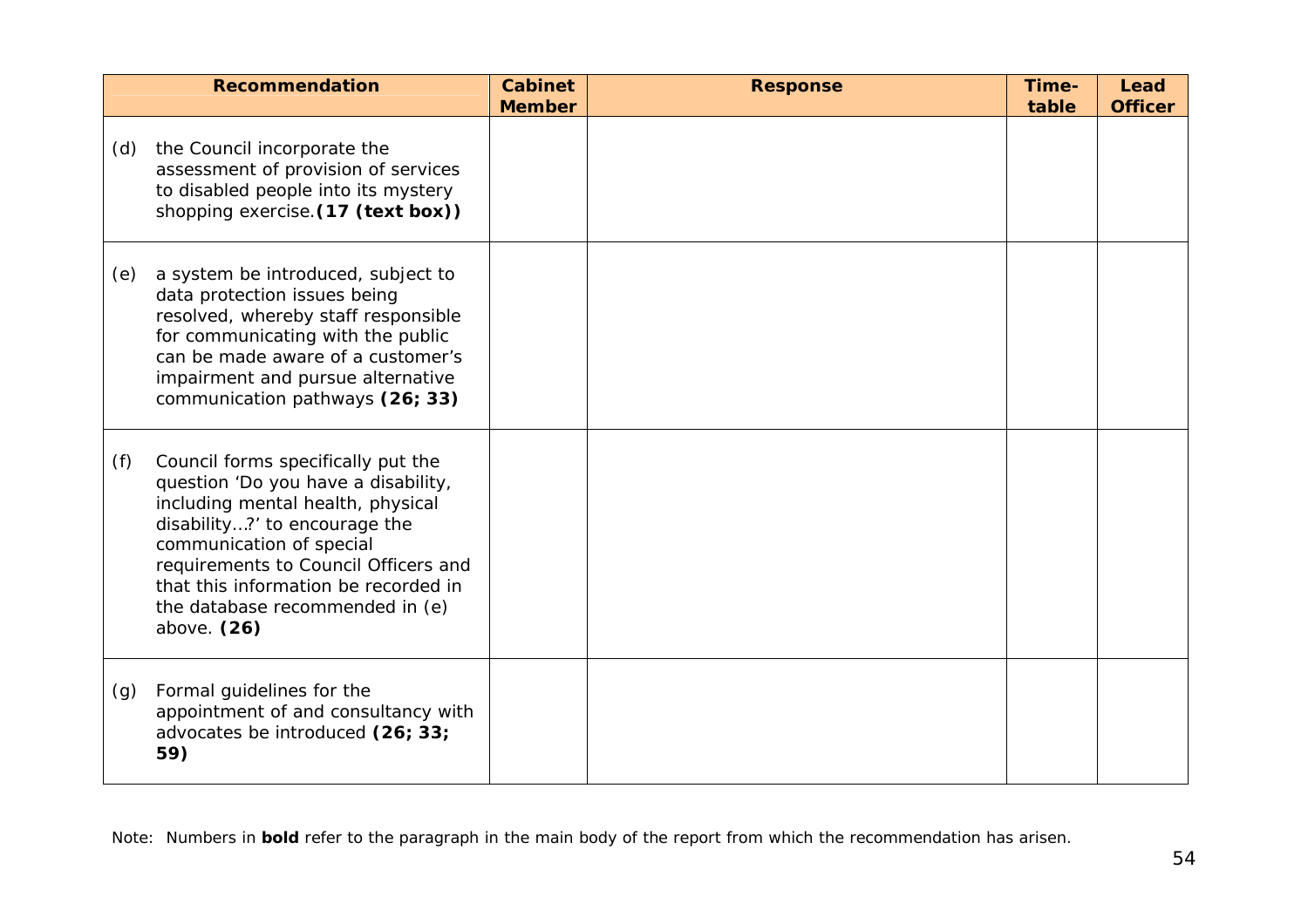|     | <b>Recommendation</b>                                                                                                                                                                                                                                                                                                      | <b>Cabinet</b><br><b>Member</b> | <b>Response</b> | Time-<br>table | Lead<br><b>Officer</b> |
|-----|----------------------------------------------------------------------------------------------------------------------------------------------------------------------------------------------------------------------------------------------------------------------------------------------------------------------------|---------------------------------|-----------------|----------------|------------------------|
| (h) | the Council investigate the<br>implications of customer service staff<br>visiting customers with special<br>requirements in their own<br>homes/familiar environments to the<br>customer and report back to this<br>Committee (31)                                                                                          |                                 |                 |                |                        |
| (i) | the Council appoint an Access Officer<br>within the Social Inclusion Manager's<br>team and that such an Officer have<br>the professional ability to undertake<br>assessments of plans, enforce<br>planning obligations and lead on<br>matters linked to access for disabled<br>people in the Council and community<br>(42) |                                 |                 |                |                        |
| (j) | the Council use its partnership work,<br>such as with Town Centre<br>Management, Kent Highways and<br>through the Social Inclusion Manager<br>to maximise the opportunities to<br>remove the use of A-boards on<br>pavements in the Town Centre. (53)                                                                      |                                 |                 |                |                        |
| (k) | new street-café licensees be provided<br>with the street-café code of conduct<br>as a matter of course (53)                                                                                                                                                                                                                |                                 |                 |                |                        |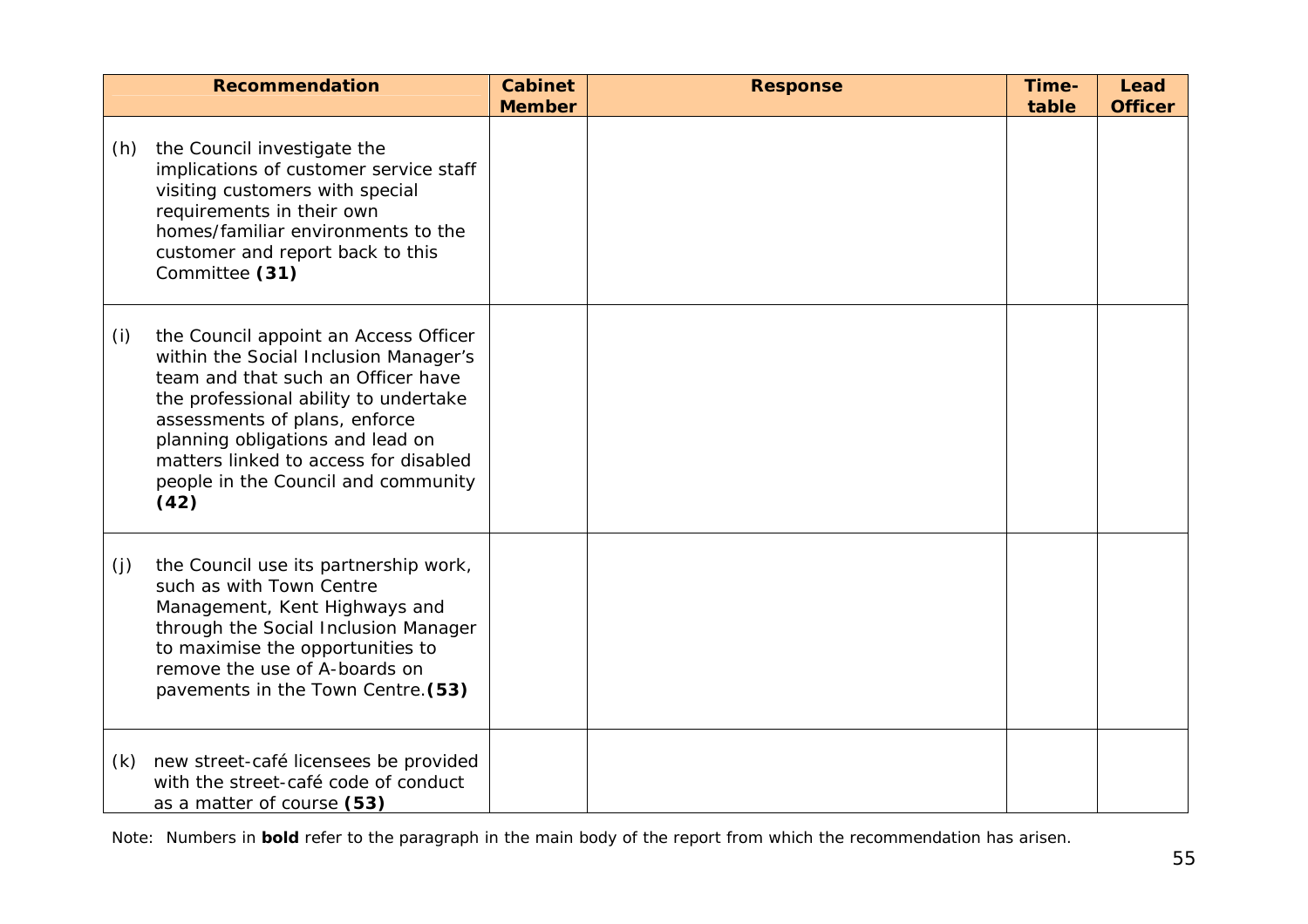|     | <b>Recommendation</b>                                                                                                                                                                                                                                                | <b>Cabinet</b><br><b>Member</b> | <b>Response</b> | Time-<br>table | Lead<br><b>Officer</b> |
|-----|----------------------------------------------------------------------------------------------------------------------------------------------------------------------------------------------------------------------------------------------------------------------|---------------------------------|-----------------|----------------|------------------------|
| (1) | the Council seek to secure funding<br>for the introduction of a video<br>interpreting service (60)                                                                                                                                                                   |                                 |                 |                |                        |
|     | (m) the Social Inclusion Manager attend<br>the District Partnership Board (63)                                                                                                                                                                                       |                                 |                 |                |                        |
| (n) | the Council consult from a design<br>stage onwards with representatives<br>of local disabled organisations with<br>regard to the accessibility of the new<br>Council Offices. (23)                                                                                   |                                 |                 |                |                        |
|     | Training                                                                                                                                                                                                                                                             |                                 |                 |                |                        |
| (0) | specialist mental illness/learning<br>disability training be undertaken by a<br>number of customer facing staff to<br>enable selected officers to act as a<br>'first-point-of-contact' for customers<br>with mental illnesses and learning<br>disabilities. (27; 30) |                                 |                 |                |                        |
| (p) | customer facing staff be required to<br>undergo enhanced disability<br>awareness and equality training (84)                                                                                                                                                          |                                 |                 |                |                        |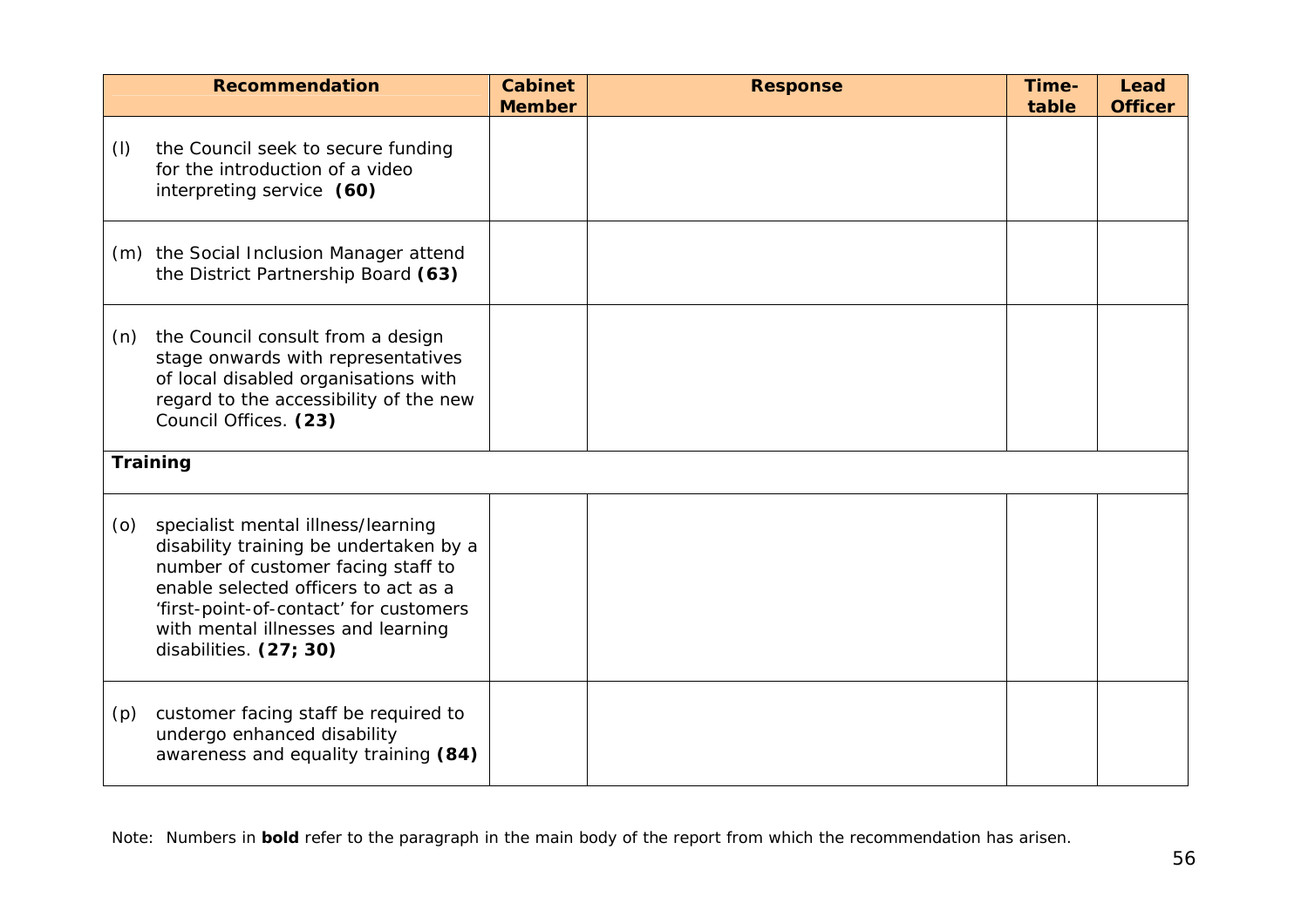|     | <b>Recommendation</b>                                                                                                                           | <b>Cabinet</b><br><b>Member</b> | <b>Response</b> | Time-<br>table | Lead<br><b>Officer</b> |
|-----|-------------------------------------------------------------------------------------------------------------------------------------------------|---------------------------------|-----------------|----------------|------------------------|
| (q) | all staff be required to undergo<br>disability awareness and equality<br>training (19; 30; 44)                                                  |                                 |                 |                |                        |
| (r) | disability awareness training to be<br>provided in conjunction with and<br>directly involving local disabled<br>groups and people. (28; 30; 58) |                                 |                 |                |                        |
| (s) | disability awareness training also be<br>provided to all Members to better<br>enable their community leadership<br>role (54)                    |                                 |                 |                |                        |
|     | Planning                                                                                                                                        |                                 |                 |                |                        |
| (t) | the Committee be consulted on the<br>draft forms of the access<br>supplementary planning document<br>(22)                                       |                                 |                 |                |                        |
| (u) | the Mobility Focus Group be<br>consulted on the draft forms of the<br>access supplementary planning<br>document (22)                            |                                 |                 |                |                        |
|     | <b>Access in the Town Centre</b>                                                                                                                |                                 |                 |                |                        |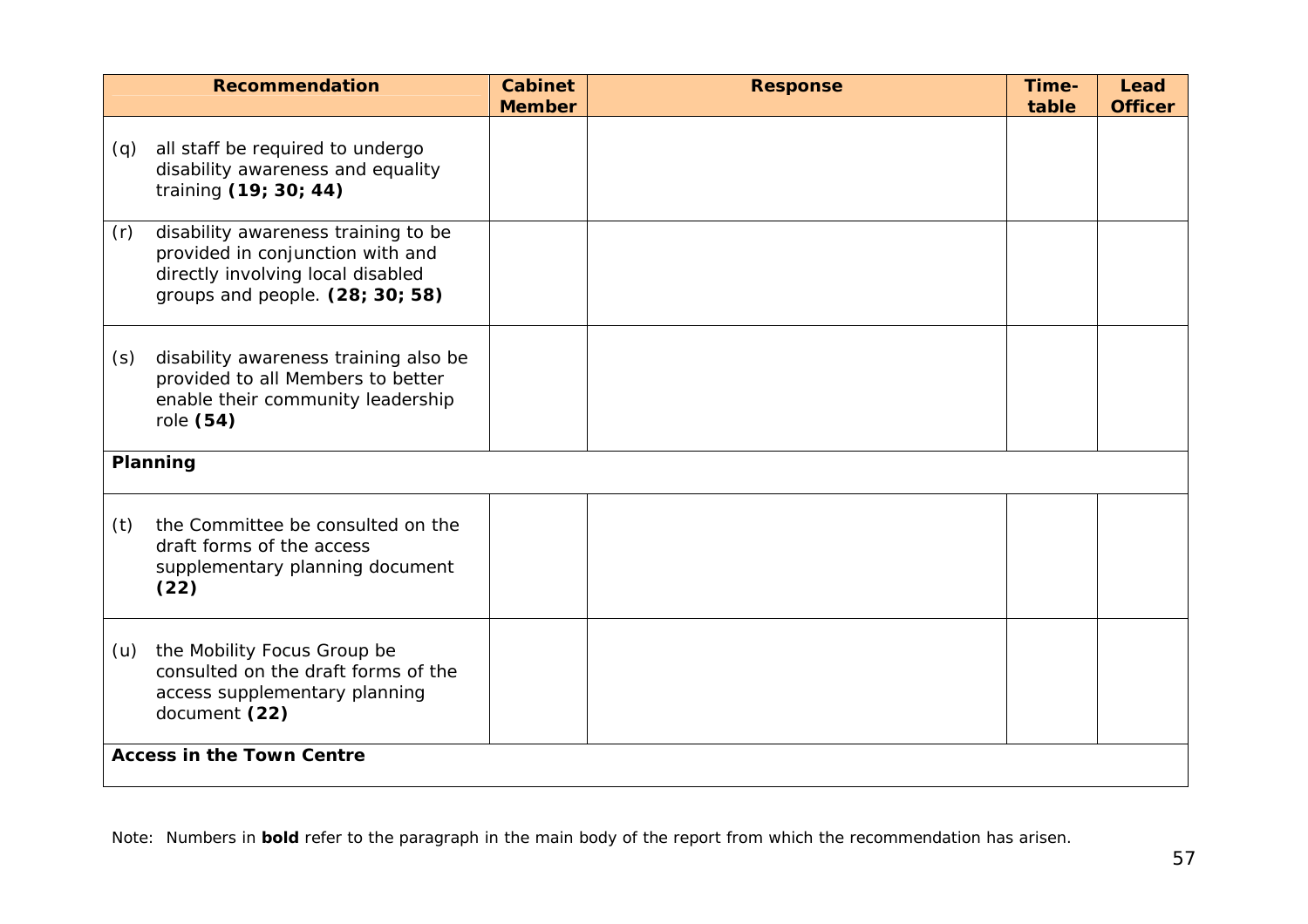|     | <b>Recommendation</b>                                                                                                                                                                                                                                                                                                  | <b>Cabinet</b><br><b>Member</b> | <b>Response</b> | Time-<br>table | Lead<br><b>Officer</b> |  |  |  |
|-----|------------------------------------------------------------------------------------------------------------------------------------------------------------------------------------------------------------------------------------------------------------------------------------------------------------------------|---------------------------------|-----------------|----------------|------------------------|--|--|--|
| (v) | in consultation with local businesses<br>the Council introduce a town-wide<br>disability card for reduced entry fees<br>to consolidate existing concessions<br>(leisure centre/mote park/cinema<br>$etc)$ (74)                                                                                                         |                                 |                 |                |                        |  |  |  |
| (w) | the Council introduce a good access<br>'tick' scheme for businesses in the<br>Town Centre (to be incorporated into<br>the Town Centre Shopping Guide -<br>businesses to benefit from the<br>advertising they get via the guide as<br>an incentive) to encourage<br>businesses to be as accessible as<br>possible (74). |                                 |                 |                |                        |  |  |  |
| (x) | Communication lines be opened with<br>organisations that seek to bring<br>groups of people with disabilities to<br>the town with regard to steps the<br>Council could take to make access<br>(e.g. for mini-buses) better. (61)                                                                                        |                                 |                 |                |                        |  |  |  |
|     | Parking                                                                                                                                                                                                                                                                                                                |                                 |                 |                |                        |  |  |  |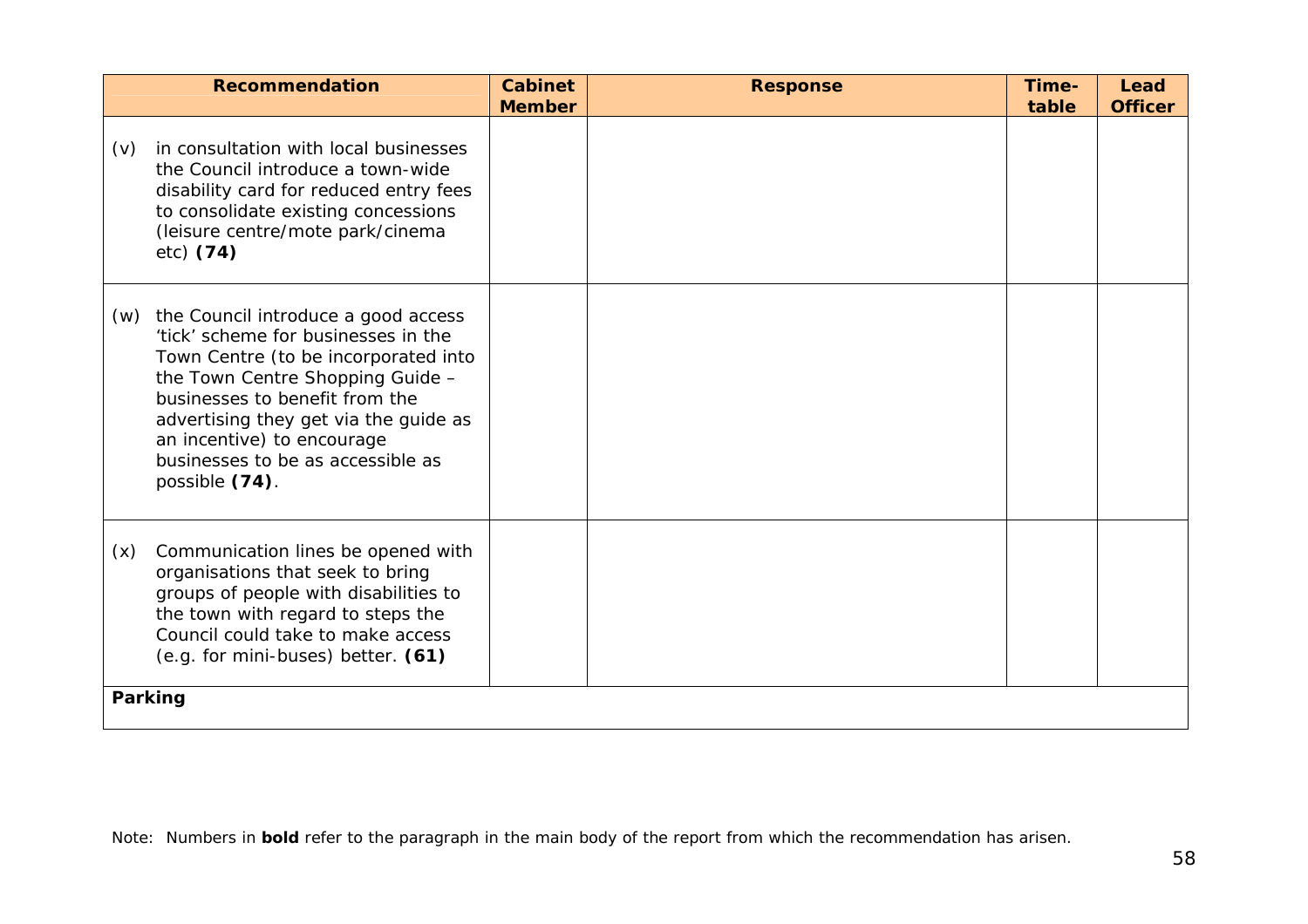|     | <b>Recommendation</b>                                                                                                                                                                                                                                                                                          | <b>Cabinet</b><br><b>Member</b> | <b>Response</b> | Time-<br>table | Lead<br><b>Officer</b> |
|-----|----------------------------------------------------------------------------------------------------------------------------------------------------------------------------------------------------------------------------------------------------------------------------------------------------------------|---------------------------------|-----------------|----------------|------------------------|
| (y) | the Council undergo a full review of<br>accessible disabled parking provision<br>in the Borough. Such a review to<br>include an assessment of the<br>location; physical accessibility of the<br>bay itself; height restrictions and<br>loading restrictions in and around the<br>town centre. (36; 37; 38; 40) |                                 |                 |                |                        |
| (z) | space be provided for the provision<br>of additional accessible parking bays<br>in Earl Street (37)                                                                                                                                                                                                            |                                 |                 |                |                        |
|     | <b>Public Transport</b>                                                                                                                                                                                                                                                                                        |                                 |                 |                |                        |
|     | (aa) the Council champion the cause of its<br>disabled residents through the<br>Quality Bus Partnership (41)                                                                                                                                                                                                   |                                 |                 |                |                        |
|     | (bb) the Council's representatives on the<br>Community Rail Partnership be<br>instructed to represent the access<br>needs of residents on the Medway<br>Valley Line (41)                                                                                                                                       |                                 |                 |                |                        |
|     | (cc) representatives of the Council open<br>dialogue with GoVia with regard to<br>the accessibility of train services and<br>stations in the Borough. (41)                                                                                                                                                     |                                 |                 |                |                        |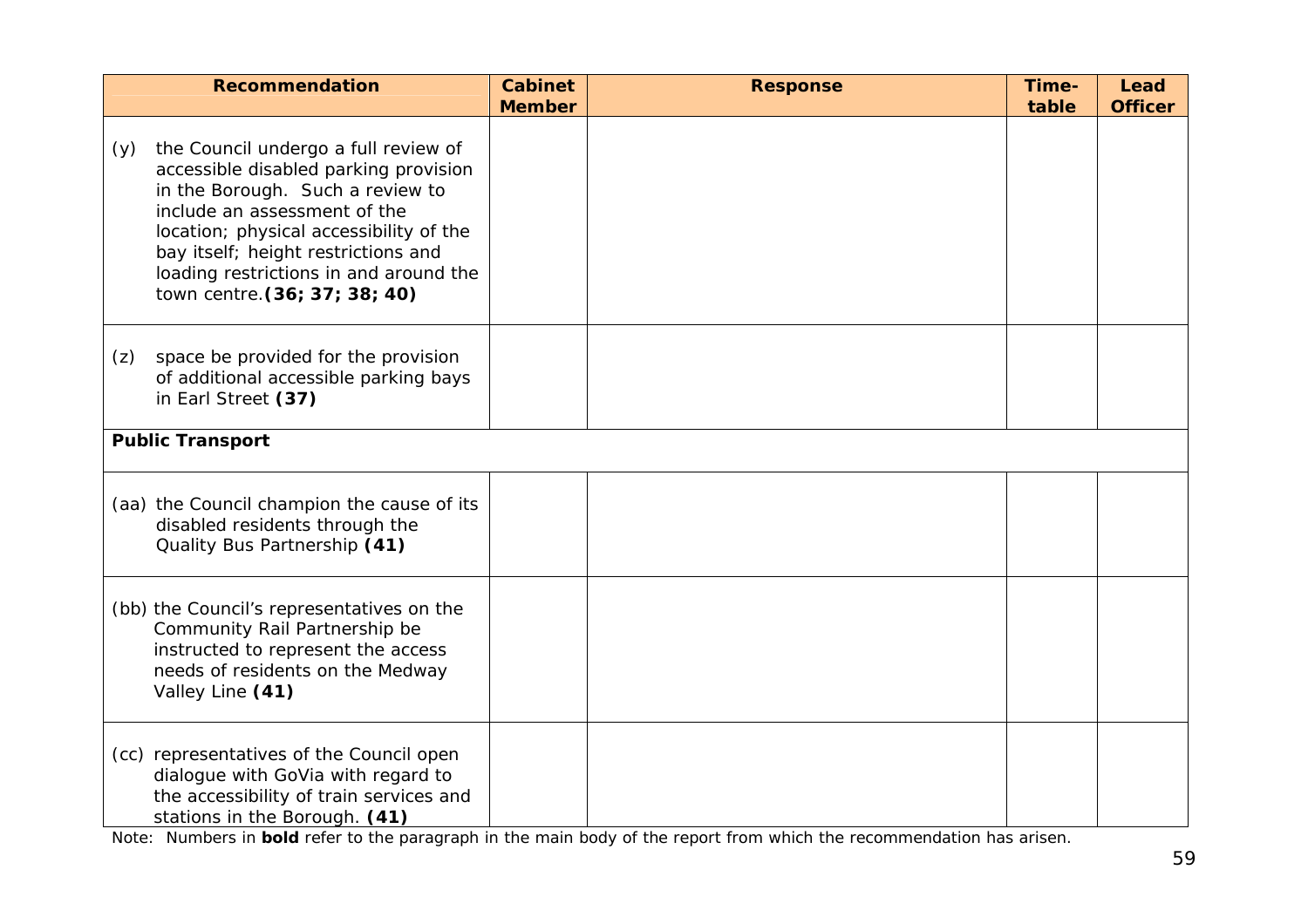| <b>Recommendation</b>                                                                                                                                                             | <b>Cabinet</b><br><b>Member</b> | <b>Response</b> | Time-<br>table | Lead<br><b>Officer</b> |
|-----------------------------------------------------------------------------------------------------------------------------------------------------------------------------------|---------------------------------|-----------------|----------------|------------------------|
| (dd) the planning section ensure issues of<br>access be fully addressed in the<br>redevelopment of Maidstone East<br>station (41)                                                 |                                 |                 |                |                        |
| (ee) the Council lobby for greater focus on<br>access for disabled people to public<br>transport services and terminals (41)                                                      |                                 |                 |                |                        |
| <b>Kerbs</b>                                                                                                                                                                      |                                 |                 |                |                        |
| the lack of dropped kerbs around<br>(ff)<br>Council buildings (such as the Hazlitt<br>Theatre, London House) be<br>addressed (72)                                                 |                                 |                 |                |                        |
| <b>Accessible Toilets</b>                                                                                                                                                         |                                 |                 |                |                        |
| (gg) a full audit of accessible toilet<br>provision be undertaken, with a view<br>to improvement work be undertaken<br>in consultation with people with<br>disabilities. (43; 62) |                                 |                 |                |                        |
| (hh) a fully accessible toilet of sufficient<br>size and quality for use by people<br>with multiple disabilities be built in a<br>central location in the town (62;<br>$72$ ).    |                                 |                 |                |                        |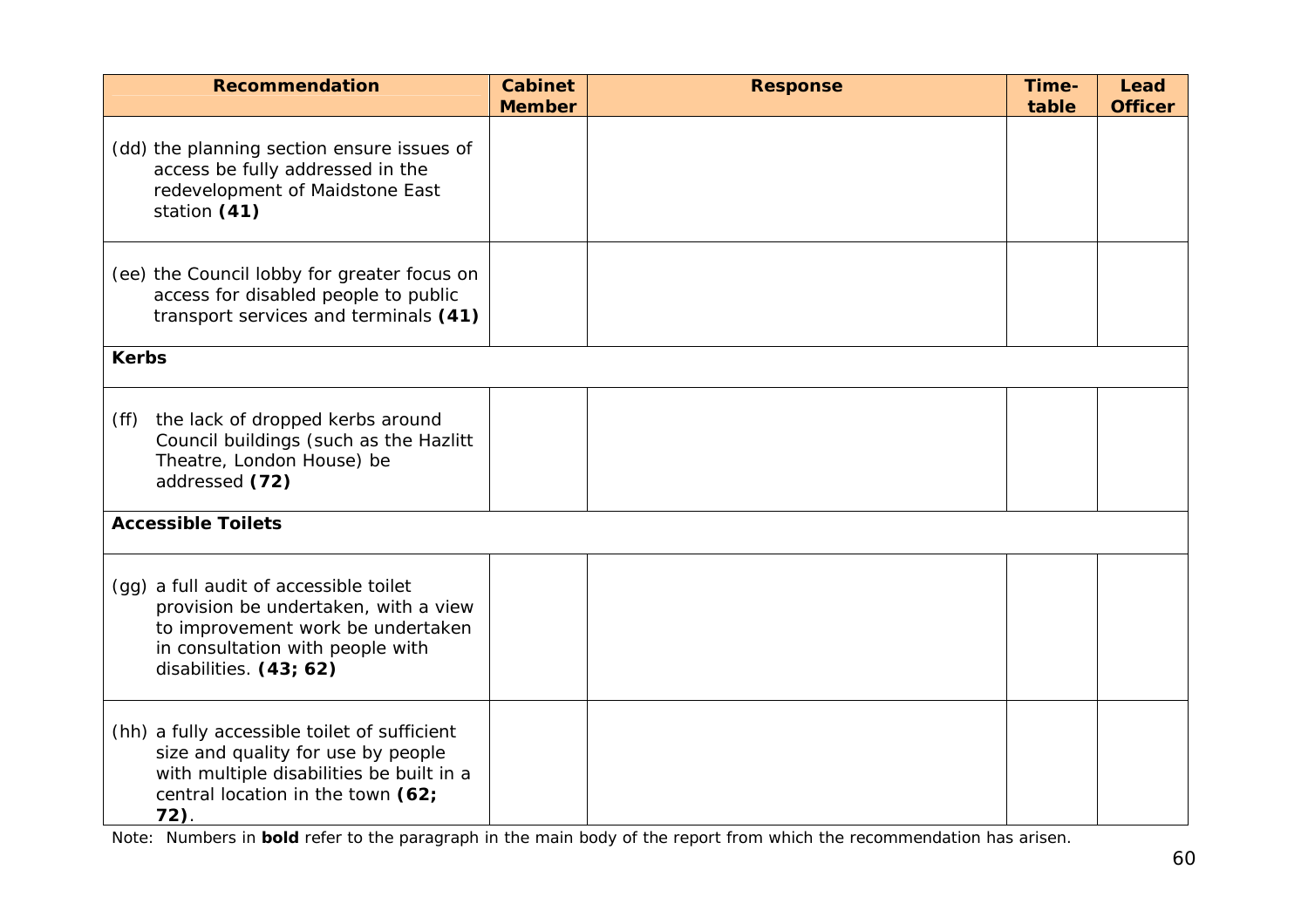|      | <b>Recommendation</b>                                                                                                                                                                                                                        | <b>Cabinet</b><br><b>Member</b> | <b>Response</b> | Time-<br>table | Lead<br><b>Officer</b> |
|------|----------------------------------------------------------------------------------------------------------------------------------------------------------------------------------------------------------------------------------------------|---------------------------------|-----------------|----------------|------------------------|
|      | <b>Communications</b>                                                                                                                                                                                                                        |                                 |                 |                |                        |
| (ii) | no Council publication be permitted<br>to be published without a clear<br>statement of the availability of the<br>information in alternative formats<br>and this statement be provided in a<br>consistent place in all documentation<br>(50) |                                 |                 |                |                        |
| (jj) | all Council communications conform<br>to the Plain English Campaign's<br>Crystal Mark standard and<br>consideration be given to reducing<br>the amount of wording in<br>communications. (32; 48)                                             |                                 |                 |                |                        |
|      | (kk) all essential or 'citizen' information<br>be available from the outset in<br>alternative formats (32; 50)                                                                                                                               |                                 |                 |                |                        |
| (II) | Managers responsible for producing<br>'essential or citizen' information be<br>fully briefed with regard to the<br>Council's accessible documents<br>guidance and this be cascaded<br>through their teams (47)                               |                                 |                 |                |                        |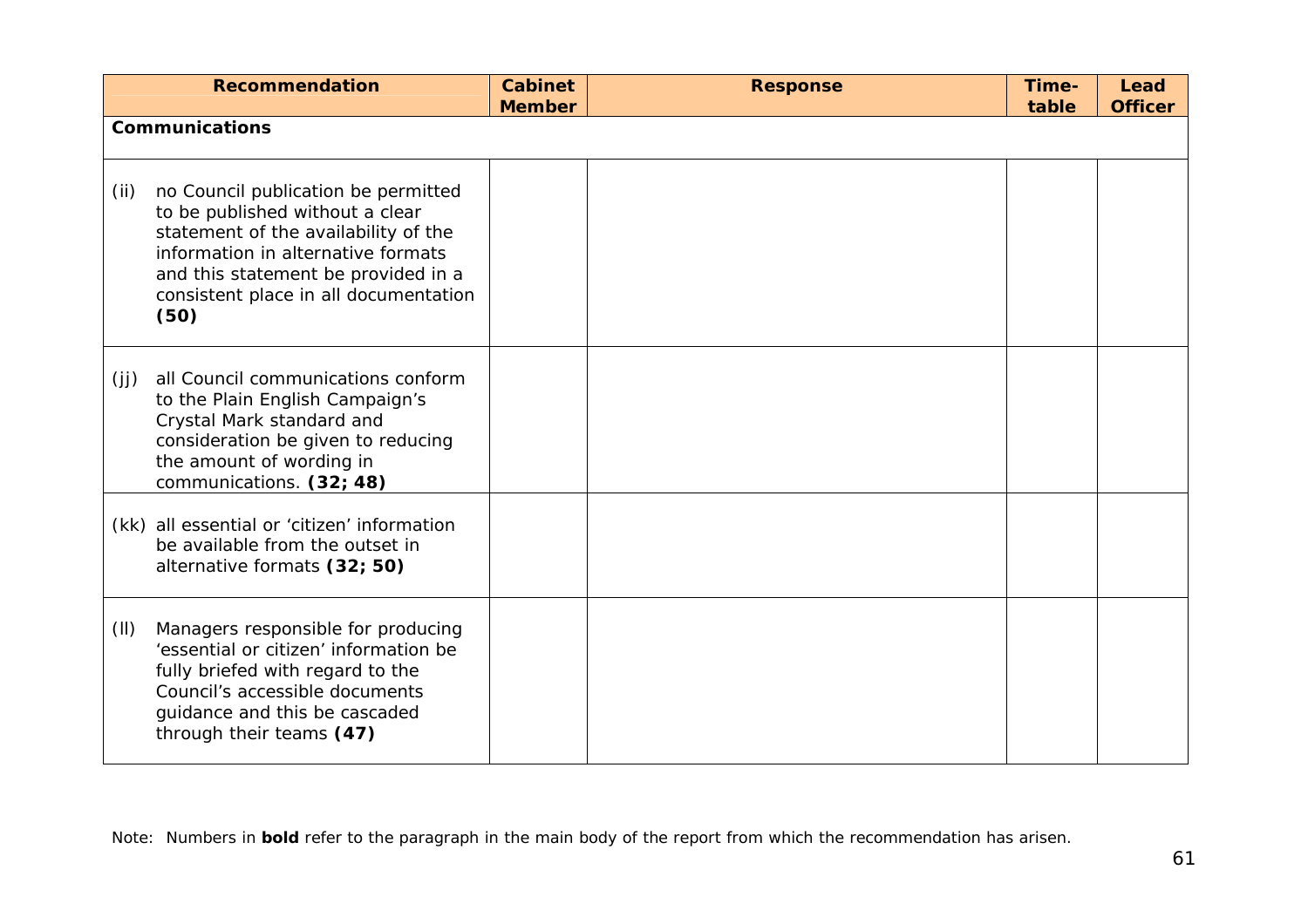| <b>Recommendation</b>                                                                                                                                                                                         | <b>Cabinet</b><br><b>Member</b> | <b>Response</b> | Time-<br>table | Lead<br><b>Officer</b> |
|---------------------------------------------------------------------------------------------------------------------------------------------------------------------------------------------------------------|---------------------------------|-----------------|----------------|------------------------|
| (mm) briefs provided to design companies<br>for council publications include the<br>accessibility standards to which the<br>Council aspires (48)                                                              |                                 |                 |                |                        |
| (nn) proofs of proposed Council<br>documents be signed off as<br>accessible by the Head of<br>Communications (50)                                                                                             |                                 |                 |                |                        |
| (oo) notices of meetings be printed in an<br>increased font size (49)                                                                                                                                         |                                 |                 |                |                        |
| (pp) an assessment of the ways in which<br>the Council communicates its<br>services to disabled people be<br>undertaken (51; 59)                                                                              |                                 |                 |                |                        |
| (qq) the production of documents such as<br>the Town Centre Shopping Guide and<br>improvements to the accessibility of<br>the Council's website be<br>accompanied by targeted marketing<br>campaigns (12; 15) |                                 |                 |                |                        |
| (rr) a generic 'how we meet the needs of<br>disabled customers' leaflet be<br>produced (51)<br>1T                                                                                                             |                                 |                 |                |                        |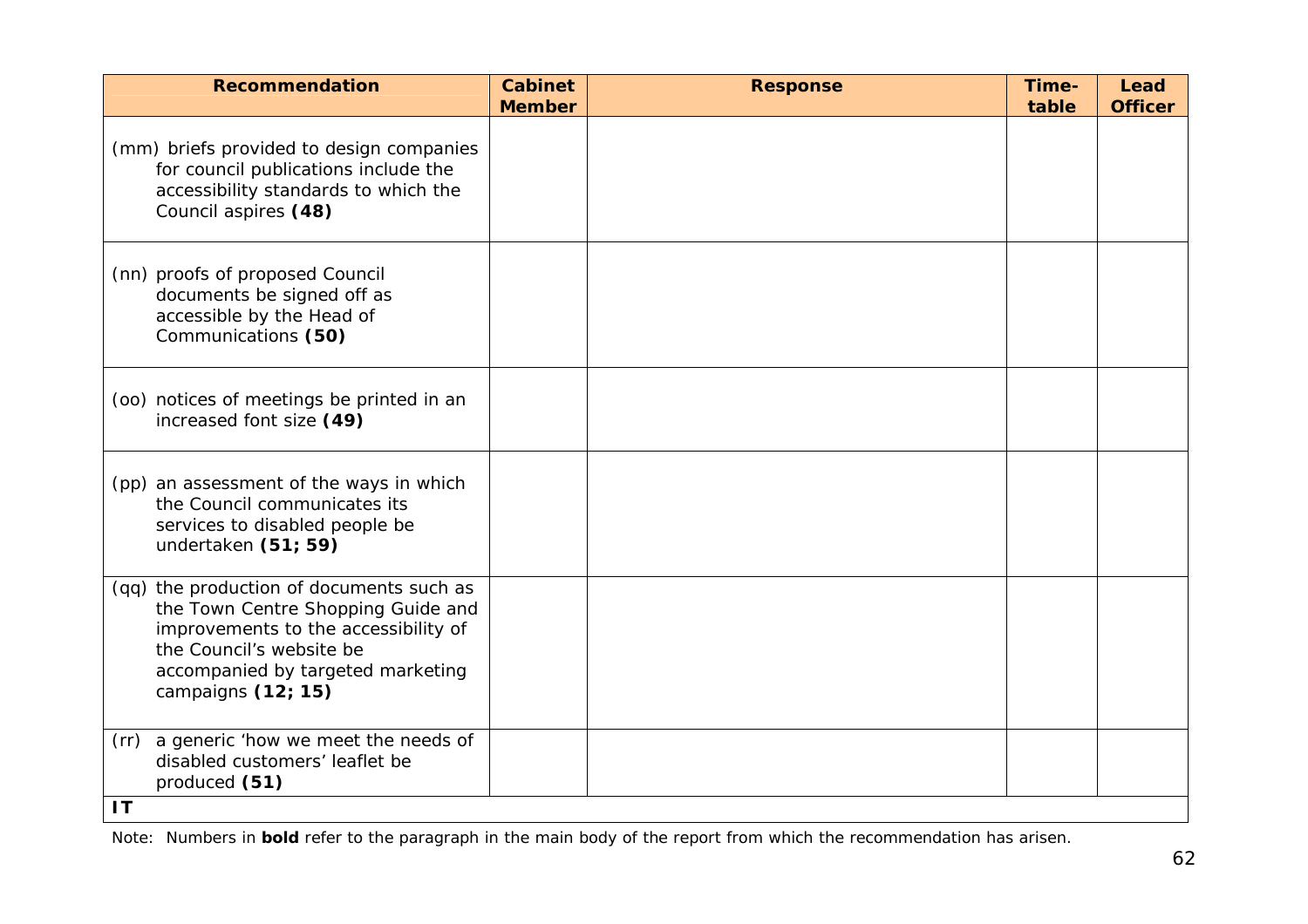| <b>Recommendation</b>                                                                                                                                                                                                                        | <b>Cabinet</b><br><b>Member</b> | <b>Response</b> | Time-<br>table | Lead<br><b>Officer</b> |
|----------------------------------------------------------------------------------------------------------------------------------------------------------------------------------------------------------------------------------------------|---------------------------------|-----------------|----------------|------------------------|
|                                                                                                                                                                                                                                              |                                 |                 |                |                        |
| (ss) Council documents be produced<br>online using the highest specification<br>of Acrobat and with regard to<br>Acrobat's accessible documents<br>guidelines. (52)                                                                          |                                 |                 |                |                        |
| the Council undertake an accessibility<br>(tt)<br>audit on its website conducted by the<br><b>RNIB (52)</b>                                                                                                                                  |                                 |                 |                |                        |
| (uu) the Council aspire to achieve 'see it<br>right' accreditation from the RNIB for<br>it's website. (52)                                                                                                                                   |                                 |                 |                |                        |
| (vv) the Council develop both its internet<br>and intranet pages to provide a quick<br>reference guide to deaf services in<br>the borough, including details with<br>regard to Sign Language Interpreters<br>and their availability (56; 57) |                                 |                 |                |                        |
| <b>Hazlitt Theatre</b>                                                                                                                                                                                                                       |                                 |                 |                |                        |
| (ww) the Hazlitt Theatre engage the<br>services of a specialist Sign<br>Language Interpreter (60)                                                                                                                                            |                                 |                 |                |                        |
| (xx) Works be undertaken to the Hazlitt<br>Theatre to improve the accessibility<br>of the lift and to ensure the corridor<br>between the lift and the theatre is<br>kept clear. (80; 85)                                                     |                                 |                 |                |                        |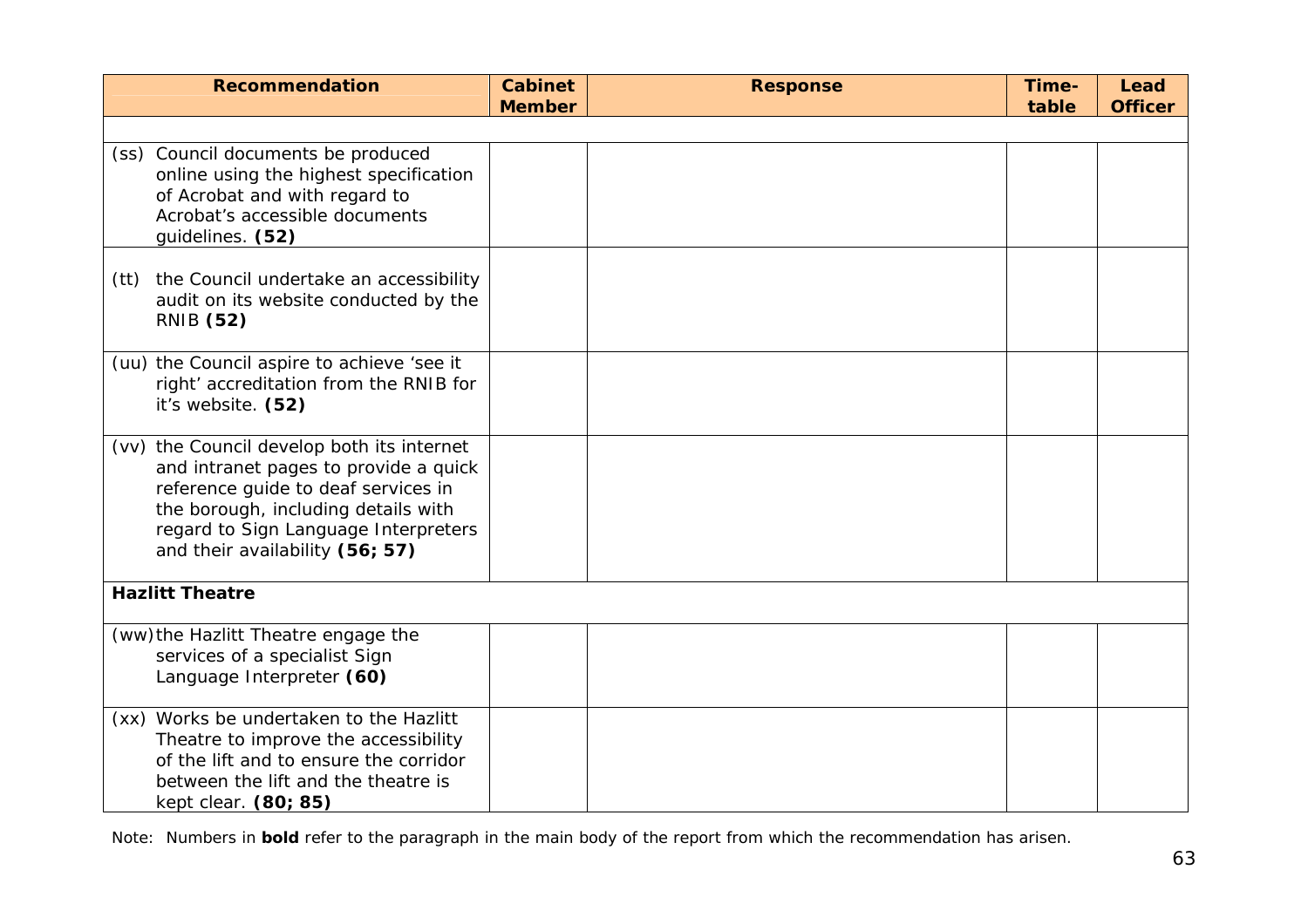| <b>Recommendation</b>                                                                                                                                                                                            | <b>Cabinet</b><br><b>Member</b> | <b>Response</b> | Time-<br>table | Lead<br><b>Officer</b> |
|------------------------------------------------------------------------------------------------------------------------------------------------------------------------------------------------------------------|---------------------------------|-----------------|----------------|------------------------|
| (yy) the Hazlitt theatre undertake a<br>review of its wheelchair-user<br>ticketing policy for both Hazlitt and<br>external productions. (81; 85)                                                                 |                                 |                 |                |                        |
| <b>Mote Park Leisure Centre</b>                                                                                                                                                                                  |                                 |                 |                |                        |
| Work be undertaken to improve the<br>(zz)<br>lighting and signposting in the<br>Leisure Centre with a view to<br>improving its accessibility for people<br>with visual impairments. (85)                         |                                 |                 |                |                        |
| <b>Museum</b>                                                                                                                                                                                                    |                                 |                 |                |                        |
| (aaa) The Museum utilise the Museum,<br>Libraries and Archives Council's<br><b>Access for All Self-Assessment</b><br>Toolkit to assist it in considering<br>accessibility issues for people with<br>disabilities |                                 |                 |                |                        |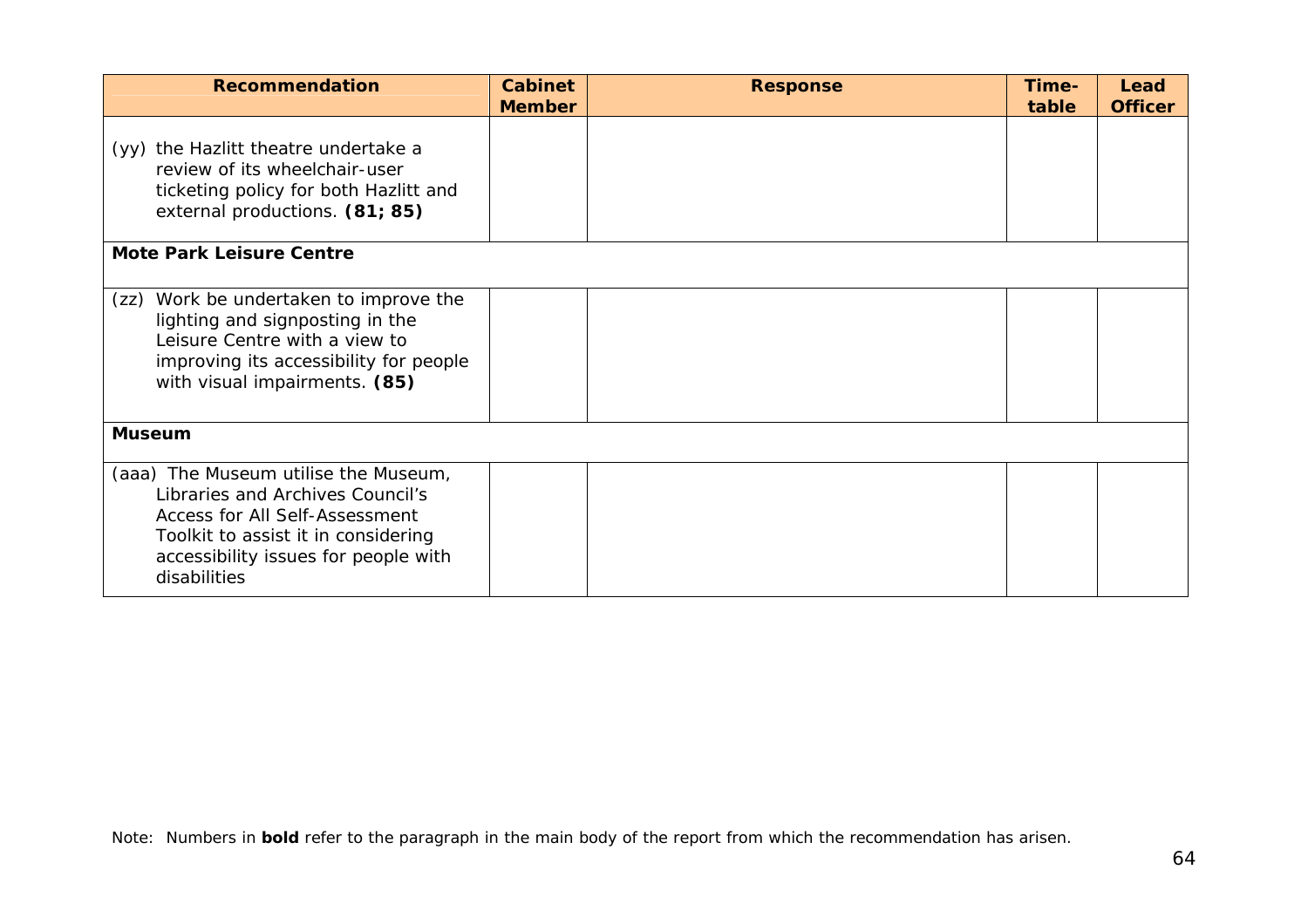#### **Notes on the completion of SCRAIP**

 $1$  Report recommendations are listed as found in the report.

 $1$  Insert in this box the Cabinet Member whose portfolio the recommendation falls within.

 $1$  The Officer/Cabinet Member responsible for responding to the recommendation should indicate in this box either the acceptance or rejection of the recommendation.

- **If the recommendation is rejected** an explanation for its rejection should be provided. The 'timetable' and 'lead officer' boxes can be left blank
- **If the recommendation is accepted** an explanation of the action to be taken to implement the recommendation should be recorded in this box. Please also complete the 'timetable' and 'lead officer' boxes.

 $1$  The Officer/Cabinet Member responsible for responding to the recommendation should indicate in this box when the action in indicated in the previous box will be implemented.

 $1$  The Officer/Cabinet Member responsible for responding to the recommendation should indicate in this box the Officer responsible for the implementation of the action highlighted in the 'response' box.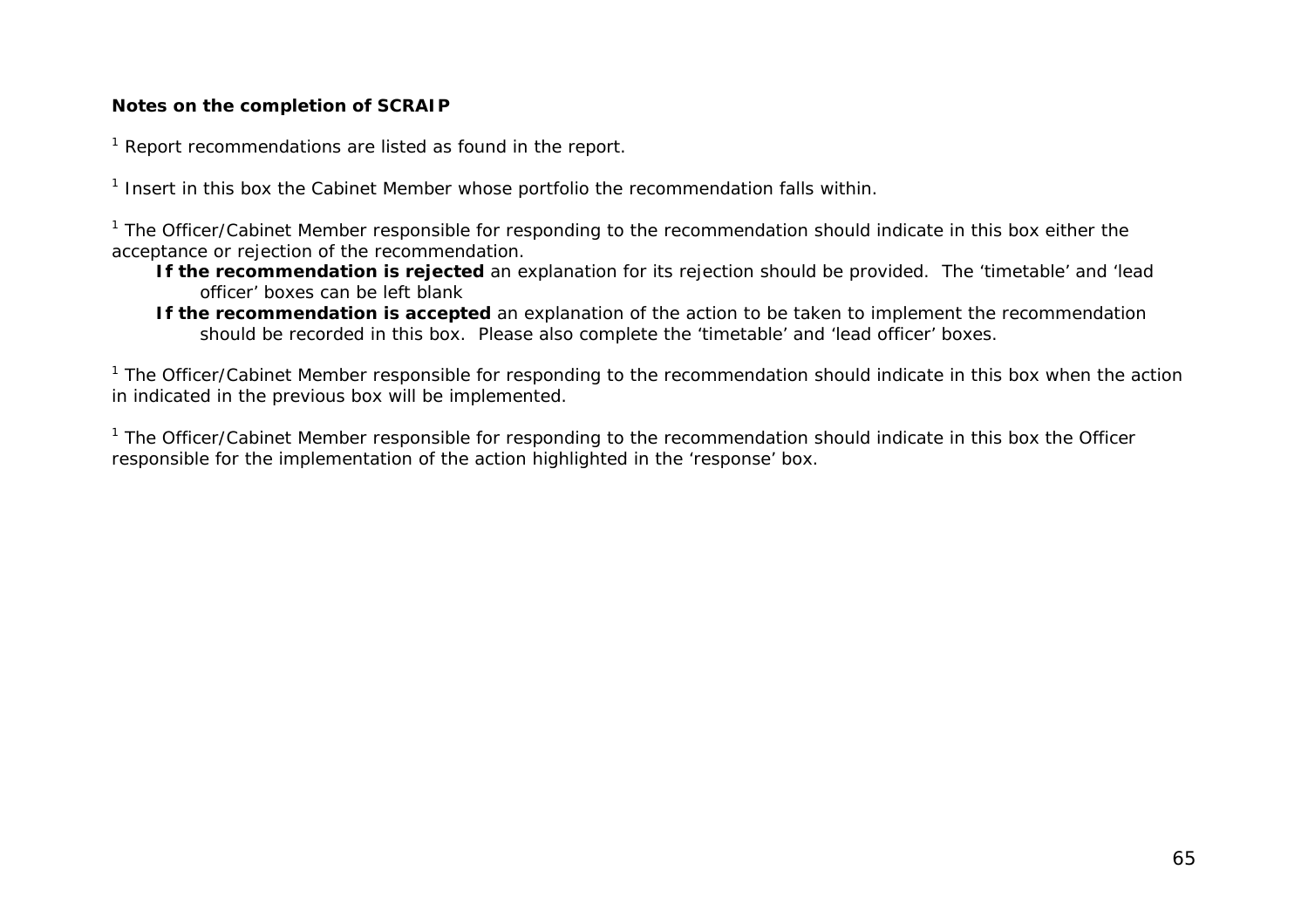## <span id="page-66-0"></span>**Bibliography**

Disability Rights Commission: *Shaping the future of equality discussion paper*

Prime Minister's Strategy Unit: *Improving the Life Chances of Disabled People; Final Report*, January 2005.

Local Government Association Rough Guides: *Disability Discrimination Act 2005*.

Local Government Association/Disability Rights Commission: *Disability Equality in Local Government*, October 2003.

Valuing People Support Team: *The Story So Far…Valuing People; A New Strategy for Learning Disability for the 21st Century*.

Audit Commission Public Sector Briefing: *Services for Disabled Children; A review of services for disabled children and their families*.

Museums, Libraries and Archives Council: *Access for All Self-Assessment Toolkit; Disability Access for Museums, Libraries and Archives*.

Office for National Statistics: *Disabled people in public sector employment 1998 to 2004*, May 2005.

Easyinfo: *Information for all Guidance*.

British Institute of Learning Disabilities (BILD): *Partnership Boards factsheet*

Transport Committee on Disabled People's Access to Transport 6<sup>th</sup> Report: Notes from meetings.

Merseyside Metropolitan Councils and Merseytravel: *Code of Paractice on Access and Mobility*.

Northern Ireland Office: *Barriers to Access to Essential Services*

The Guardian: *Make e-documents accessible to everyone, says RNIB*, article published in Society Guardian, 23 November 2005.

Publicnet Briefing: *Public Sector urged to give serious thought to disability act*, Article outlining speech given by Anne McGuire, Minister for Disabled People, 23 September 2005.

Royal Academy Magazine: *What are Museums for?* Article discussing the view that access issues are taking precedence over art, Autumn 2004.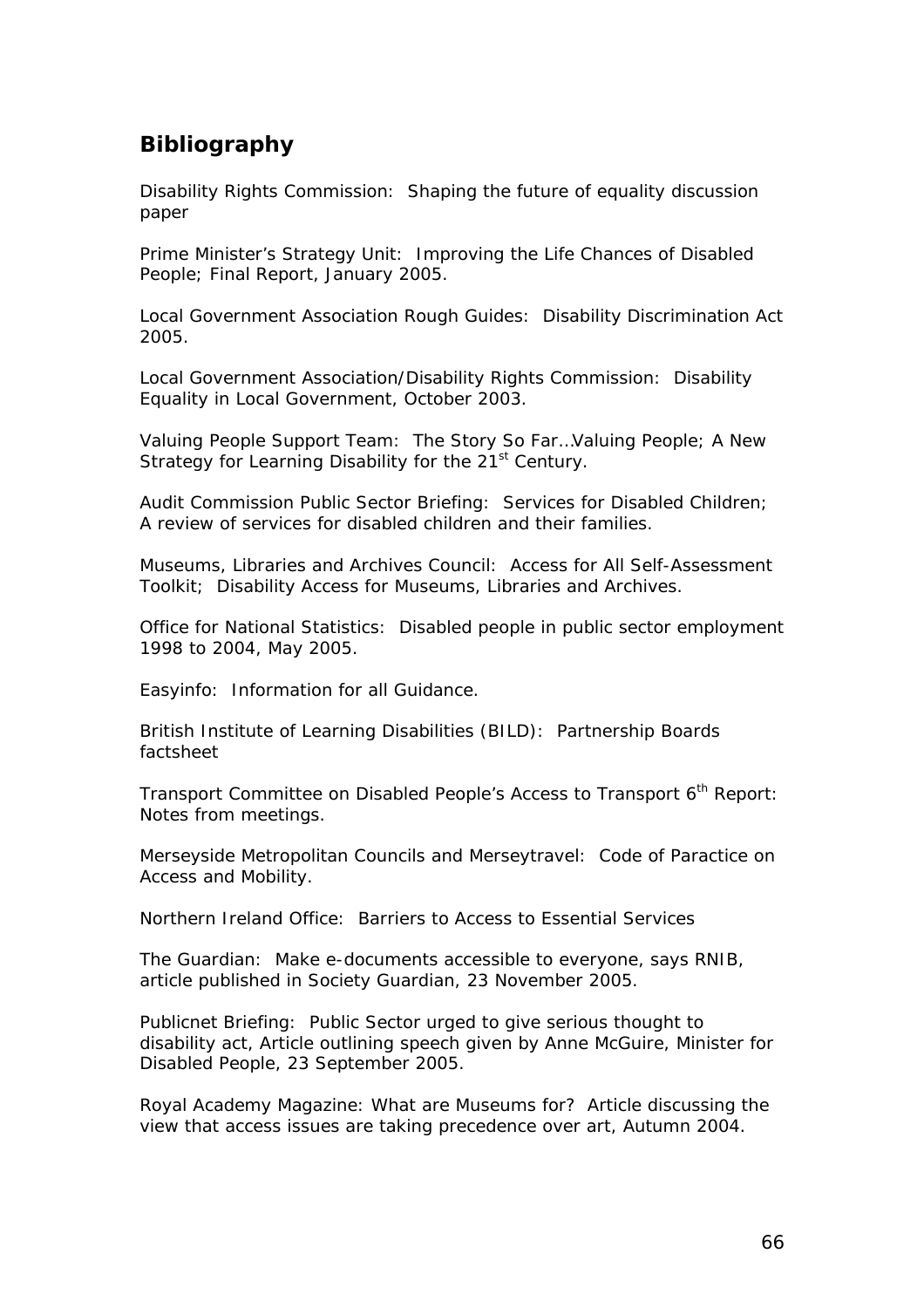Opportunities: *Council takes a lead in equality for disabled people*. Article on the efforts of Kent County Council and its Disability Equality Scheme.

Assorted articles and letters published in the Kent Messenger.

The Guardian: *Easy riders*. Article on accessible buses. Published in the Society Guardian, 29 June 2005.

Local Government News' 'Early Riser': *Council Takes a Lead in equality for disabled people.* Article along the same lines as 17 above.

Miscellaneous notes from telephone conversations from Members of the Public.

The Museums, Libraries and Archives Council: *Re:source Disability Portfolio Guides*:

- o Training for Equality (no. 3)
- o Access on a Shoestring (no.8)
- o Accessible Environments (no. 9)
- o Employment at Every Level (no.12)

The MLA Council produced 12 guides. The Scrutiny Section holds the above four in hard copy, the remaining 8 are available as downloads from the MLA website.

Haringey Overview and Scrutiny Report: *Progress on the Disability Discrimination Act 1995* (available from the IDeA website)

Department for Transport, Local Government and the Regions: *Beacon Council Research – Round 3 Theme Report; Better Access and Mobility*

London Borough of Lewisham, *ENGAGEMENT Case Study; Beacon for Accessible Services (Round 2)*

IDeA Knowledge: *London Borough of Lewisham; A Beacon for Access and Mobility* 

Community Strategy for Maidstone: *Access to services and Inclusion priority*, adopted April 2003.

#### **Web Resources**

National Statistics Online – Disability <http://www.statistics.gov.uk/CCI/nscl.asp?ID=6345>

Museums, Libraries and Archives Council – Disability [http://www.mla.gov.uk/action/learnacc/00access\\_03.asp](http://www.mla.gov.uk/action/learnacc/00access_03.asp)